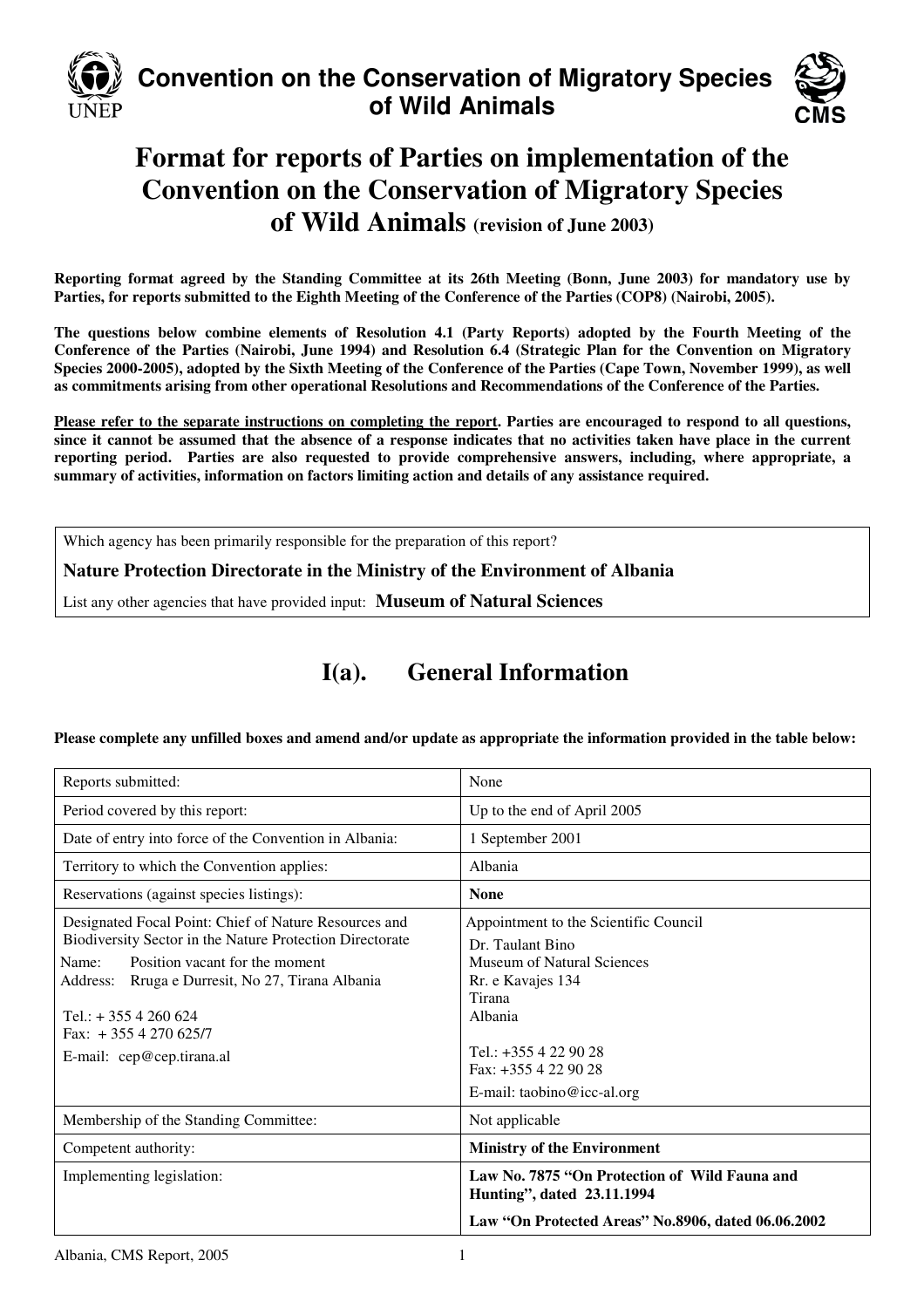| which Albania is a Party:<br>Bern Convention "On the protection of European Wildlife<br>and natural Habitats'<br><b>CITES "Convention on International Trade in Endangered</b><br><b>Species of Wild Flora and Fauna'</b><br><b>Ramsar Convention</b><br>National policy instruments (e.g. national biodiversity<br><b>National Biodiversity Strategy and Action Plan of 2000</b><br>conservation strategy, etc.):<br>National Environmental Action Plan approved by the<br><b>Council of Ministers in 2002</b><br><b>ACCOBAMS:</b><br>$\boxtimes$ Party<br>Signed but not yet entered force<br>Non-party<br><b>National Focal Point</b><br>Appointed member of the Scientific Committee<br>Mrs. Etleva Canaj, Deputy Minister of the<br>Name:<br>Name: Dr. Ferdinand Bego<br>Address: Museum of Natural Sciences<br>Environment<br>Address: Rruga e Durresit, No.27, Tirana - Albania<br>Rruga e Kavajes, No.132 - Tirane<br>Tel.: +355 4 229028<br>Fax: $+3554229028$<br>Tel.: +355 4 225 134<br>Fax: $+3555270625$<br>E-mail: ferdibego@icc-al.org<br>E-mail: ecanaj@abissnet.com.al<br>Membership of other committees or working groups:<br>Great Bustard MoU:<br>Non-signatory<br>$\bowtie$<br>Signatory<br><b>National Contact Point</b><br>N/A<br>Name:<br>Address:<br>Tel.:<br>Fax:<br>E-mail:<br>Slender-billed Curlew MoU:<br>$\boxtimes$ Signatory<br>Non-signatory<br>Ministry of Environment<br>Name:<br><b>Competent Authority</b><br>Address:<br><b>Nature Protection Directorate</b><br>Tel.:<br>Rruga e Durresit, No.27,<br>Fax:<br>Tirana<br>E-mail:<br>$\boxtimes$ Party<br><b>EUROBATS:</b><br>Signed but not yet entered force<br>Non-party<br>Competent authority Ministry of Environment<br>Appointed member of the Advisory Committee N/A<br>Name: Nature Protection Directorate<br>Name:<br>Address:<br>Address: Rruga e Durresit, No.27, Tirana<br>Tel.: $+3552170624$<br>Tel.:<br>Fax: +355 4 270 624<br>Fax:<br>E-mail:<br>E-mail: cep@cep.tirana.al<br>Membership of other committees or working groups:<br>AEWA:<br>$\boxtimes$ Party<br>Signed but not yet entered force<br>Non-party<br>N/A<br>Administrative Authority<br>Appointed member of the Technical Committee<br>Name: Nature Protection Directorate/Ministry of the<br>Name:<br><b>Environment</b><br>Address:<br>Address: Rruga e Durresit, No.27, Tirana - Albania | Other relevant conventions/agreements (apart from CMS) to | <b>Convention on Biological Diversity</b> |
|----------------------------------------------------------------------------------------------------------------------------------------------------------------------------------------------------------------------------------------------------------------------------------------------------------------------------------------------------------------------------------------------------------------------------------------------------------------------------------------------------------------------------------------------------------------------------------------------------------------------------------------------------------------------------------------------------------------------------------------------------------------------------------------------------------------------------------------------------------------------------------------------------------------------------------------------------------------------------------------------------------------------------------------------------------------------------------------------------------------------------------------------------------------------------------------------------------------------------------------------------------------------------------------------------------------------------------------------------------------------------------------------------------------------------------------------------------------------------------------------------------------------------------------------------------------------------------------------------------------------------------------------------------------------------------------------------------------------------------------------------------------------------------------------------------------------------------------------------------------------------------------------------------------------------------------------------------------------------------------------------------------------------------------------------------------------------------------------------------------------------------------------------------------------------------------------------------------------------------------------------------------------------------------------------------------------------------------------------------------|-----------------------------------------------------------|-------------------------------------------|
|                                                                                                                                                                                                                                                                                                                                                                                                                                                                                                                                                                                                                                                                                                                                                                                                                                                                                                                                                                                                                                                                                                                                                                                                                                                                                                                                                                                                                                                                                                                                                                                                                                                                                                                                                                                                                                                                                                                                                                                                                                                                                                                                                                                                                                                                                                                                                                |                                                           |                                           |
|                                                                                                                                                                                                                                                                                                                                                                                                                                                                                                                                                                                                                                                                                                                                                                                                                                                                                                                                                                                                                                                                                                                                                                                                                                                                                                                                                                                                                                                                                                                                                                                                                                                                                                                                                                                                                                                                                                                                                                                                                                                                                                                                                                                                                                                                                                                                                                |                                                           |                                           |
|                                                                                                                                                                                                                                                                                                                                                                                                                                                                                                                                                                                                                                                                                                                                                                                                                                                                                                                                                                                                                                                                                                                                                                                                                                                                                                                                                                                                                                                                                                                                                                                                                                                                                                                                                                                                                                                                                                                                                                                                                                                                                                                                                                                                                                                                                                                                                                |                                                           |                                           |
|                                                                                                                                                                                                                                                                                                                                                                                                                                                                                                                                                                                                                                                                                                                                                                                                                                                                                                                                                                                                                                                                                                                                                                                                                                                                                                                                                                                                                                                                                                                                                                                                                                                                                                                                                                                                                                                                                                                                                                                                                                                                                                                                                                                                                                                                                                                                                                |                                                           |                                           |
|                                                                                                                                                                                                                                                                                                                                                                                                                                                                                                                                                                                                                                                                                                                                                                                                                                                                                                                                                                                                                                                                                                                                                                                                                                                                                                                                                                                                                                                                                                                                                                                                                                                                                                                                                                                                                                                                                                                                                                                                                                                                                                                                                                                                                                                                                                                                                                |                                                           |                                           |
|                                                                                                                                                                                                                                                                                                                                                                                                                                                                                                                                                                                                                                                                                                                                                                                                                                                                                                                                                                                                                                                                                                                                                                                                                                                                                                                                                                                                                                                                                                                                                                                                                                                                                                                                                                                                                                                                                                                                                                                                                                                                                                                                                                                                                                                                                                                                                                |                                                           |                                           |
|                                                                                                                                                                                                                                                                                                                                                                                                                                                                                                                                                                                                                                                                                                                                                                                                                                                                                                                                                                                                                                                                                                                                                                                                                                                                                                                                                                                                                                                                                                                                                                                                                                                                                                                                                                                                                                                                                                                                                                                                                                                                                                                                                                                                                                                                                                                                                                |                                                           |                                           |
|                                                                                                                                                                                                                                                                                                                                                                                                                                                                                                                                                                                                                                                                                                                                                                                                                                                                                                                                                                                                                                                                                                                                                                                                                                                                                                                                                                                                                                                                                                                                                                                                                                                                                                                                                                                                                                                                                                                                                                                                                                                                                                                                                                                                                                                                                                                                                                |                                                           |                                           |
|                                                                                                                                                                                                                                                                                                                                                                                                                                                                                                                                                                                                                                                                                                                                                                                                                                                                                                                                                                                                                                                                                                                                                                                                                                                                                                                                                                                                                                                                                                                                                                                                                                                                                                                                                                                                                                                                                                                                                                                                                                                                                                                                                                                                                                                                                                                                                                |                                                           |                                           |
|                                                                                                                                                                                                                                                                                                                                                                                                                                                                                                                                                                                                                                                                                                                                                                                                                                                                                                                                                                                                                                                                                                                                                                                                                                                                                                                                                                                                                                                                                                                                                                                                                                                                                                                                                                                                                                                                                                                                                                                                                                                                                                                                                                                                                                                                                                                                                                |                                                           |                                           |
|                                                                                                                                                                                                                                                                                                                                                                                                                                                                                                                                                                                                                                                                                                                                                                                                                                                                                                                                                                                                                                                                                                                                                                                                                                                                                                                                                                                                                                                                                                                                                                                                                                                                                                                                                                                                                                                                                                                                                                                                                                                                                                                                                                                                                                                                                                                                                                |                                                           |                                           |
|                                                                                                                                                                                                                                                                                                                                                                                                                                                                                                                                                                                                                                                                                                                                                                                                                                                                                                                                                                                                                                                                                                                                                                                                                                                                                                                                                                                                                                                                                                                                                                                                                                                                                                                                                                                                                                                                                                                                                                                                                                                                                                                                                                                                                                                                                                                                                                |                                                           |                                           |
|                                                                                                                                                                                                                                                                                                                                                                                                                                                                                                                                                                                                                                                                                                                                                                                                                                                                                                                                                                                                                                                                                                                                                                                                                                                                                                                                                                                                                                                                                                                                                                                                                                                                                                                                                                                                                                                                                                                                                                                                                                                                                                                                                                                                                                                                                                                                                                |                                                           |                                           |
|                                                                                                                                                                                                                                                                                                                                                                                                                                                                                                                                                                                                                                                                                                                                                                                                                                                                                                                                                                                                                                                                                                                                                                                                                                                                                                                                                                                                                                                                                                                                                                                                                                                                                                                                                                                                                                                                                                                                                                                                                                                                                                                                                                                                                                                                                                                                                                |                                                           |                                           |
|                                                                                                                                                                                                                                                                                                                                                                                                                                                                                                                                                                                                                                                                                                                                                                                                                                                                                                                                                                                                                                                                                                                                                                                                                                                                                                                                                                                                                                                                                                                                                                                                                                                                                                                                                                                                                                                                                                                                                                                                                                                                                                                                                                                                                                                                                                                                                                |                                                           |                                           |
|                                                                                                                                                                                                                                                                                                                                                                                                                                                                                                                                                                                                                                                                                                                                                                                                                                                                                                                                                                                                                                                                                                                                                                                                                                                                                                                                                                                                                                                                                                                                                                                                                                                                                                                                                                                                                                                                                                                                                                                                                                                                                                                                                                                                                                                                                                                                                                |                                                           |                                           |
|                                                                                                                                                                                                                                                                                                                                                                                                                                                                                                                                                                                                                                                                                                                                                                                                                                                                                                                                                                                                                                                                                                                                                                                                                                                                                                                                                                                                                                                                                                                                                                                                                                                                                                                                                                                                                                                                                                                                                                                                                                                                                                                                                                                                                                                                                                                                                                |                                                           |                                           |
|                                                                                                                                                                                                                                                                                                                                                                                                                                                                                                                                                                                                                                                                                                                                                                                                                                                                                                                                                                                                                                                                                                                                                                                                                                                                                                                                                                                                                                                                                                                                                                                                                                                                                                                                                                                                                                                                                                                                                                                                                                                                                                                                                                                                                                                                                                                                                                |                                                           |                                           |
|                                                                                                                                                                                                                                                                                                                                                                                                                                                                                                                                                                                                                                                                                                                                                                                                                                                                                                                                                                                                                                                                                                                                                                                                                                                                                                                                                                                                                                                                                                                                                                                                                                                                                                                                                                                                                                                                                                                                                                                                                                                                                                                                                                                                                                                                                                                                                                |                                                           |                                           |
|                                                                                                                                                                                                                                                                                                                                                                                                                                                                                                                                                                                                                                                                                                                                                                                                                                                                                                                                                                                                                                                                                                                                                                                                                                                                                                                                                                                                                                                                                                                                                                                                                                                                                                                                                                                                                                                                                                                                                                                                                                                                                                                                                                                                                                                                                                                                                                |                                                           |                                           |
|                                                                                                                                                                                                                                                                                                                                                                                                                                                                                                                                                                                                                                                                                                                                                                                                                                                                                                                                                                                                                                                                                                                                                                                                                                                                                                                                                                                                                                                                                                                                                                                                                                                                                                                                                                                                                                                                                                                                                                                                                                                                                                                                                                                                                                                                                                                                                                |                                                           |                                           |
|                                                                                                                                                                                                                                                                                                                                                                                                                                                                                                                                                                                                                                                                                                                                                                                                                                                                                                                                                                                                                                                                                                                                                                                                                                                                                                                                                                                                                                                                                                                                                                                                                                                                                                                                                                                                                                                                                                                                                                                                                                                                                                                                                                                                                                                                                                                                                                |                                                           |                                           |
|                                                                                                                                                                                                                                                                                                                                                                                                                                                                                                                                                                                                                                                                                                                                                                                                                                                                                                                                                                                                                                                                                                                                                                                                                                                                                                                                                                                                                                                                                                                                                                                                                                                                                                                                                                                                                                                                                                                                                                                                                                                                                                                                                                                                                                                                                                                                                                |                                                           |                                           |
|                                                                                                                                                                                                                                                                                                                                                                                                                                                                                                                                                                                                                                                                                                                                                                                                                                                                                                                                                                                                                                                                                                                                                                                                                                                                                                                                                                                                                                                                                                                                                                                                                                                                                                                                                                                                                                                                                                                                                                                                                                                                                                                                                                                                                                                                                                                                                                |                                                           |                                           |
|                                                                                                                                                                                                                                                                                                                                                                                                                                                                                                                                                                                                                                                                                                                                                                                                                                                                                                                                                                                                                                                                                                                                                                                                                                                                                                                                                                                                                                                                                                                                                                                                                                                                                                                                                                                                                                                                                                                                                                                                                                                                                                                                                                                                                                                                                                                                                                |                                                           |                                           |
|                                                                                                                                                                                                                                                                                                                                                                                                                                                                                                                                                                                                                                                                                                                                                                                                                                                                                                                                                                                                                                                                                                                                                                                                                                                                                                                                                                                                                                                                                                                                                                                                                                                                                                                                                                                                                                                                                                                                                                                                                                                                                                                                                                                                                                                                                                                                                                |                                                           |                                           |
|                                                                                                                                                                                                                                                                                                                                                                                                                                                                                                                                                                                                                                                                                                                                                                                                                                                                                                                                                                                                                                                                                                                                                                                                                                                                                                                                                                                                                                                                                                                                                                                                                                                                                                                                                                                                                                                                                                                                                                                                                                                                                                                                                                                                                                                                                                                                                                |                                                           |                                           |
|                                                                                                                                                                                                                                                                                                                                                                                                                                                                                                                                                                                                                                                                                                                                                                                                                                                                                                                                                                                                                                                                                                                                                                                                                                                                                                                                                                                                                                                                                                                                                                                                                                                                                                                                                                                                                                                                                                                                                                                                                                                                                                                                                                                                                                                                                                                                                                |                                                           |                                           |
|                                                                                                                                                                                                                                                                                                                                                                                                                                                                                                                                                                                                                                                                                                                                                                                                                                                                                                                                                                                                                                                                                                                                                                                                                                                                                                                                                                                                                                                                                                                                                                                                                                                                                                                                                                                                                                                                                                                                                                                                                                                                                                                                                                                                                                                                                                                                                                |                                                           |                                           |
|                                                                                                                                                                                                                                                                                                                                                                                                                                                                                                                                                                                                                                                                                                                                                                                                                                                                                                                                                                                                                                                                                                                                                                                                                                                                                                                                                                                                                                                                                                                                                                                                                                                                                                                                                                                                                                                                                                                                                                                                                                                                                                                                                                                                                                                                                                                                                                |                                                           |                                           |
|                                                                                                                                                                                                                                                                                                                                                                                                                                                                                                                                                                                                                                                                                                                                                                                                                                                                                                                                                                                                                                                                                                                                                                                                                                                                                                                                                                                                                                                                                                                                                                                                                                                                                                                                                                                                                                                                                                                                                                                                                                                                                                                                                                                                                                                                                                                                                                |                                                           |                                           |
|                                                                                                                                                                                                                                                                                                                                                                                                                                                                                                                                                                                                                                                                                                                                                                                                                                                                                                                                                                                                                                                                                                                                                                                                                                                                                                                                                                                                                                                                                                                                                                                                                                                                                                                                                                                                                                                                                                                                                                                                                                                                                                                                                                                                                                                                                                                                                                |                                                           |                                           |
|                                                                                                                                                                                                                                                                                                                                                                                                                                                                                                                                                                                                                                                                                                                                                                                                                                                                                                                                                                                                                                                                                                                                                                                                                                                                                                                                                                                                                                                                                                                                                                                                                                                                                                                                                                                                                                                                                                                                                                                                                                                                                                                                                                                                                                                                                                                                                                |                                                           |                                           |
|                                                                                                                                                                                                                                                                                                                                                                                                                                                                                                                                                                                                                                                                                                                                                                                                                                                                                                                                                                                                                                                                                                                                                                                                                                                                                                                                                                                                                                                                                                                                                                                                                                                                                                                                                                                                                                                                                                                                                                                                                                                                                                                                                                                                                                                                                                                                                                |                                                           |                                           |
| Tel.:                                                                                                                                                                                                                                                                                                                                                                                                                                                                                                                                                                                                                                                                                                                                                                                                                                                                                                                                                                                                                                                                                                                                                                                                                                                                                                                                                                                                                                                                                                                                                                                                                                                                                                                                                                                                                                                                                                                                                                                                                                                                                                                                                                                                                                                                                                                                                          |                                                           |                                           |
| Tel.: +355 4 270 624<br>Fax:                                                                                                                                                                                                                                                                                                                                                                                                                                                                                                                                                                                                                                                                                                                                                                                                                                                                                                                                                                                                                                                                                                                                                                                                                                                                                                                                                                                                                                                                                                                                                                                                                                                                                                                                                                                                                                                                                                                                                                                                                                                                                                                                                                                                                                                                                                                                   |                                                           |                                           |
| Fax: +355 4 270 627/5<br>E-mail:                                                                                                                                                                                                                                                                                                                                                                                                                                                                                                                                                                                                                                                                                                                                                                                                                                                                                                                                                                                                                                                                                                                                                                                                                                                                                                                                                                                                                                                                                                                                                                                                                                                                                                                                                                                                                                                                                                                                                                                                                                                                                                                                                                                                                                                                                                                               |                                                           |                                           |
| E-mail: cep@cep.tirana.al<br>Membership of other committees or working groups:<br>N/A                                                                                                                                                                                                                                                                                                                                                                                                                                                                                                                                                                                                                                                                                                                                                                                                                                                                                                                                                                                                                                                                                                                                                                                                                                                                                                                                                                                                                                                                                                                                                                                                                                                                                                                                                                                                                                                                                                                                                                                                                                                                                                                                                                                                                                                                          |                                                           |                                           |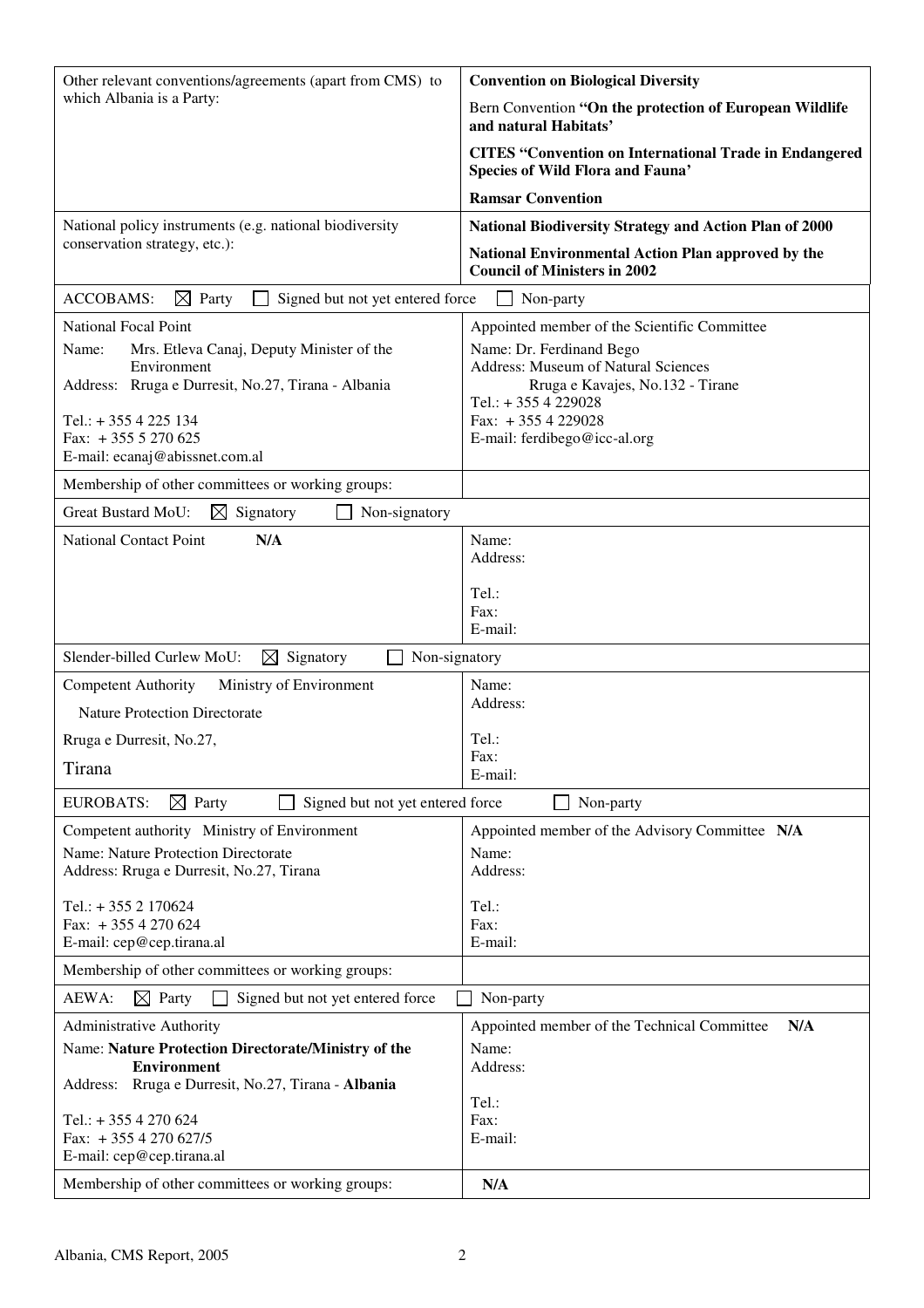# **I(b). Additional General Information**

| $\mathbf{1}$ | Which other government departments are involved in activities/initiatives for the conservation of migratory species in<br>your country? (Please list.) Museum of Natural Sciences, General Directorate of Forestry and Pastures                                                                                                                                                                                                                                                           |
|--------------|-------------------------------------------------------------------------------------------------------------------------------------------------------------------------------------------------------------------------------------------------------------------------------------------------------------------------------------------------------------------------------------------------------------------------------------------------------------------------------------------|
| 1a           | If more than one government department is involved, describe the interaction/relationship between these government<br>departments: The Museum of Natural Sciences is involved in the monitoring and research projects related to the<br>conservation of migratory species, whilst the General Directorate of Forestry and Pastures is involved with the<br>control of the hunting season and hunting calendar as by the legal provisions set up by the law "On wild fauna<br>and hunting" |
| 2            | List the main non-governmental organizations actively involved in initiatives for the conservation of migratory species in<br>your country, and describe their involvement:                                                                                                                                                                                                                                                                                                               |
|              | There are a couple of NGO-s contributing on the conservation of the migratory species such as the association of<br>ornithologists and the association for the protection of birds and mammals in Albania.                                                                                                                                                                                                                                                                                |
| 3            | Describe any involvement of the private sector in the conservation of migratory species in your country:                                                                                                                                                                                                                                                                                                                                                                                  |
|              | So far the involvement of the private sector in Albania has been has not been great and the only case to be<br>mentioned is in the framework of a GEF project for the conservation of Caretta Caretta where fisherman<br>communities in the north comune of Patok gave their contribution by releasing the captured species.                                                                                                                                                              |
| 4            | Note any interactions between these sectors in the conservation of migratory species in your country:                                                                                                                                                                                                                                                                                                                                                                                     |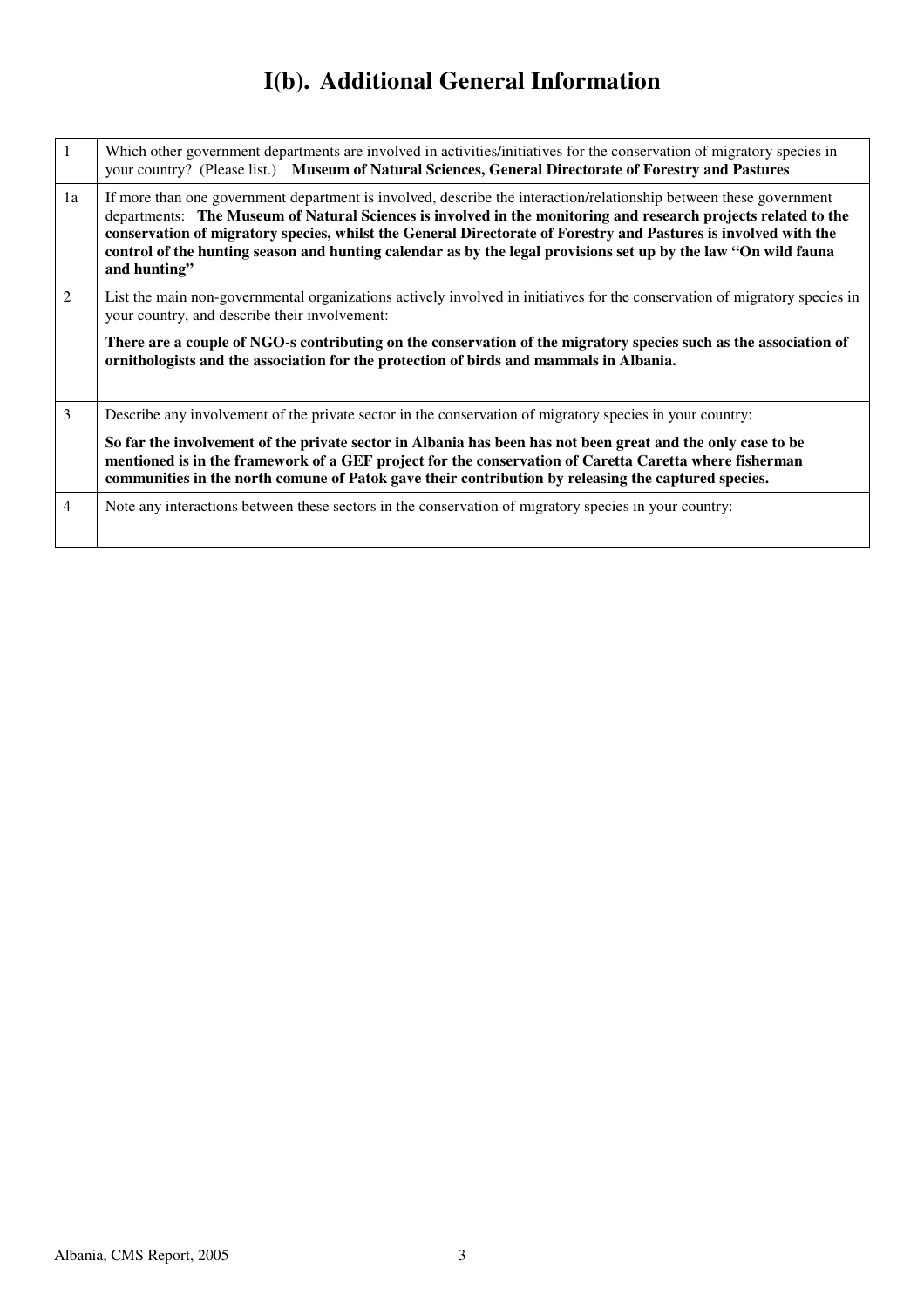## **II. Appendix I species**

## **1. BIRDS**

## **1.1 General questions on Appendix I bird species**

| $\mathbf{1}$   | Identify the Ministry, agency/department, or organisation responsible for leading actions relating to Appendix I bird<br>species:                                                                                                                                                                                                                                                                                                                                                                                                                                                                                                                                             |
|----------------|-------------------------------------------------------------------------------------------------------------------------------------------------------------------------------------------------------------------------------------------------------------------------------------------------------------------------------------------------------------------------------------------------------------------------------------------------------------------------------------------------------------------------------------------------------------------------------------------------------------------------------------------------------------------------------|
|                | <b>Ministry of Environment, Nature Protection Directorate</b><br><b>Museum of Natural Sciences</b>                                                                                                                                                                                                                                                                                                                                                                                                                                                                                                                                                                            |
| $\overline{c}$ | $\boxtimes$ Yes<br>Is the taking of all Appendix I bird species prohibited by the national implementing<br>N <sub>0</sub><br>legislation cited in Table I(a) (General Information)?                                                                                                                                                                                                                                                                                                                                                                                                                                                                                           |
|                | If other legislation is relevant, please provide details:                                                                                                                                                                                                                                                                                                                                                                                                                                                                                                                                                                                                                     |
| 2a             | $\boxtimes$ No<br>If the taking of Appendix I bird species is prohibited by law, have any exceptions<br>$\Box$ Yes<br>been granted to the prohibition?                                                                                                                                                                                                                                                                                                                                                                                                                                                                                                                        |
|                | If Yes, please provide details (Include the date on which the exception was notified to the CMS Secretariat pursuant to<br>CMS Article $III(7)$ :                                                                                                                                                                                                                                                                                                                                                                                                                                                                                                                             |
| 3              | Identify any obstacles to migration that exist in relation to Appendix I bird species:                                                                                                                                                                                                                                                                                                                                                                                                                                                                                                                                                                                        |
|                | Hunting pressure over the Albanian coast remains quite problematic.                                                                                                                                                                                                                                                                                                                                                                                                                                                                                                                                                                                                           |
| 3a             | What actions are being undertaken to overcome these obstacles?                                                                                                                                                                                                                                                                                                                                                                                                                                                                                                                                                                                                                |
|                | The General Directorate of Forestry and Pastures (Ministry of Agriculture and Food), which is also the Manager of Fauna<br>and Flora of Albania) is cooperating with the Ministry of Public Order (Ministry of Internal Affairs) to overcome this<br>problem. A new governmental decree has been approved aiming to control the use of unlicensed riffles. Under this decree<br>the GDFP and the MoPO is sealing the riffles by the end of the hunting season. The riffles would be unsealed before the<br>start of the hunting season through special permissions released by GDFP authorities. So far the decree has started to be<br>adopted. Its results are yet unknown. |
| 3 <sub>b</sub> | What assistance, if any, does your country require in order to overcome these obstacles?                                                                                                                                                                                                                                                                                                                                                                                                                                                                                                                                                                                      |
|                | The GDFP capacities to overcome the obstacles remain quite limited in terms of trained staff and logistics. Any help in<br>such terms would be highly recommendable.                                                                                                                                                                                                                                                                                                                                                                                                                                                                                                          |
| 4              | What actions have been taken to prevent, reduce or control factors that are endangering or are likely to further endanger<br>bird species, including strictly controlling the introduction of, or controlling or eliminating, already introduced exotic<br>species (Article III(4)(c))?                                                                                                                                                                                                                                                                                                                                                                                       |
|                | Apart form hunting, the other factors are kept under control and so far do not cause further problems to bird populations.<br>The introduction of exotic bird species is not an issue for Albania.                                                                                                                                                                                                                                                                                                                                                                                                                                                                            |
| 4a             | Describe any factors that may limit action being taken in this regard:<br>NA                                                                                                                                                                                                                                                                                                                                                                                                                                                                                                                                                                                                  |
| 4b             | What assistance, if any, does your country require to overcome these factors?                                                                                                                                                                                                                                                                                                                                                                                                                                                                                                                                                                                                 |
|                | NA.                                                                                                                                                                                                                                                                                                                                                                                                                                                                                                                                                                                                                                                                           |
|                |                                                                                                                                                                                                                                                                                                                                                                                                                                                                                                                                                                                                                                                                               |

## **1.2 Questions on specific Appendix I bird species**

**The following section contains a table for each Appendix I bird species for which your country is considered to be a Range State. Please complete each table as appropriate, providing information in summary form. Where appropriate, please**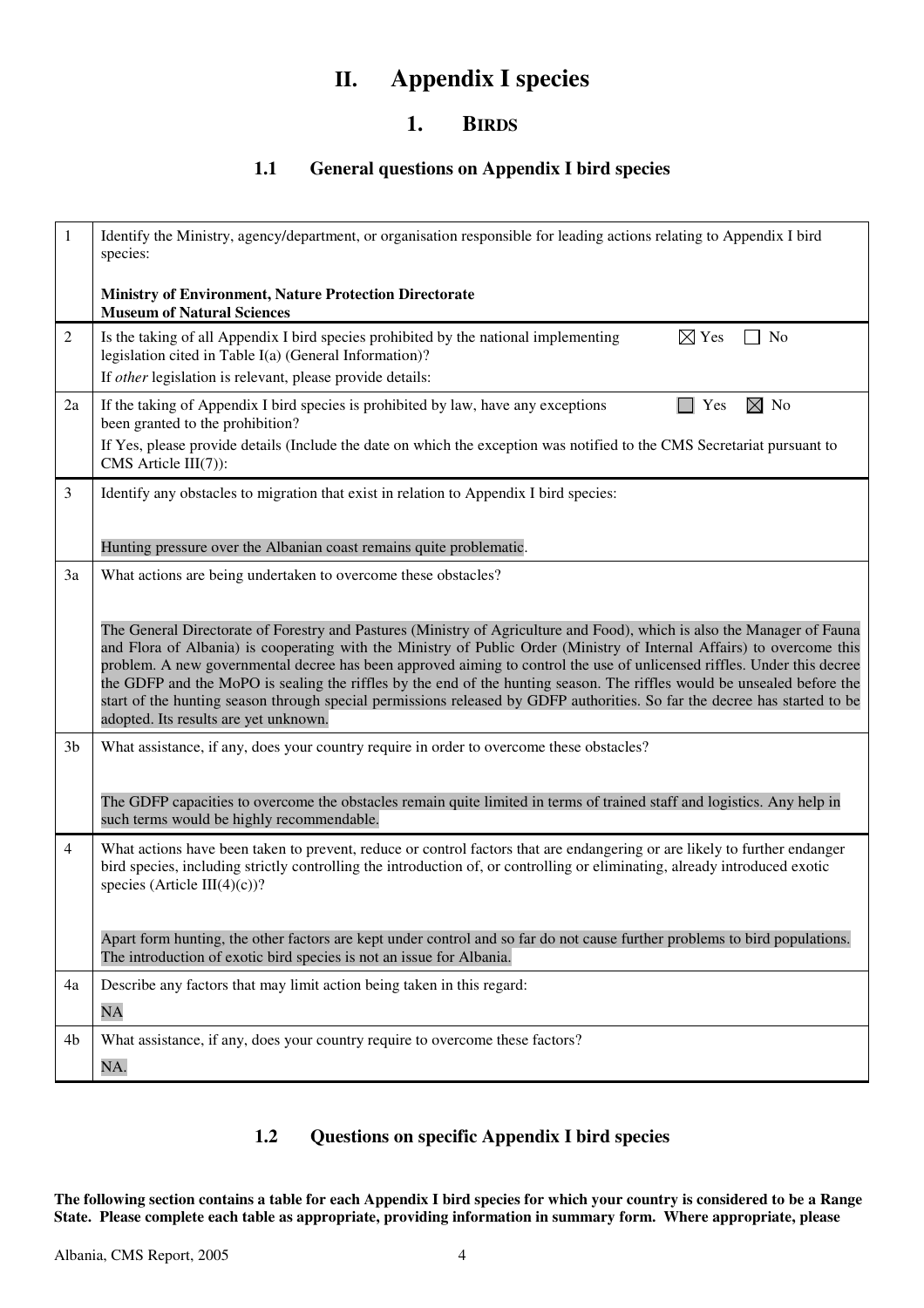#### **cross-reference to information already provided in national reports that have been submitted under other conventions (e.g. Convention on Biological Diversity, Ramsar Convention, CITES). (Attach annexes as necessary.)**

|   | Species Haliaeetus albicilla – Common Name(s) White-tailed Eagle                                                                                                                                                            |
|---|-----------------------------------------------------------------------------------------------------------------------------------------------------------------------------------------------------------------------------|
| 1 | Is your country a Range State for this species?<br>$\boxtimes$ Yes<br>No                                                                                                                                                    |
| 2 | Please provide published distribution reference:                                                                                                                                                                            |
|   | BirdLife International (2004) Birds in Europe : population estimates, trends and conservation status. Cambridge, UK:<br>BirdLife International. (BirdLife Conservation Series No. 12).                                      |
| 3 | Summarise information on population size, trends and distribution (if known):                                                                                                                                               |
|   | The species is not breeding any more in Albania. A few individuals are seen during winter in areas of Karavasta, Narta<br>and Butrint.                                                                                      |
| 4 | Indicate (with an 'X') and briefly describe any activities that have been carried out in favour of this species in the<br>reporting period. (Please provide the title of the project and contact details, where available.) |
|   | Research                                                                                                                                                                                                                    |
|   | Monitoring. Monitoring of the species presence has been part of midwinter bird census in Albania<br>IХI                                                                                                                     |
|   | Species protection                                                                                                                                                                                                          |
|   | Species restoration                                                                                                                                                                                                         |
|   | Habitat protection – Habitat conservation has been enforced in the coastal wetland area of Butrint                                                                                                                          |
|   | Habitat restauration                                                                                                                                                                                                        |
|   | $\boxtimes$ Other – the species has been enlisted nationally as Critically Endangered                                                                                                                                       |
| 5 | If no activities have been carried out for this species in the reporting period, what has prevented such action being taken?                                                                                                |
| 6 | Describe any future activities that are planned for this species:                                                                                                                                                           |
|   | Conservation of the species and its key habitats in former key distribution areas such as Drin Delta, Karavasta, Narta and<br>Butrint.                                                                                      |
|   |                                                                                                                                                                                                                             |
|   | Species Falco naumanni - Common Name(s) Lesser Kestrel                                                                                                                                                                      |
|   | $\overline{a}$<br>$ -$                                                                                                                                                                                                      |

| 1 | Is your country a Range State for this species?<br>N <sub>0</sub><br>Yes                                                                                                                                                                                                                                                                                                                             |
|---|------------------------------------------------------------------------------------------------------------------------------------------------------------------------------------------------------------------------------------------------------------------------------------------------------------------------------------------------------------------------------------------------------|
| 2 | Please provide published distribution reference:                                                                                                                                                                                                                                                                                                                                                     |
|   | BirdLife International (2004) Birds in Europe : population estimates, trends and conservation status. Cambridge, UK:<br>BirdLife International. (BirdLife Conservation Series No. 12).                                                                                                                                                                                                               |
| 3 | Summarise information on population size, trends and distribution (if known):                                                                                                                                                                                                                                                                                                                        |
|   | Lesser Kestrel has been reported as nesting in Albania (Tucker and Heath 1994). Recent surveys reported in Birds in<br>Europe II have shown that the species is not breeding in Albania. Nevertheless, Albania still represents important<br>migrations headquarter for the species. During spring and autumn migration flocks of 10-100 are often observed in the<br>coastal area and Vjosa valley. |
| 4 | Indicate (with an 'X') and briefly describe any activities that have been carried out in favour of this species in the<br>reporting period. (Please provide the title of the project and contact details, where available.)                                                                                                                                                                          |
|   | Research                                                                                                                                                                                                                                                                                                                                                                                             |
|   | Monitoring                                                                                                                                                                                                                                                                                                                                                                                           |
|   | $\boxtimes$ Species protection - the species has been included in the Albanian Red Data Book and it is protected by the national<br>legislation                                                                                                                                                                                                                                                      |
|   | Species restoration                                                                                                                                                                                                                                                                                                                                                                                  |
|   | Habitat protection                                                                                                                                                                                                                                                                                                                                                                                   |
|   | Habitat restauration                                                                                                                                                                                                                                                                                                                                                                                 |
|   | Other                                                                                                                                                                                                                                                                                                                                                                                                |

Albania, CMS Report, 2005 5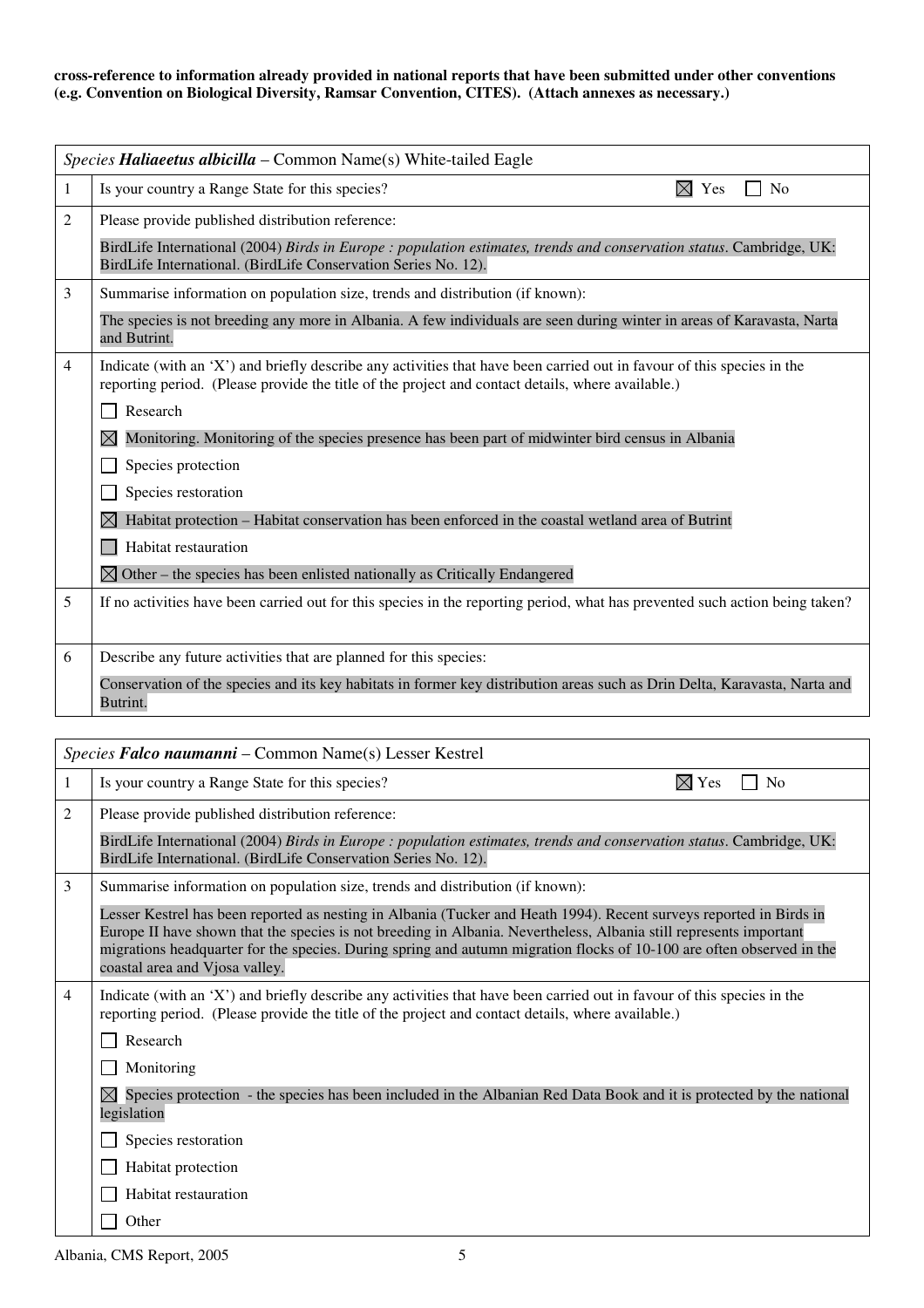5 If no activities have been carried out for this species in the reporting period, what has prevented such action being taken? 6 Describe any future activities that are planned for this species:

|   | <i>Species Anser erythropus – Common Name(s)</i> Lesser White-fronted Goose                                                                                                                                                 |
|---|-----------------------------------------------------------------------------------------------------------------------------------------------------------------------------------------------------------------------------|
| 1 | $\boxtimes$ No<br>Is your country a Range State for this species?<br>Yes                                                                                                                                                    |
| 2 | Please provide published distribution reference:                                                                                                                                                                            |
| 3 | Summarise information on population size, trends and distribution (if known):                                                                                                                                               |
|   |                                                                                                                                                                                                                             |
| 4 | Indicate (with an 'X') and briefly describe any activities that have been carried out in favour of this species in the<br>reporting period. (Please provide the title of the project and contact details, where available.) |
|   | Research                                                                                                                                                                                                                    |
|   | Monitoring                                                                                                                                                                                                                  |
|   | Species protection                                                                                                                                                                                                          |
|   | Species restoration                                                                                                                                                                                                         |
|   | Habitat protection                                                                                                                                                                                                          |
|   | Habitat restauration                                                                                                                                                                                                        |
|   | Other                                                                                                                                                                                                                       |
| 5 | If no activities have been carried out for this species in the reporting period, what has prevented such action being taken?                                                                                                |
|   |                                                                                                                                                                                                                             |
| 6 | Describe any future activities that are planned for this species:                                                                                                                                                           |
|   |                                                                                                                                                                                                                             |

|                | Species Aythya nyroca – Common Name(s) Ferruginous Pochard, Ferruginous Duck                                                                                                                                                                                                                                    |
|----------------|-----------------------------------------------------------------------------------------------------------------------------------------------------------------------------------------------------------------------------------------------------------------------------------------------------------------|
| 1              | $\boxtimes$<br>Is your country a Range State for this species?<br>Yes<br>N <sub>o</sub>                                                                                                                                                                                                                         |
| 2              | Please provide published distribution reference: BirdLife International (2004) Birds in Europe : population estimates,<br>trends and conservation status. Cambridge, UK: BirdLife International. (BirdLife Conservation Series No. 12).                                                                         |
| 3              | Summarise information on population size, trends and distribution (if known):                                                                                                                                                                                                                                   |
|                | Ferruginous duck is observed in Albania mainly during migration and breeding season. Very few individuals are<br>also observed during winter in a few Albanian localities. The number of breeding pairs is estimated at 10-30<br>couples. Those figures are lower than those reported by Tucker and Heath 1994. |
| $\overline{4}$ | Indicate (with an 'X') and briefly describe any activities that have been carried out in favour of this species in the<br>reporting period. (Please provide the title of the project and contact details, where available.)                                                                                     |
|                | Research                                                                                                                                                                                                                                                                                                        |
|                | $\bowtie$<br>Monitoring - The species is part of a monitoring program covering the coastal wetlands of Albania.                                                                                                                                                                                                 |
|                | Species protection                                                                                                                                                                                                                                                                                              |
|                | Species restoration                                                                                                                                                                                                                                                                                             |
|                | Habitat protection                                                                                                                                                                                                                                                                                              |
|                | Habitat restauration                                                                                                                                                                                                                                                                                            |
|                | Other                                                                                                                                                                                                                                                                                                           |
| 5              | If no activities have been carried out for this species in the reporting period, what has prevented such action being taken?                                                                                                                                                                                    |
| 6              | Describe any future activities that are planned for this species:                                                                                                                                                                                                                                               |
|                |                                                                                                                                                                                                                                                                                                                 |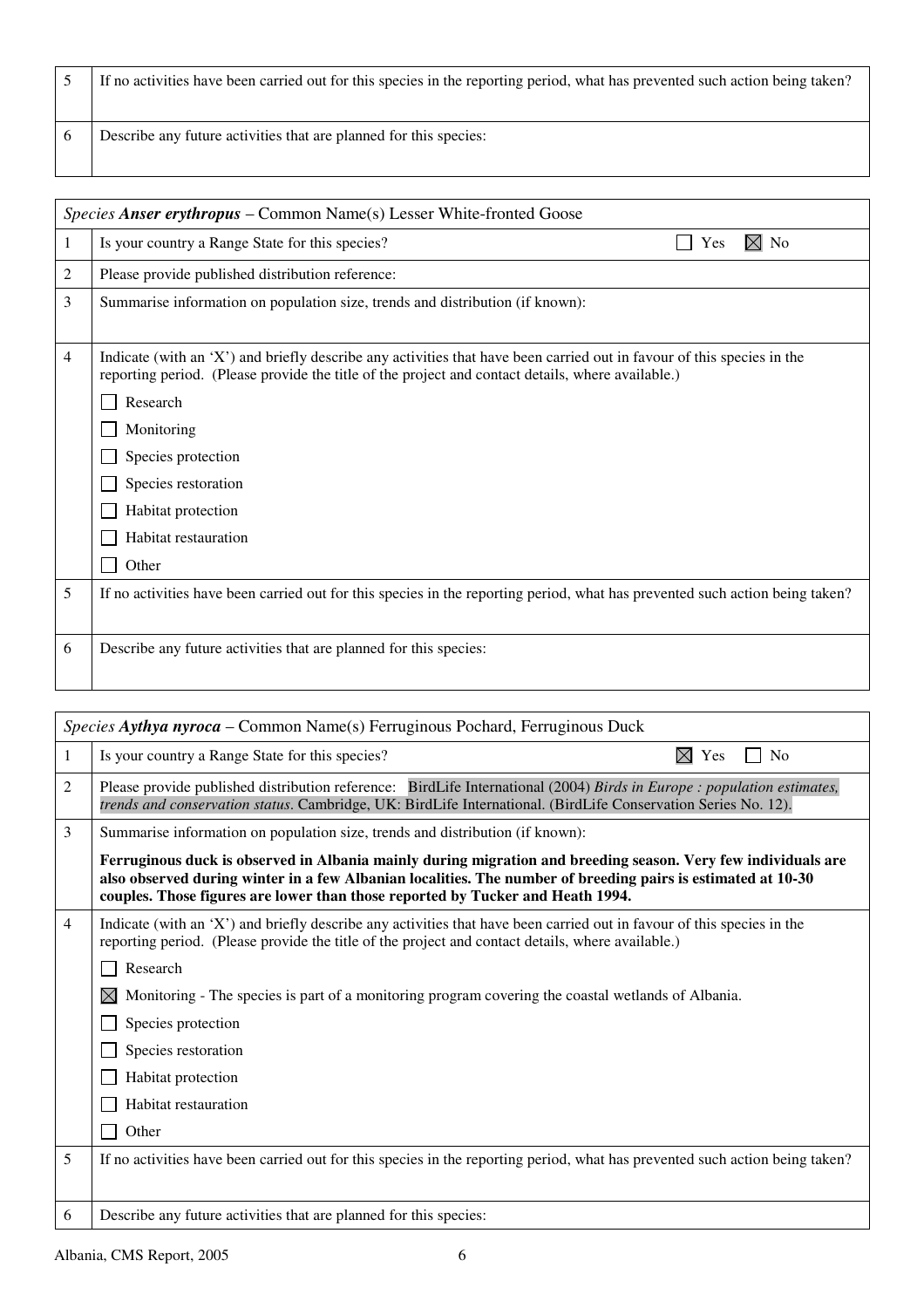|   | Species Oxyura leucocephala - Common Name(s) White-headed Duck                                                                                                                                                                          |
|---|-----------------------------------------------------------------------------------------------------------------------------------------------------------------------------------------------------------------------------------------|
| 1 | Is your country a Range State for this species?<br>$\boxtimes$ Yes<br>No                                                                                                                                                                |
| 2 | Please provide published distribution reference: BirdLife International (2004) Birds in Europe : population estimates,<br>trends and conservation status. Cambridge, UK: BirdLife International. (BirdLife Conservation Series No. 12). |
| 3 | Summarise information on population size, trends and distribution (if known):                                                                                                                                                           |
|   | Reported as wintering in Albania. The last observations date from 1995. Since the species has not been observed in<br>Albania.                                                                                                          |
| 4 | Indicate (with an 'X') and briefly describe any activities that have been carried out in favour of this species in the<br>reporting period. (Please provide the title of the project and contact details, where available.)             |
|   | Research                                                                                                                                                                                                                                |
|   | M<br>Monitoring - The species is part of a monitoring program covering the coastal wetlands of Albania.                                                                                                                                 |
|   | Species protection                                                                                                                                                                                                                      |
|   | Species restoration                                                                                                                                                                                                                     |
|   | Habitat protection                                                                                                                                                                                                                      |
|   | Habitat restauration                                                                                                                                                                                                                    |
|   | Other                                                                                                                                                                                                                                   |
| 5 | If no activities have been carried out for this species in the reporting period, what has prevented such action being taken?                                                                                                            |
|   |                                                                                                                                                                                                                                         |
| 6 | Describe any future activities that are planned for this species:                                                                                                                                                                       |
|   |                                                                                                                                                                                                                                         |

|                | Species Pelecanus crispus - Common Name(s) Dalmatian Pelican                                                                                                                                                                                                                   |
|----------------|--------------------------------------------------------------------------------------------------------------------------------------------------------------------------------------------------------------------------------------------------------------------------------|
| 1              | $\boxtimes$ Yes<br>Is your country a Range State for this species?<br>N <sub>0</sub>                                                                                                                                                                                           |
| 2              | Please provide published distribution reference:                                                                                                                                                                                                                               |
|                | BirdLife International (2004) Birds in Europe : population estimates, trends and conservation status. Cambridge, UK:<br>BirdLife International. (BirdLife Conservation Series No. 12), Bino (pers. obs.)                                                                       |
| 3              | Summarise information on population size, trends and distribution (if known):                                                                                                                                                                                                  |
|                | The Dalmatian Pelican is a resident species in Albania. Its wintering number fluctuates between 90-180<br>individuals. The number of breeding pairs in the last ten years has been about 20-60 breeding pairs. In the last<br>years it is fluctuating around 20 nesting pairs. |
| $\overline{4}$ | Indicate (with an 'X') and briefly describe any activities that have been carried out in favour of this species in the<br>reporting period. (Please provide the title of the project and contact details, where available.)                                                    |
|                | Research - The species is part of the research program of the Museum of Natural Sciences (Tirana University)                                                                                                                                                                   |
|                | Monitoring - It is part of a monitoring program covering the coastal wetlands of Albania<br>$\bowtie$                                                                                                                                                                          |
|                | Species protection – protection of the nesting site is offered by the General Directorate of Forestry and Pastures<br>$\bowtie$                                                                                                                                                |
|                | Species restoration - Conservation programs of the last years have worked for the species restoration. Indeed there is<br>$\boxtimes$<br>an increase in the colony's breeding success.                                                                                         |
|                | Habitat protection - its main distribution area has been designated as a Protected Area.<br>$\boxtimes$                                                                                                                                                                        |
|                | Habitat restoration                                                                                                                                                                                                                                                            |
|                | Other                                                                                                                                                                                                                                                                          |
| 5              | If no activities have been carried out for this species in the reporting period, what has prevented such action being taken?                                                                                                                                                   |
| 6              | Describe any future activities that are planned for this species:                                                                                                                                                                                                              |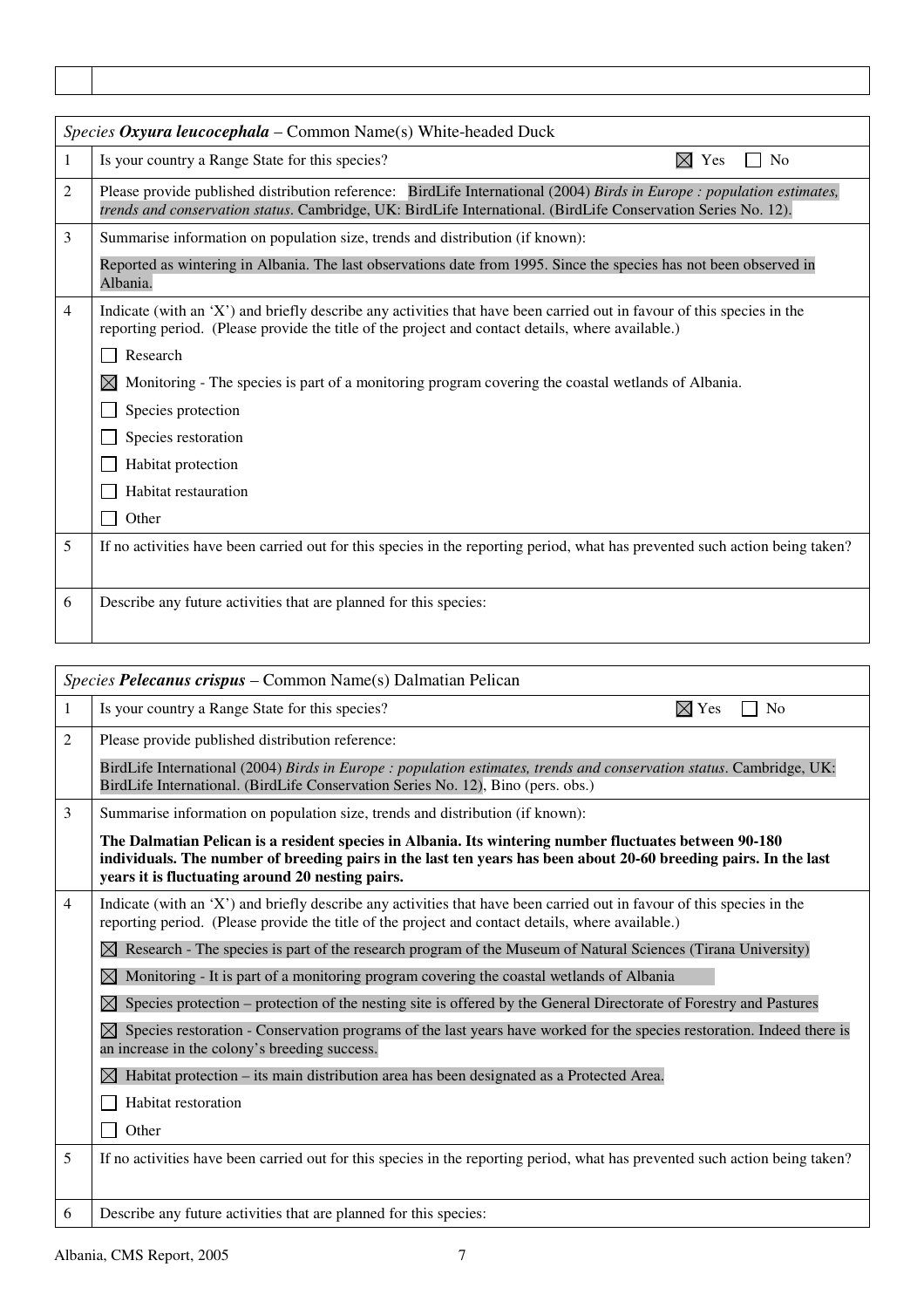|   | Species Pelecanus onocrotalus – Common Name(s) White Pelican                                                                                                                                                                |
|---|-----------------------------------------------------------------------------------------------------------------------------------------------------------------------------------------------------------------------------|
| 1 | $\boxtimes$ No<br>Is your country a Range State for this species?<br>Yes                                                                                                                                                    |
| 2 | Please provide published distribution reference:                                                                                                                                                                            |
| 3 | Summarise information on population size, trends and distribution (if known):                                                                                                                                               |
| 4 | Indicate (with an 'X') and briefly describe any activities that have been carried out in favour of this species in the<br>reporting period. (Please provide the title of the project and contact details, where available.) |
|   | Research                                                                                                                                                                                                                    |
|   | Monitoring                                                                                                                                                                                                                  |
|   | Species protection                                                                                                                                                                                                          |
|   | Species restoration                                                                                                                                                                                                         |
|   | Habitat protection                                                                                                                                                                                                          |
|   | Habitat restauration                                                                                                                                                                                                        |
|   | Other                                                                                                                                                                                                                       |
| 5 | If no activities have been carried out for this species in the reporting period, what has prevented such action being taken?                                                                                                |
| 6 | Describe any future activities that are planned for this species:                                                                                                                                                           |

|                | Species Otis tarda - Common Name(s) Great Bustard                                                                                                                                                                                                                                                                                                                                                                                                                                                                                                                                                                    |  |
|----------------|----------------------------------------------------------------------------------------------------------------------------------------------------------------------------------------------------------------------------------------------------------------------------------------------------------------------------------------------------------------------------------------------------------------------------------------------------------------------------------------------------------------------------------------------------------------------------------------------------------------------|--|
| 1              | $\boxtimes$ Yes<br>N <sub>o</sub><br>Is your country a Range State for this species?                                                                                                                                                                                                                                                                                                                                                                                                                                                                                                                                 |  |
| 2              | Please provide published distribution reference: Bino 2004. Albania - National Report on Great Bustard Otis tarda                                                                                                                                                                                                                                                                                                                                                                                                                                                                                                    |  |
| 3              | Summarise information on population size, trends and distribution (if known):                                                                                                                                                                                                                                                                                                                                                                                                                                                                                                                                        |  |
|                | The Great Bustard is a very rare wintering/migratory bird in Albania. Till some years ago the species was considered as<br>extinct since no data on its presence were collected for circa 30 years. In fact during the last two years (2002 and 2003), a<br>few individuals were reported being present during migration in two sites of Albania (see Fig. 1.) in Bedati (Karavasta)<br>and Kopliku (Shkodra). Data on those two areas correspond also with those from Lamani & Puzanov (1962). According<br>to those authors, the Great Bustard was in the 60s' wintering in small quantities in the lowland areas. |  |
| $\overline{4}$ | Indicate (with an 'X') and briefly describe any activities that have been carried out in favour of this species in the<br>reporting period. (Please provide the title of the project and contact details, where available.)                                                                                                                                                                                                                                                                                                                                                                                          |  |
|                | Research                                                                                                                                                                                                                                                                                                                                                                                                                                                                                                                                                                                                             |  |
|                | Monitoring                                                                                                                                                                                                                                                                                                                                                                                                                                                                                                                                                                                                           |  |
|                | Species protection                                                                                                                                                                                                                                                                                                                                                                                                                                                                                                                                                                                                   |  |
|                | Species restoration                                                                                                                                                                                                                                                                                                                                                                                                                                                                                                                                                                                                  |  |
|                | Habitat protection                                                                                                                                                                                                                                                                                                                                                                                                                                                                                                                                                                                                   |  |
|                | Habitat restauration                                                                                                                                                                                                                                                                                                                                                                                                                                                                                                                                                                                                 |  |
|                | Other                                                                                                                                                                                                                                                                                                                                                                                                                                                                                                                                                                                                                |  |
| 5              | If no activities have been carried out for this species in the reporting period, what has prevented such action being taken?                                                                                                                                                                                                                                                                                                                                                                                                                                                                                         |  |
| 6              | Describe any future activities that are planned for this species:                                                                                                                                                                                                                                                                                                                                                                                                                                                                                                                                                    |  |

*Species Numenius tenuirostris* – Common Name(s) Slender-billed Curlew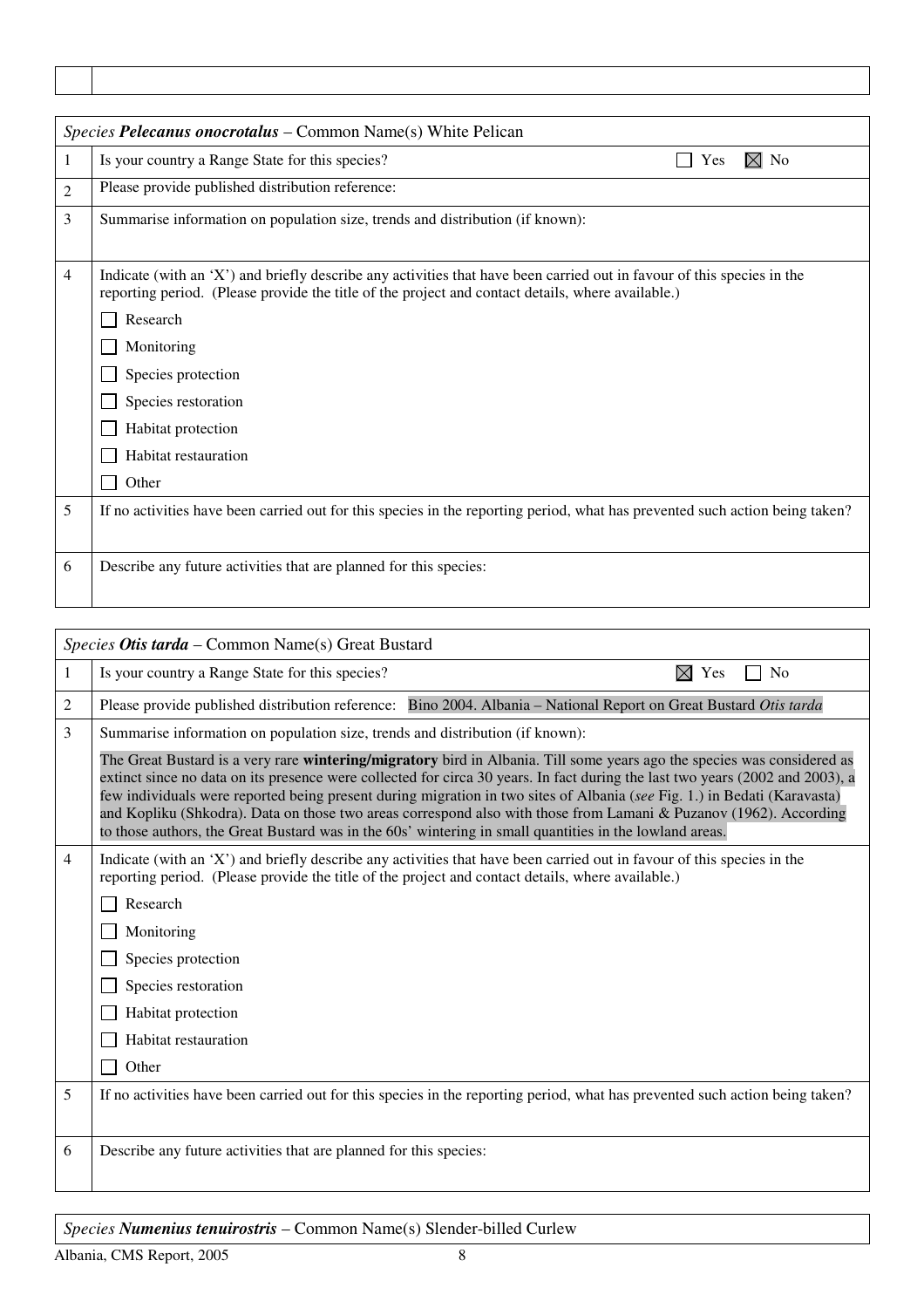| 1 | Is your country a Range State for this species?<br>Yes<br>N <sub>o</sub>                                                                                                                                                                                                       |
|---|--------------------------------------------------------------------------------------------------------------------------------------------------------------------------------------------------------------------------------------------------------------------------------|
| 2 | Please provide published distribution reference: Globally Threatened Bids in Europe. Action Plans. 1996.                                                                                                                                                                       |
| 3 | Summarise information on population size, trends and distribution (if known):                                                                                                                                                                                                  |
|   | It has been as migrating/wintering in the salt marshes of the coastal Albania. The last observations of the species derive<br>from 1992-93 with 4-5 individuals observed in November and February in Patok and Butrint. Since the species has not<br>been observed in Albania. |
| 4 | Indicate (with an 'X') and briefly describe any activities that have been carried out in favour of this species in the<br>reporting period. (Please provide the title of the project and contact details, where available.)                                                    |
|   | Research                                                                                                                                                                                                                                                                       |
|   | Monitoring - A survey has been organised by RAC/SPA (Tunis), MoE (Ministry of Environment, Albania) and the<br>Museum of Natural Sciences, in winter 2005 in the coastal wetlands of Albania.                                                                                  |
|   | Species protection                                                                                                                                                                                                                                                             |
|   | Species restoration                                                                                                                                                                                                                                                            |
|   | Habitat protection                                                                                                                                                                                                                                                             |
|   | Habitat restauration                                                                                                                                                                                                                                                           |
|   | Other                                                                                                                                                                                                                                                                          |
| 5 | If no activities have been carried out for this species in the reporting period, what has prevented such action being taken?                                                                                                                                                   |
| 6 | Describe any future activities that are planned for this species:                                                                                                                                                                                                              |

|   | Species Larus audouinii – Common Name(s) Audouin's Gull                                                                                                                                                                     |
|---|-----------------------------------------------------------------------------------------------------------------------------------------------------------------------------------------------------------------------------|
| 1 | $\boxtimes$ Yes<br>Is your country a Range State for this species?<br>N <sub>o</sub>                                                                                                                                        |
| 2 | Please provide published distribution reference:                                                                                                                                                                            |
| 3 | Summarise information on population size, trends and distribution (if known):                                                                                                                                               |
|   | Very few individuals are observed during winter.                                                                                                                                                                            |
|   |                                                                                                                                                                                                                             |
| 4 | Indicate (with an 'X') and briefly describe any activities that have been carried out in favour of this species in the<br>reporting period. (Please provide the title of the project and contact details, where available.) |
|   | Research                                                                                                                                                                                                                    |
|   | Monitoring                                                                                                                                                                                                                  |
|   | Species protection                                                                                                                                                                                                          |
|   | Species restoration                                                                                                                                                                                                         |
|   | Habitat protection                                                                                                                                                                                                          |
|   | Habitat restauration                                                                                                                                                                                                        |
|   | Other                                                                                                                                                                                                                       |
| 5 | If no activities have been carried out for this species in the reporting period, what has prevented such action being taken?                                                                                                |
|   |                                                                                                                                                                                                                             |
| 6 | Describe any future activities that are planned for this species:                                                                                                                                                           |
|   |                                                                                                                                                                                                                             |

**If you have information indicating that your country should be considered a Range State for any other bird species that is listed in CMS Appendix I, but which is not included in the tables above, please complete a table (provided below) for each species.**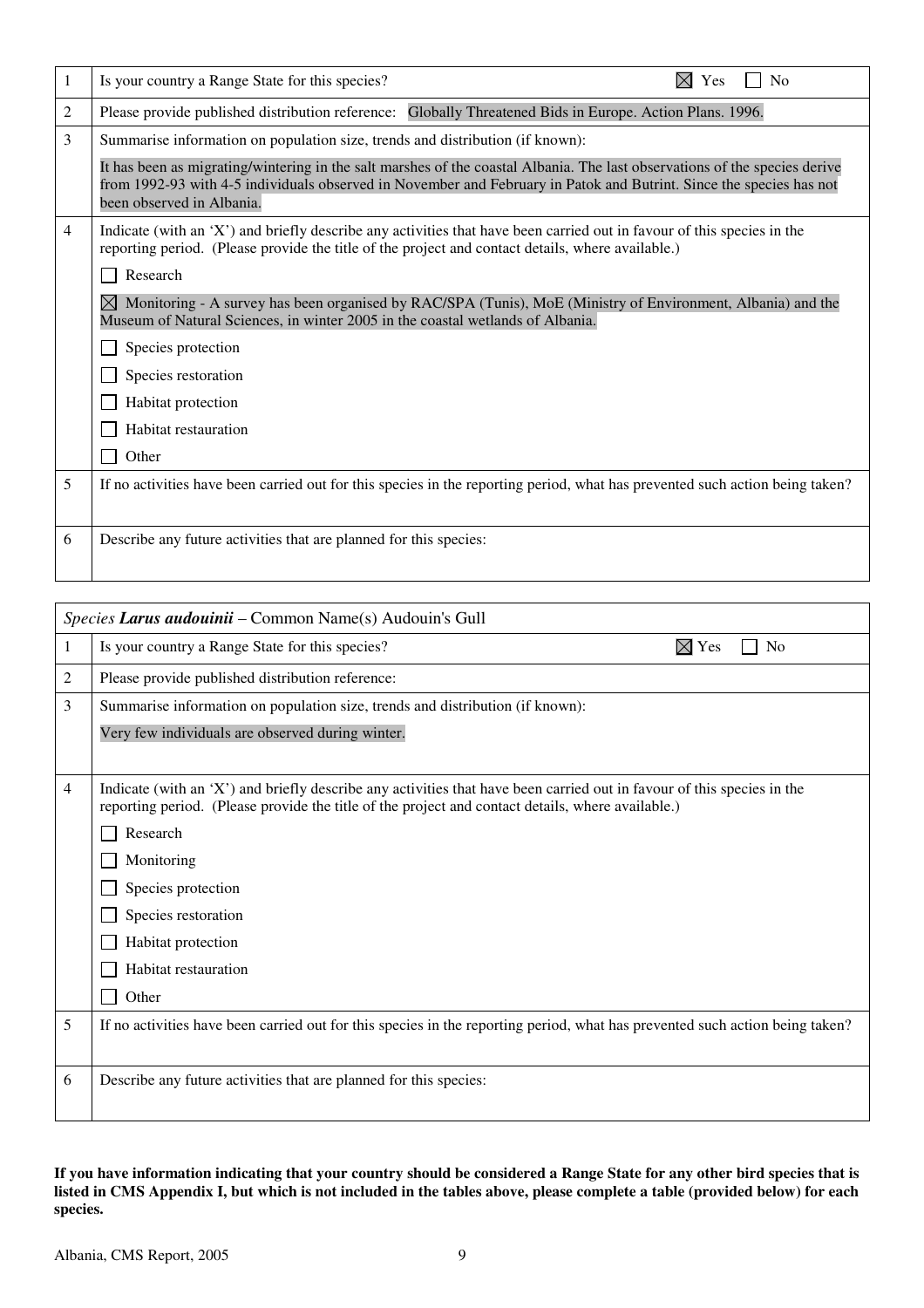|   | Species name Branta ruficollis Common Name(s) Red-breasted Duck                                                                                                                                                             |  |  |
|---|-----------------------------------------------------------------------------------------------------------------------------------------------------------------------------------------------------------------------------|--|--|
| 1 | Is your country a Range State for this species?<br>$\boxtimes$ Yes<br>N <sub>0</sub>                                                                                                                                        |  |  |
| 2 | Please provide published distribution reference: Bino (pers. comm)                                                                                                                                                          |  |  |
| 3 | Summarise information on population size, trends and distribution (if known):                                                                                                                                               |  |  |
|   | A very rare wintering species in Albania. It has been recently observed in the coastal area of Albania: In Scadar lake with<br>2 individuals in year 2000 and in Butrint Ramsar Site in 2002.                               |  |  |
| 4 | Indicate (with an 'X') and briefly describe any activities that have been carried out in favour of this species in the<br>reporting period. (Please provide the title of the project and contact details, where available.) |  |  |
|   | Research                                                                                                                                                                                                                    |  |  |
|   | Monitoring - It is part of a monitoring program covering the coastal wetlands of Albania                                                                                                                                    |  |  |
|   | Species protection                                                                                                                                                                                                          |  |  |
|   | Species restoration                                                                                                                                                                                                         |  |  |
|   | Habitat protection                                                                                                                                                                                                          |  |  |
|   | Habitat restauration                                                                                                                                                                                                        |  |  |
|   | Other                                                                                                                                                                                                                       |  |  |
| 5 | If no activities have been carried out for this species in the reporting period, what has prevented such action being taken?                                                                                                |  |  |
|   |                                                                                                                                                                                                                             |  |  |
| 6 | Describe any future activities that are planned for this species:                                                                                                                                                           |  |  |

| Species name Aquila clanga, Common Name(s) Great-spotted Eagle |                                                                                                                                                                                                                             |  |
|----------------------------------------------------------------|-----------------------------------------------------------------------------------------------------------------------------------------------------------------------------------------------------------------------------|--|
| 1                                                              | ⊠<br>Is your country a Range State for this species?<br>Yes<br>N <sub>0</sub>                                                                                                                                               |  |
| 2                                                              | Please provide published distribution reference: Bino (pers. comm)                                                                                                                                                          |  |
| 3                                                              | Summarise information on population size, trends and distribution (if known):                                                                                                                                               |  |
|                                                                | Wintering species present almost all over the coastal wetlands of Albania. Mainly in wetlands with nearby forested areas<br>such as Karavasta, Velipoja, Drin Delta etc. The number of wintering individuals between 1-5.   |  |
| 4                                                              | Indicate (with an 'X') and briefly describe any activities that have been carried out in favour of this species in the<br>reporting period. (Please provide the title of the project and contact details, where available.) |  |
|                                                                | Research                                                                                                                                                                                                                    |  |
|                                                                | Monitoring - It is part of a monitoring program covering the coastal wetlands of Albania                                                                                                                                    |  |
|                                                                | Species protection                                                                                                                                                                                                          |  |
|                                                                | Species restoration                                                                                                                                                                                                         |  |
|                                                                | Habitat protection                                                                                                                                                                                                          |  |
|                                                                | Habitat restauration                                                                                                                                                                                                        |  |
|                                                                | Other                                                                                                                                                                                                                       |  |
| 5                                                              | If no activities have been carried out for this species in the reporting period, what has prevented such action being taken?                                                                                                |  |
|                                                                |                                                                                                                                                                                                                             |  |
| 6                                                              | Describe any future activities that are planned for this species:                                                                                                                                                           |  |
|                                                                |                                                                                                                                                                                                                             |  |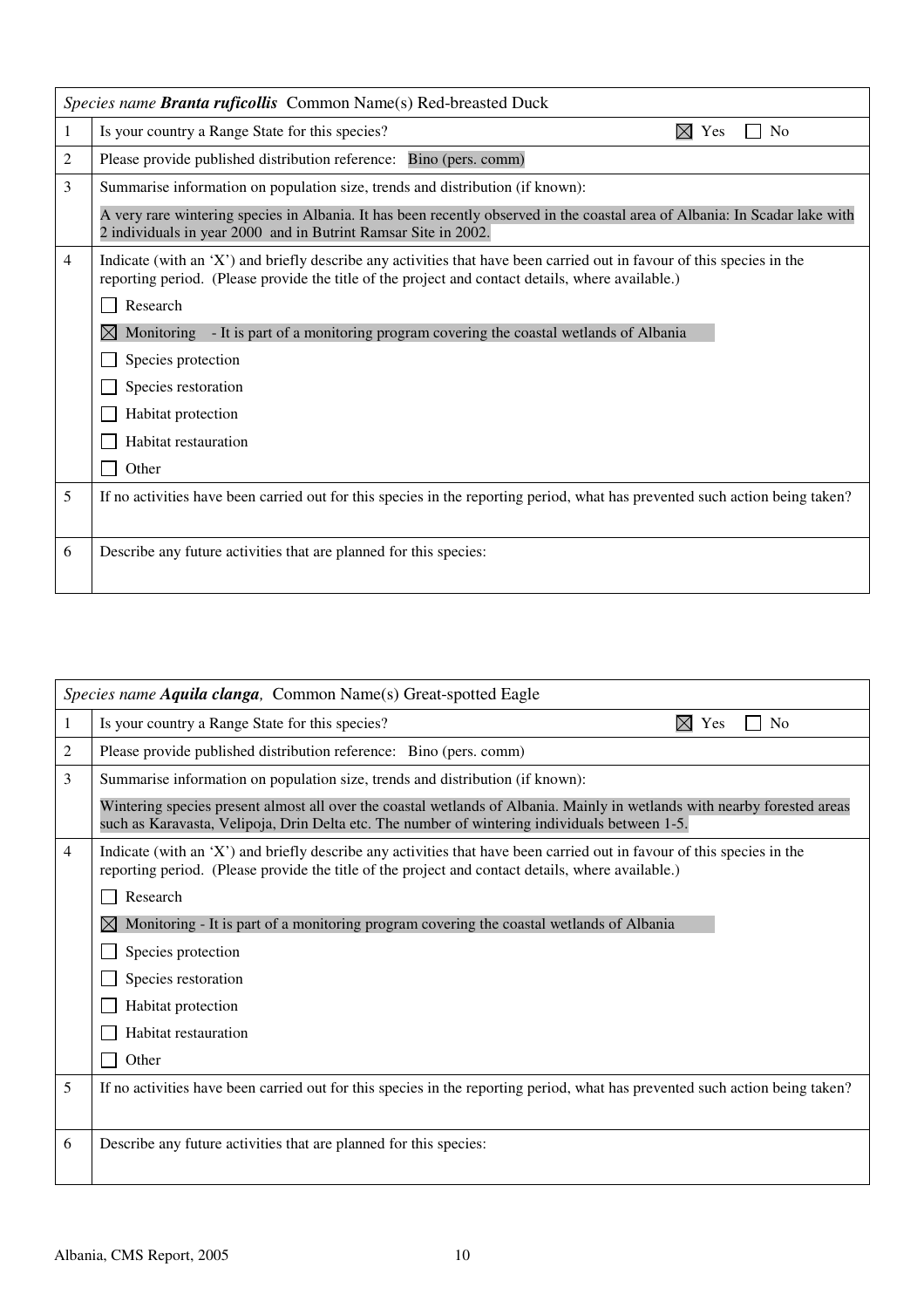|   | Species name Aquila heliaca Common Name(s) Imperial Eagle                                                                                                                                                                   |  |
|---|-----------------------------------------------------------------------------------------------------------------------------------------------------------------------------------------------------------------------------|--|
| 1 | Is your country a Range State for this species?<br>M<br>N <sub>0</sub><br>Yes                                                                                                                                               |  |
| 2 | Please provide published distribution reference: Bino (pers. comm)                                                                                                                                                          |  |
| 3 | Summarise information on population size, trends and distribution (if known):                                                                                                                                               |  |
|   | Very few individuals observed during winter.                                                                                                                                                                                |  |
| 4 | Indicate (with an 'X') and briefly describe any activities that have been carried out in favour of this species in the<br>reporting period. (Please provide the title of the project and contact details, where available.) |  |
|   | Research                                                                                                                                                                                                                    |  |
|   | Monitoring                                                                                                                                                                                                                  |  |
|   | Species protection                                                                                                                                                                                                          |  |
|   | Species restoration                                                                                                                                                                                                         |  |
|   | Habitat protection                                                                                                                                                                                                          |  |
|   | Habitat restauration                                                                                                                                                                                                        |  |
|   | Other                                                                                                                                                                                                                       |  |
| 5 | If no activities have been carried out for this species in the reporting period, what has prevented such action being taken?                                                                                                |  |
|   |                                                                                                                                                                                                                             |  |
| 6 | Describe any future activities that are planned for this species:                                                                                                                                                           |  |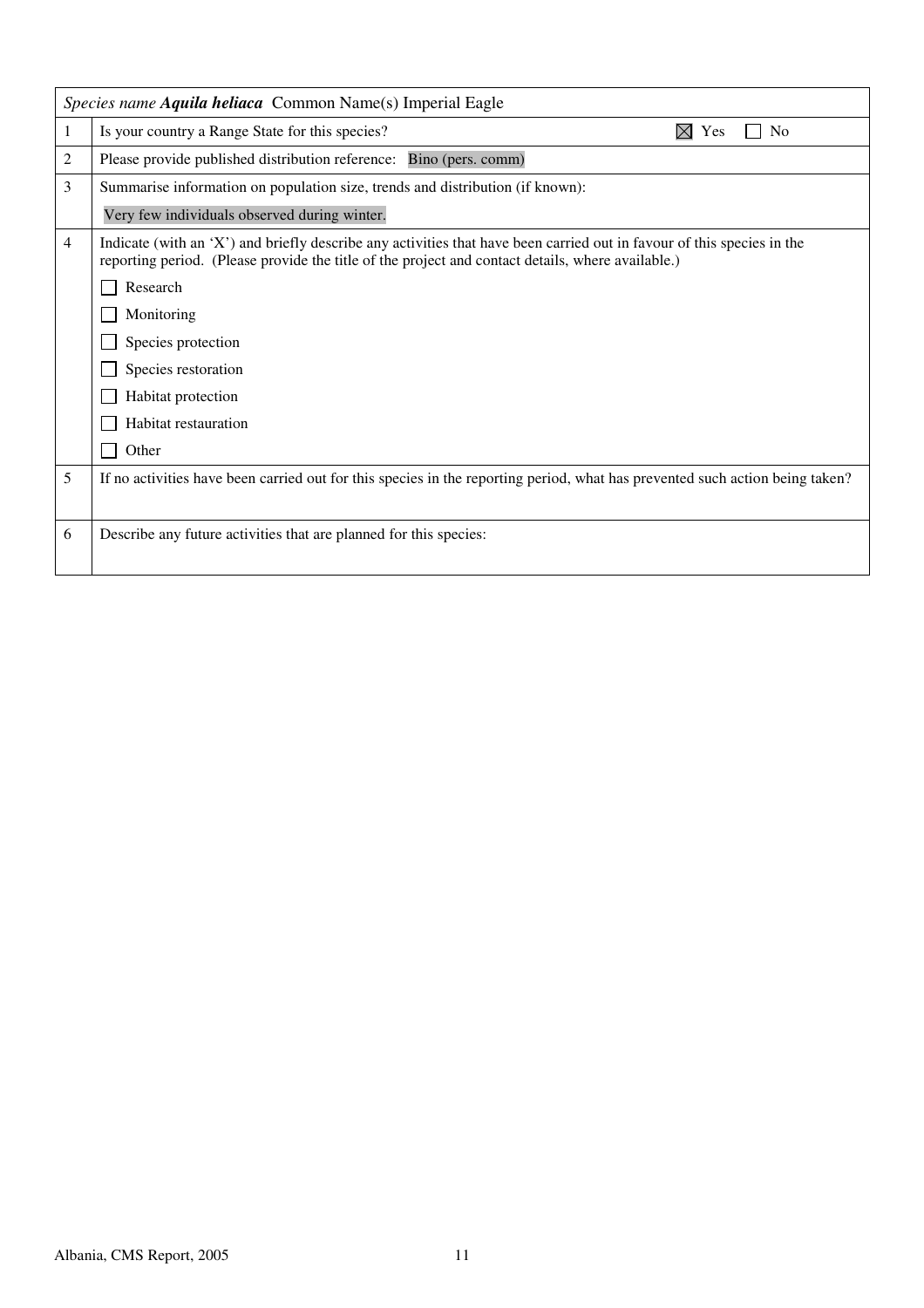## **2. MARINE MAMMALS**

## **2.1 General questions on Appendix I marine mammals**

| 1              | Identify the Ministry, agency/department, or organisation responsible for leading actions relating to Appendix I listed<br>marine mammals:                                                                                                                                                          |
|----------------|-----------------------------------------------------------------------------------------------------------------------------------------------------------------------------------------------------------------------------------------------------------------------------------------------------|
|                | <b>Ministry of Environment, Nature Protection Directorate</b>                                                                                                                                                                                                                                       |
|                | <b>Museum of Natural Sciences</b>                                                                                                                                                                                                                                                                   |
| 2              | Is the taking of all Appendix I marine mammals prohibited by the national<br>$\boxtimes$ Yes<br>No<br>implementing legislation cited in Table I(a) (General Information)?                                                                                                                           |
|                | If other legislation is relevant, please provide details:                                                                                                                                                                                                                                           |
| 2a             | $\boxtimes$ No<br>If the taking of Appendix I marine mammals is prohibited by law, have any exceptions<br>Yes<br>been granted to the prohibition?                                                                                                                                                   |
|                | If Yes, please provide details (Include the date on which the exception was notified to the CMS Secretariat pursuant to<br>CMS Article III(7)):                                                                                                                                                     |
| 3              | Identify any obstacles to migration that exist in relation to Appendix I marine mammals:                                                                                                                                                                                                            |
| 3a             | What actions are being undertaken to overcome these obstacles?                                                                                                                                                                                                                                      |
| 3 <sub>b</sub> | What assistance, if any, does your country require in order to overcome these obstacles?                                                                                                                                                                                                            |
| 4              | What actions have been taken to prevent, reduce or control factors that are endangering or are likely to further endanger<br>species of marine mammal, including strictly controlling the introduction of, or controlling or eliminating, already<br>introduced exotic species (Article III(4)(c))? |
| 4a             | Describe any factors that may limit action being taken in this regard:                                                                                                                                                                                                                              |
| 4 <sub>b</sub> | What assistance, if any, does your country require to overcome these factors?                                                                                                                                                                                                                       |

## **2.2 Questions on specific Appendix I marine mammals**

**The following section contains a table for each Appendix I marine mammal species for which your country is considered to be a Range State. Please complete each table as appropriate, providing information in summary form. Where appropriate, please cross-reference to information already provided in national reports that have been submitted under other conventions (e.g. Convention on Biological Diversity, Ramsar Convention, CITES). (Attach annexes as necessary.)** 

| <i>Species Monachus monachus – Common Name(s) Mediterranean Monk Seal</i> |                                                                               |                           |  |
|---------------------------------------------------------------------------|-------------------------------------------------------------------------------|---------------------------|--|
|                                                                           | Is your country a Range State for this species?                               | $\boxtimes$ Yes $\Box$ No |  |
|                                                                           | Please provide published distribution reference: ACCOBAMS national report     |                           |  |
|                                                                           | Summarise information on population size, trends and distribution (if known): |                           |  |
|                                                                           | Information provided in the ACCOBAMS report enclosed                          |                           |  |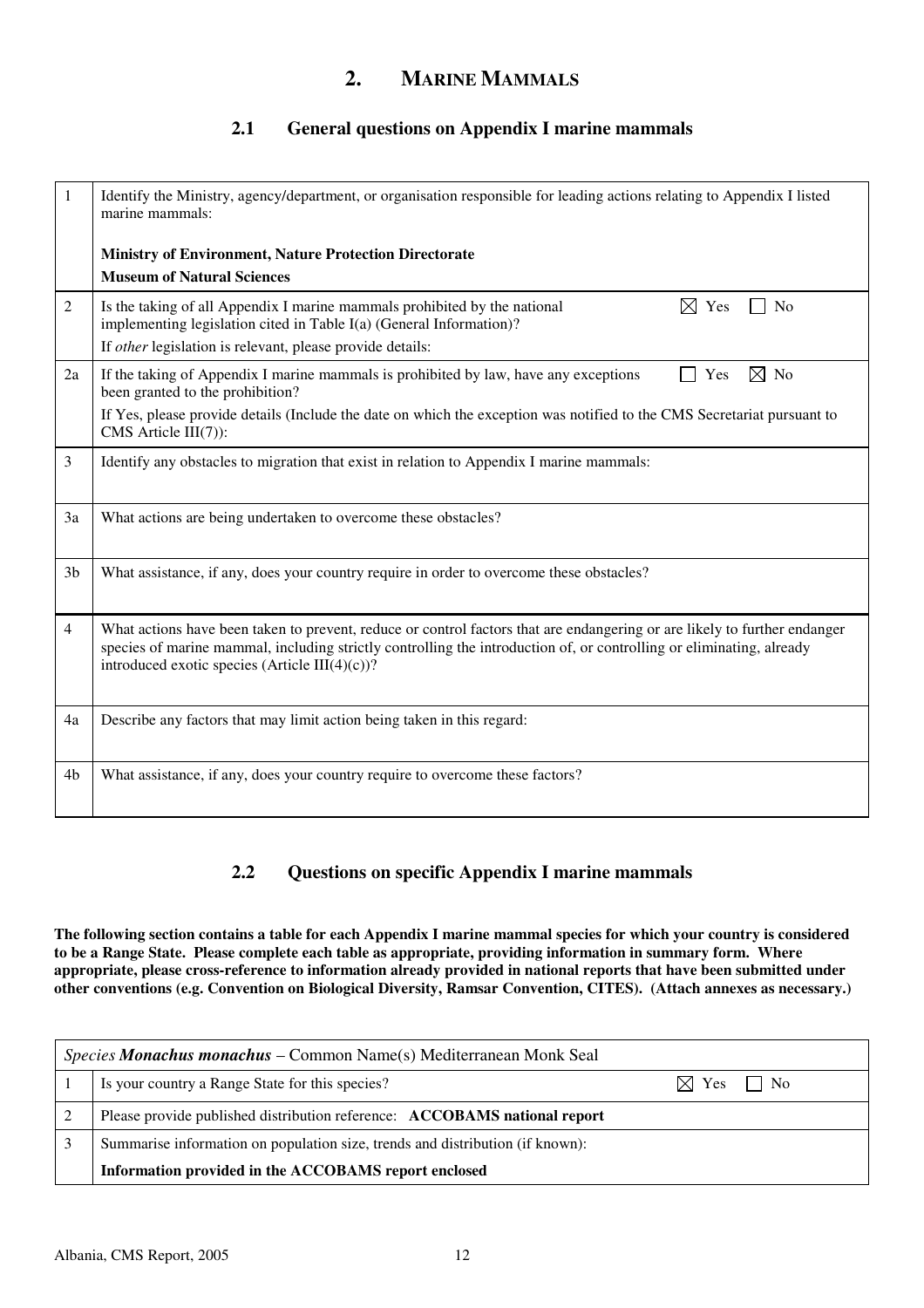| $\overline{4}$ | Indicate (with an 'X') and briefly describe any activities that have been carried out in favour of this species in the<br>reporting period. (Please provide the title of the project and contact details, where available.) |  |  |
|----------------|-----------------------------------------------------------------------------------------------------------------------------------------------------------------------------------------------------------------------------|--|--|
|                | $\boxtimes$ Research                                                                                                                                                                                                        |  |  |
|                | $\boxtimes$ Monitoring                                                                                                                                                                                                      |  |  |
|                | $\boxtimes$ Species protection                                                                                                                                                                                              |  |  |
|                | Species restoration                                                                                                                                                                                                         |  |  |
|                | Habitat protection                                                                                                                                                                                                          |  |  |
|                | Habitat restoration                                                                                                                                                                                                         |  |  |
|                | Other                                                                                                                                                                                                                       |  |  |
| 5              | If no activities have been carried out for this species in the reporting period, what has prevented such action being taken?                                                                                                |  |  |
|                |                                                                                                                                                                                                                             |  |  |
| 6              | Describe any future activities that are planned for this species:                                                                                                                                                           |  |  |
|                | Designation of marine protected areas planned for the future will contribute in the conservation of the speices and its<br>habitats                                                                                         |  |  |

#### **If you have information indicating that your country should be considered a Range State for any other marine mammal**  species that is listed in CMS Appendix I, but which is <u>not</u> included in the tables above, please complete a table (provided **below) for each species.**

|   | Species name, Common name(s): N/A                                                                                                                                                                                           |  |  |
|---|-----------------------------------------------------------------------------------------------------------------------------------------------------------------------------------------------------------------------------|--|--|
| 1 | Please provide published distribution reference:                                                                                                                                                                            |  |  |
| 2 | Summarise information on population size, trends and distribution (if known):                                                                                                                                               |  |  |
|   |                                                                                                                                                                                                                             |  |  |
| 3 | Indicate (with an 'X') and briefly describe any activities that have been carried out in favour of this species in the<br>reporting period. (Please provide the title of the project and contact details, where available.) |  |  |
|   | Research                                                                                                                                                                                                                    |  |  |
|   | Monitoring                                                                                                                                                                                                                  |  |  |
|   | Species protection                                                                                                                                                                                                          |  |  |
|   | Species restoration                                                                                                                                                                                                         |  |  |
|   | Habitat protection                                                                                                                                                                                                          |  |  |
|   | Habitat restoration                                                                                                                                                                                                         |  |  |
|   | Other                                                                                                                                                                                                                       |  |  |
| 4 | If no activities have been carried out for this species in the reporting period, what has prevented such action being taken?                                                                                                |  |  |
|   |                                                                                                                                                                                                                             |  |  |
| 5 | Describe any future activities that are planned for this species:                                                                                                                                                           |  |  |
|   |                                                                                                                                                                                                                             |  |  |

Miscellaneous information or comments on Appendix I marine mammals in general: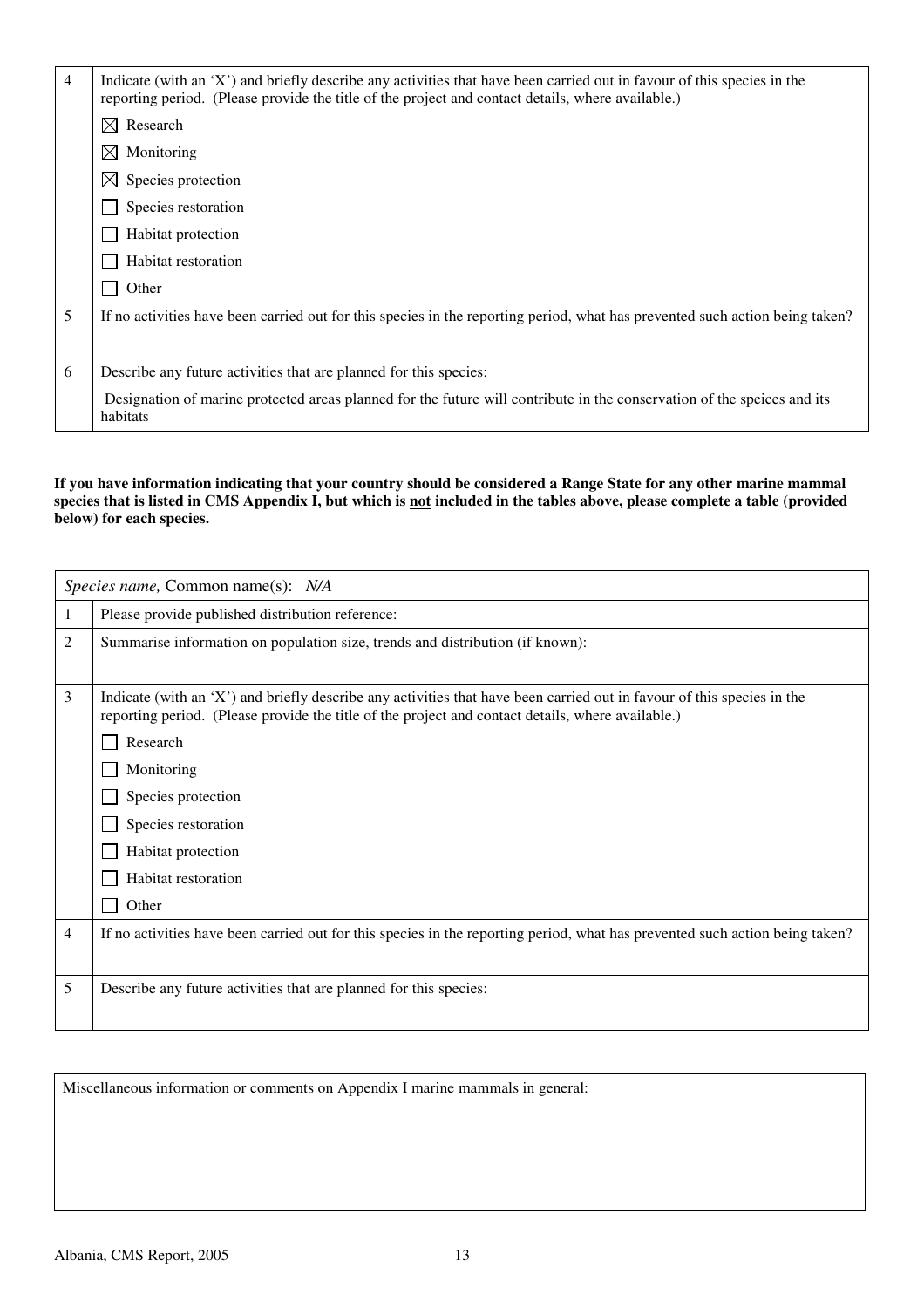## **3 MARINE TURTLES**

### **3.1 General questions on Appendix I marine turtles**

| 1              | Identify the Ministry, agency/department, or organisation responsible for leading actions relating to Appendix I listed<br>marine turtles:                                                                                                                                                           |
|----------------|------------------------------------------------------------------------------------------------------------------------------------------------------------------------------------------------------------------------------------------------------------------------------------------------------|
|                | <b>Ministry of Environment, Nature Protection Directorate</b>                                                                                                                                                                                                                                        |
|                | <b>Museum of Natural Sciences</b>                                                                                                                                                                                                                                                                    |
|                | Albanian Herpetofauna Associate (SHHSH)                                                                                                                                                                                                                                                              |
| 2              | N <sub>o</sub><br>Is the taking of all Appendix I marine turtles prohibited by the national implementing<br>$\boxtimes$ Yes<br>legislation cited in Table I(a) (General Information)?                                                                                                                |
|                | If other legislation is relevant, please provide details:                                                                                                                                                                                                                                            |
| 2a             | ⊠<br>If the taking of Appendix I marine turtles is prohibited by law, have any exceptions<br>Yes<br>No<br>been granted to the prohibition?                                                                                                                                                           |
|                | If Yes, please provide details (Include the date on which the exception was notified to the CMS Secretariat pursuant to<br>CMS Article III(7)):                                                                                                                                                      |
| 3              | Identify any obstacles to migration that exist in relation to Appendix I marine turtles:                                                                                                                                                                                                             |
|                | <b>Fishery activities</b>                                                                                                                                                                                                                                                                            |
| 3a             | What actions are being undertaken to overcome these obstacles:                                                                                                                                                                                                                                       |
|                | Awareness with fisherman and concrete project to protect the species capture by the gear (release them in the<br>water)                                                                                                                                                                              |
| 3 <sub>b</sub> | What assistance, if any, does your country require in order to overcome these obstacles?                                                                                                                                                                                                             |
|                | More financial and human resources                                                                                                                                                                                                                                                                   |
| $\overline{4}$ | What actions have been taken to prevent, reduce or control factors that are endangering or are likely to further endanger<br>species of marine turtles, including strictly controlling the introduction of, or controlling or eliminating, already<br>introduced exotic species (Article III(4)(c))? |
|                | We have undertaken activities aiming to raise the level of education and awareness of fishermen and other<br>stakeholders regarding the protection and preservation of sea turtles.                                                                                                                  |
| 4a             | Describe any factors that may limit action being taken in this regard:                                                                                                                                                                                                                               |
|                | N/A                                                                                                                                                                                                                                                                                                  |
| 4b             | What assistance, if any, does your country require to overcome these factors?                                                                                                                                                                                                                        |
|                | We need more collaboration with foreigner experts on marine turtle studies.                                                                                                                                                                                                                          |

### **3.2 Questions on specific Appendix I marine turtles**

**The following section contains a table for each Appendix I marine turtle species for which your country is considered to be a Range State. Please complete each table as appropriate, providing information in summary form. Where appropriate, please cross-reference to information already provided in national reports that have been submitted under other conventions (e.g. Convention on Biological Diversity, Ramsar Convention, CITES). (Attach annexes as necessary.)** 

| <i>Species Caretta caretta – Common Name(s)</i> Loggerhead Turtle |                                                  |                                                |
|-------------------------------------------------------------------|--------------------------------------------------|------------------------------------------------|
|                                                                   | Is your country a Range State for this species?  | $\bowtie$ Yes  <br>$\overline{\phantom{1}}$ No |
|                                                                   | Please provide published distribution reference: |                                                |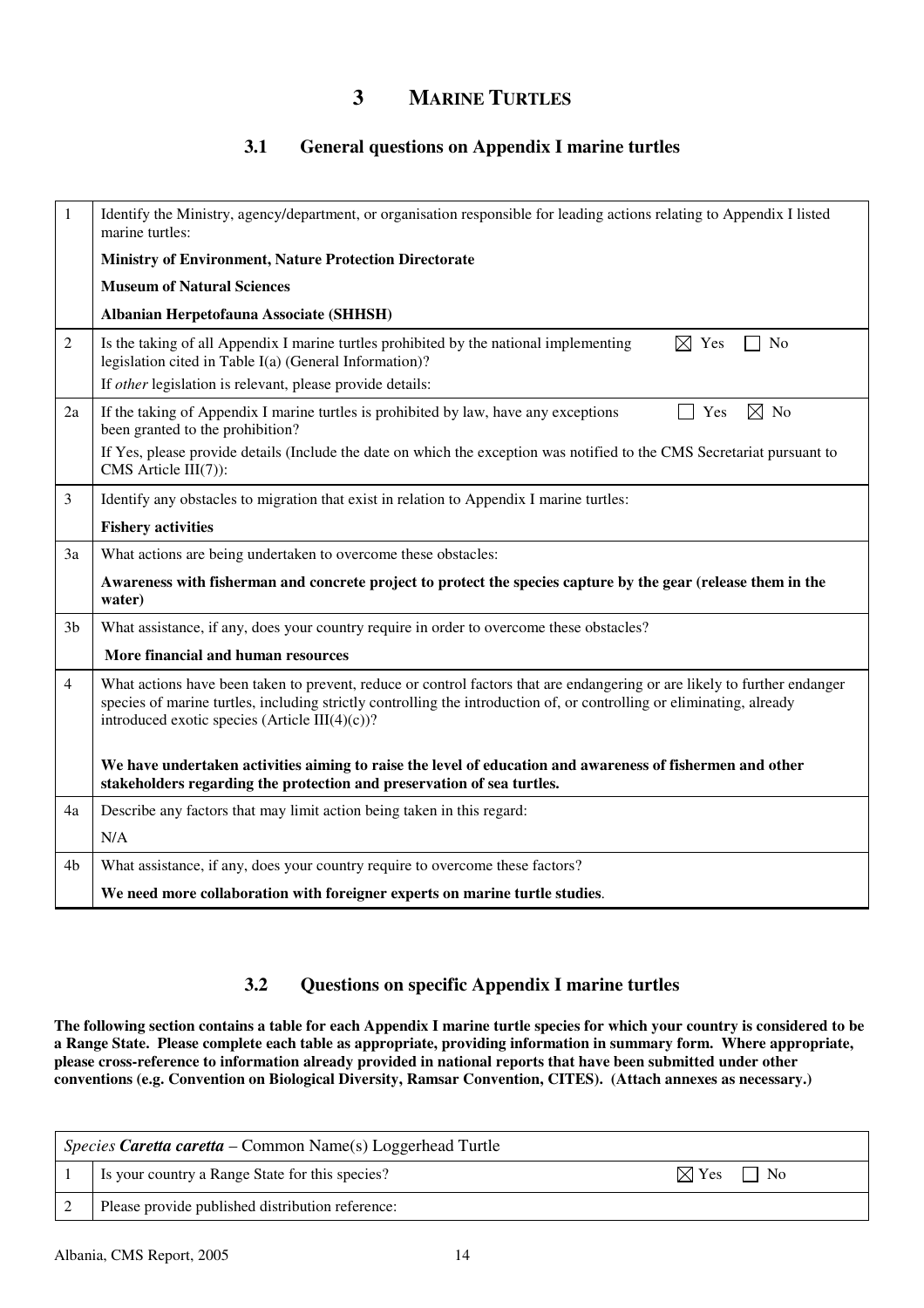|                | Fromhold, E. 1959: Als Tiergärtner und Herpetologe in Albanien;                                                                                                                                                             |
|----------------|-----------------------------------------------------------------------------------------------------------------------------------------------------------------------------------------------------------------------------|
|                | Haxhiu, I. 1985: Result of the studies for the turtles in Albania (Rezultate te studimit te breshkave te Shqiperise).<br><b>BSHN No 2. Tirane;</b>                                                                          |
| 3              | Summarise information on population size, trends and distribution (if known):                                                                                                                                               |
|                | There is a large population of marine turtles since 2001 in Rodon Bay, Patok. We have caught there individuals of<br>Caretta caretta marked in Greece and Italy.                                                            |
| $\overline{4}$ | Indicate (with an 'X') and briefly describe any activities that have been carried out in favour of this species in the<br>reporting period. (Please provide the title of the project and contact details, where available.) |
|                | Research<br>M                                                                                                                                                                                                               |
|                | ⊠<br>Monitoring                                                                                                                                                                                                             |
|                | $\bowtie$<br>Species protection                                                                                                                                                                                             |
|                | Species restoration                                                                                                                                                                                                         |
|                | $\bowtie$<br>Habitat protection                                                                                                                                                                                             |
|                | Habitat restoration                                                                                                                                                                                                         |
|                | Other (Education and raise of public awareness)                                                                                                                                                                             |
| 5              | If no activities have been carried out for this species in the reporting period, what has prevented such action being taken?                                                                                                |
|                |                                                                                                                                                                                                                             |
| 6              | Describe any future activities that are planned for this species:                                                                                                                                                           |
|                | Observations in all coastal line for nesting beaches.                                                                                                                                                                       |

|                | Species Dermochelys coriacea – Common Name(s) Leatherback Turtle, Leathery Turtle                                                                                                                                           |  |
|----------------|-----------------------------------------------------------------------------------------------------------------------------------------------------------------------------------------------------------------------------|--|
| 1              | $\boxtimes$ No<br>Is your country a Range State for this species?<br>Yes                                                                                                                                                    |  |
| 2              | Please provide published distribution reference:                                                                                                                                                                            |  |
|                | Zeko, I., Puzanov, V. 1960. One marine turtles in our coastal area (Nje breshke oqeanike ne bregdetin tone). BSHN<br>No.4.                                                                                                  |  |
| 3              | Summarise information on population size, trends and distribution (if known):                                                                                                                                               |  |
|                | Albania is not a range state for this species, even in one occasion an individual had been seen in our water.                                                                                                               |  |
| $\overline{4}$ | Indicate (with an 'X') and briefly describe any activities that have been carried out in favour of this species in the<br>reporting period. (Please provide the title of the project and contact details, where available.) |  |
|                | Research                                                                                                                                                                                                                    |  |
|                | Monitoring                                                                                                                                                                                                                  |  |
|                | Species protection                                                                                                                                                                                                          |  |
|                | Species restoration                                                                                                                                                                                                         |  |
|                | Habitat protection                                                                                                                                                                                                          |  |
|                | Habitat restauration                                                                                                                                                                                                        |  |
|                | Other                                                                                                                                                                                                                       |  |
| 5              | If no activities have been carried out for this species in the reporting period, what has prevented such action being taken?                                                                                                |  |
| 6              | Describe any future activities that are planned for this species:                                                                                                                                                           |  |

**If you have information indicating that your country should be considered a Range State for any other marine turtle**  species that is listed in CMS Appendix I, but which is <u>not</u> included in the tables above, please complete a table (provided **below) for each species.**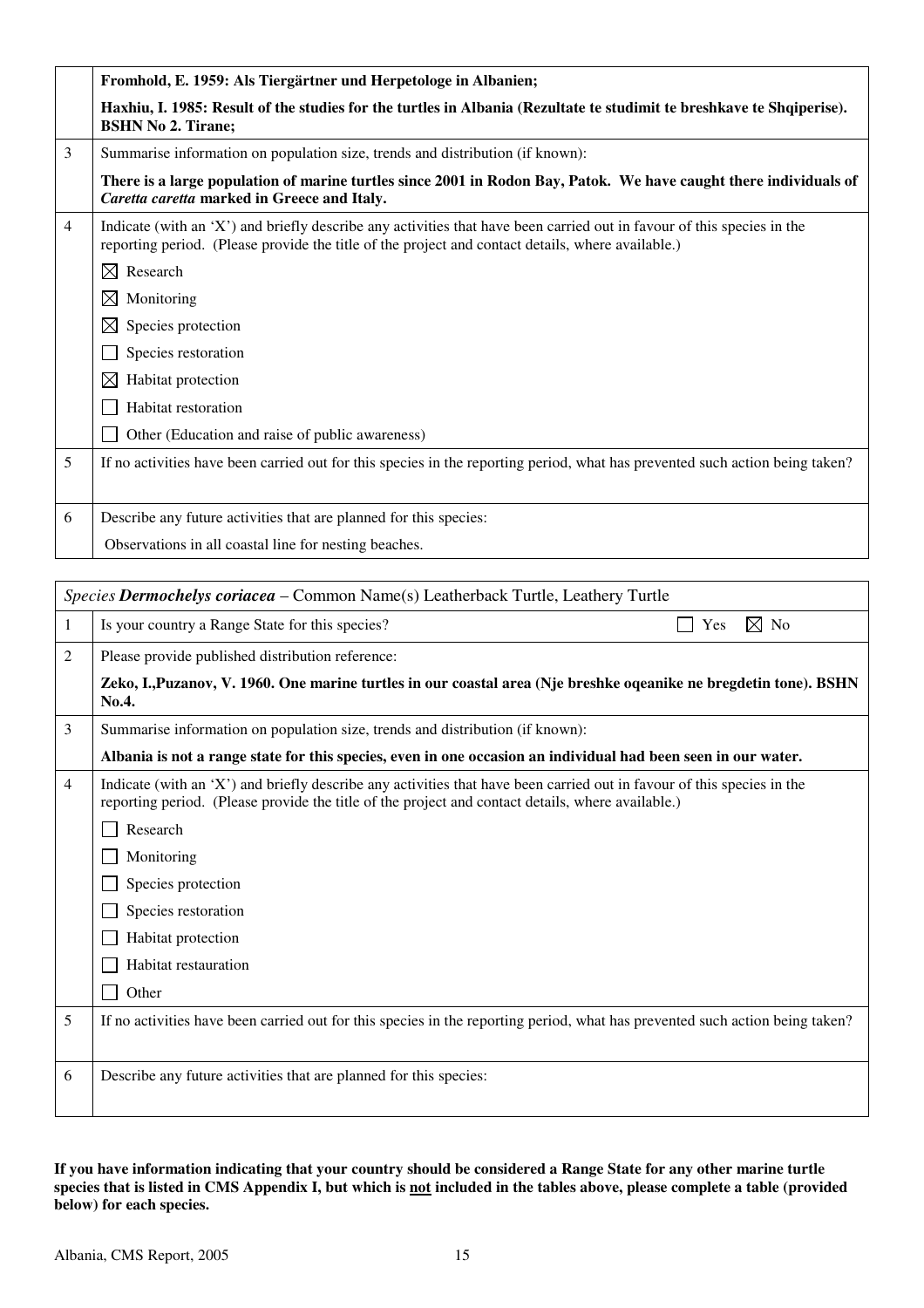|   | Species name, Common name(s): Chelonia mydas (Green turtle)                                                                                                                                                                 |
|---|-----------------------------------------------------------------------------------------------------------------------------------------------------------------------------------------------------------------------------|
|   | Please provide published distribution reference:                                                                                                                                                                            |
|   | Haxhiu, I. 1995: Results of studies on the Chelonians of Albania and current data on the Chelonians of Albania<br>Vol.1, no 4. Journal of the IUCN/SSC.                                                                     |
| 2 | Summarise information on population size, trends and distribution (if known):                                                                                                                                               |
|   | Rare, all juvenile individuals. (7-8 individuals/year)                                                                                                                                                                      |
| 3 | Indicate (with an 'X') and briefly describe any activities that have been carried out in favour of this species in the<br>reporting period. (Please provide the title of the project and contact details, where available): |
|   | Research<br>$\boxtimes$                                                                                                                                                                                                     |
|   | $\boxtimes$<br>Monitoring                                                                                                                                                                                                   |
|   | $\boxtimes$<br>Species protection                                                                                                                                                                                           |
|   | Species restoration                                                                                                                                                                                                         |
|   | Habitat protection                                                                                                                                                                                                          |
|   | Habitat restauration                                                                                                                                                                                                        |
|   | Other (Education and raise of public awareness)                                                                                                                                                                             |
| 4 | If no activities have been carried out for this species in the reporting period, what has prevented such action being taken?                                                                                                |
|   |                                                                                                                                                                                                                             |
| 5 | Describe any future activities that are planned for this species?                                                                                                                                                           |
|   |                                                                                                                                                                                                                             |

Miscellaneous information or comments on Appendix I marine turtles in general: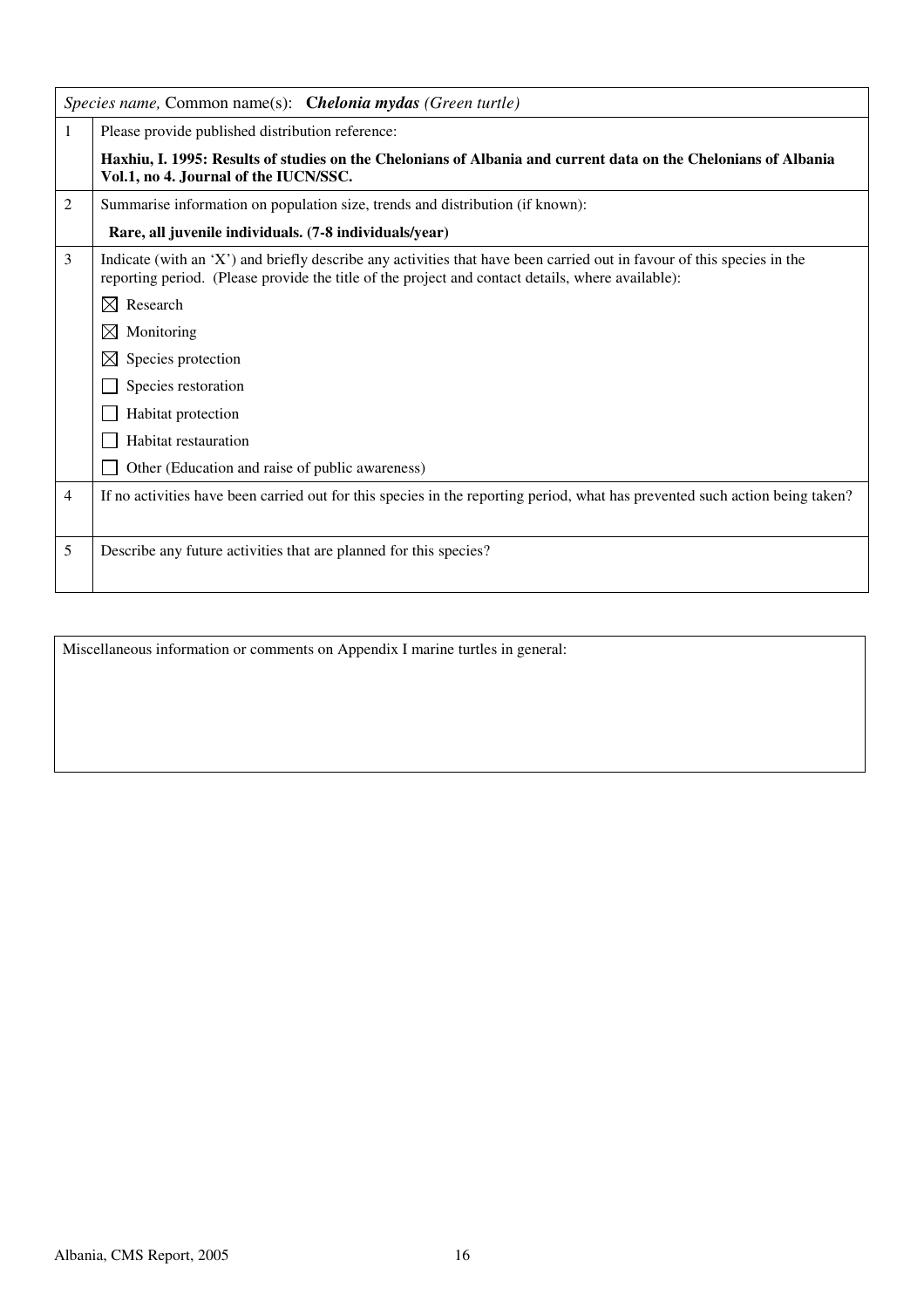## **4 TERRESTRIAL MAMMALS (OTHER THAN BATS)**

## **4.1 General questions on Appendix I terrestrial mammals (other than bats)**

| 1              | Identify the Ministry, agency/department, or organisation responsible for leading actions relating to Appendix I listed<br>terrestrial mammals (other than bats): Ministry of Environment, Nature Protection Directorate                                                                                                       |
|----------------|--------------------------------------------------------------------------------------------------------------------------------------------------------------------------------------------------------------------------------------------------------------------------------------------------------------------------------|
| 2              | $\boxtimes$ No<br>Is the taking of all Appendix I terrestrial mammals (other than bats) prohibited by<br>Yes<br>the national implementing legislation cited in Table I(a) (General Information)?                                                                                                                               |
|                | If other legislation is relevant, please provide details:                                                                                                                                                                                                                                                                      |
| 2a             | If the taking of Appendix I terrestrial mammals (other than bats) is prohibited by<br>N <sub>o</sub><br>Yes<br>law, have any exceptions been granted to the prohibition?                                                                                                                                                       |
|                | If Yes, please provide details (Include the date on which the exception was notified to the CMS Secretariat pursuant to<br>CMS Article III(7)):                                                                                                                                                                                |
| 3              | Identify any obstacles to migration that exist in relation to Appendix I terrestrial mammals (other than bats):                                                                                                                                                                                                                |
| 3a             | What actions are being undertaken to overcome these obstacles?                                                                                                                                                                                                                                                                 |
| 3 <sub>b</sub> | What assistance, if any, does your country require in order to overcome these obstacles?                                                                                                                                                                                                                                       |
| $\overline{4}$ | What actions have been taken to prevent, reduce or control factors that are endangering or are likely to further endanger<br>species of terrestrial mammal (other than bats), including strictly controlling the introduction of, or controlling or<br>eliminating, already introduced exotic species (Article III $(4)(c)$ )? |
| 4a             | Describe any factors which limit action being taken in this regard:                                                                                                                                                                                                                                                            |
| 4b             | What assistance, if any, does your country require to overcome these factors?                                                                                                                                                                                                                                                  |

### **4.2 Questions on specific Appendix I terrestrial mammals (other than bats)**

**If you have information indicating that your country should be considered a Range State for any terrestrial mammal species (other than bats) that is listed in CMS Appendix I, please complete a table (provided below) for each species.** 

|   | <i>Species name, Common name(s):</i>                                                                                                                                                                                                                                                               |  |
|---|----------------------------------------------------------------------------------------------------------------------------------------------------------------------------------------------------------------------------------------------------------------------------------------------------|--|
|   | Please provide published distribution reference:                                                                                                                                                                                                                                                   |  |
| 2 | Summarise information on population size, trends and distribution (if known):                                                                                                                                                                                                                      |  |
| 3 | Indicate (with an 'X') and briefly describe any activities that have been carried out in favour of this species in the<br>reporting period. (Please provide the title of the project and contact details, where available.)<br>Research<br>Monitoring<br>Species protection<br>Species restoration |  |

Albania, CMS Report, 2005 17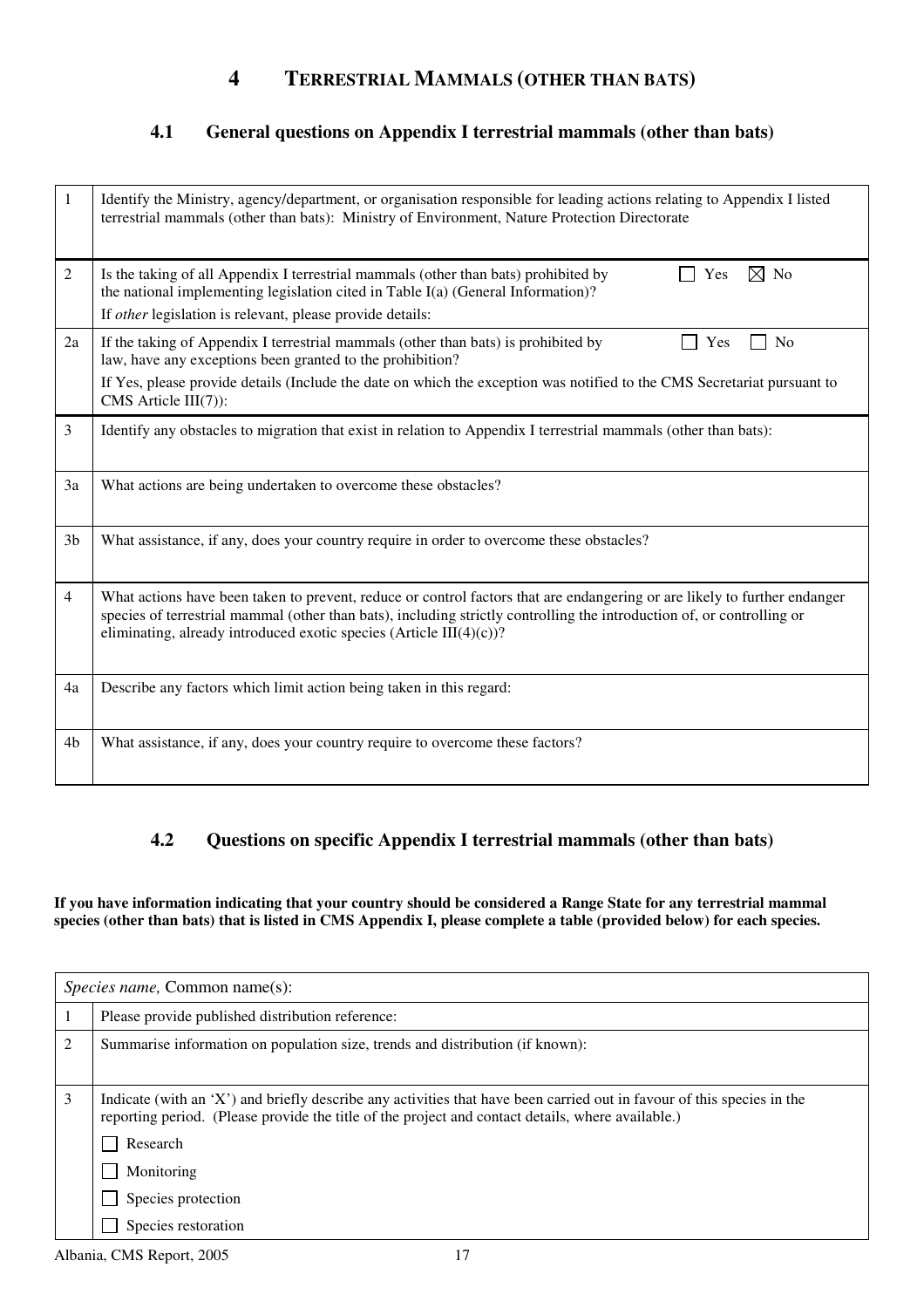|   | Habitat protection                                                                                                           |
|---|------------------------------------------------------------------------------------------------------------------------------|
|   | Habitat restoration                                                                                                          |
|   | Other                                                                                                                        |
| 4 | If no activities have been carried out for this species in the reporting period, what has prevented such action being taken? |
|   | Describe any future activities that are planned for this species:                                                            |

Miscellaneous information or comments on Appendix I terrestrial mammals (other than bats) in general: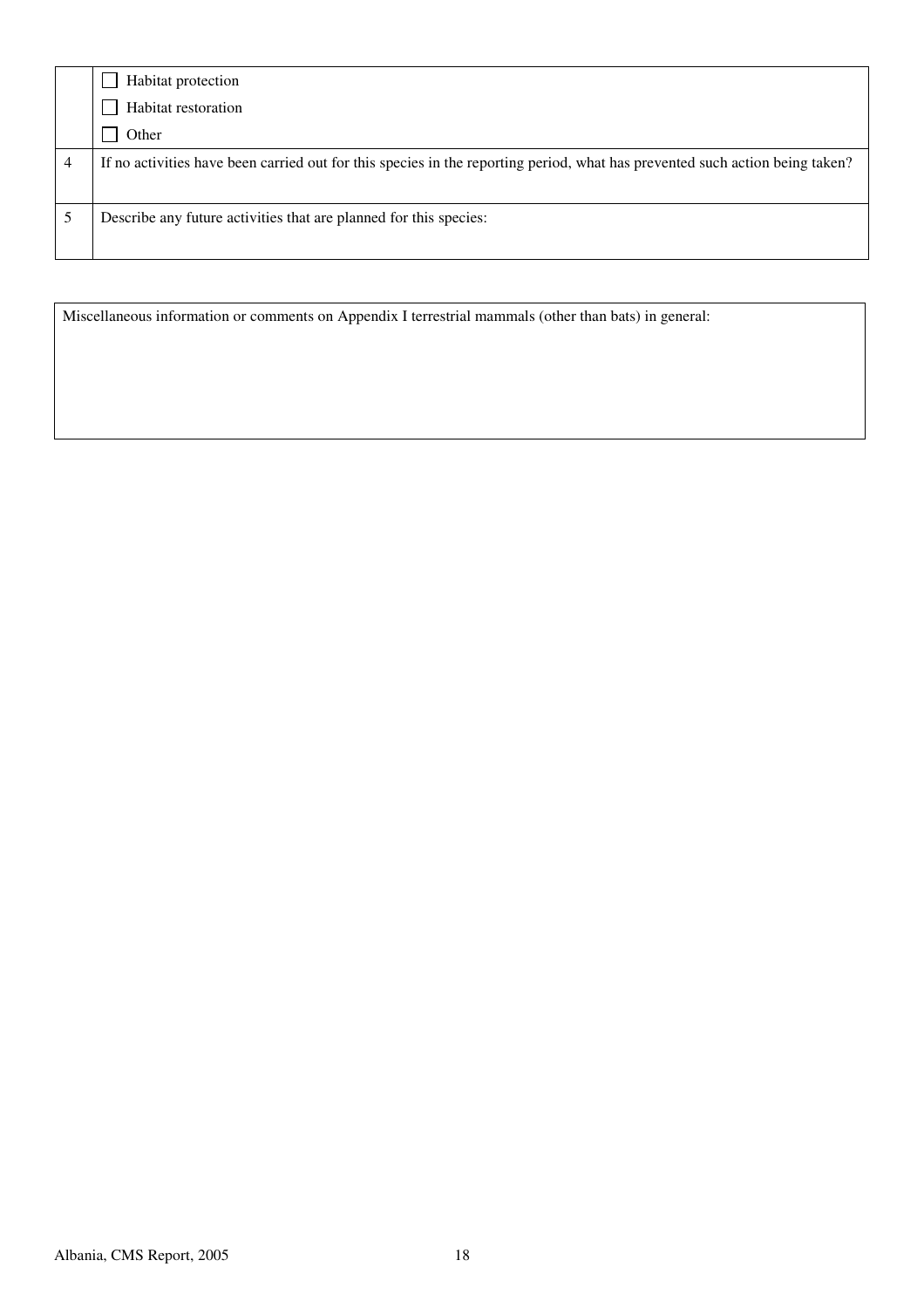## **5 BATS**

## **5.1 General questions on Appendix I bats**

| 1              | Identify the Ministry, agency/department, or organisation responsible for leading actions relating to Appendix I listed<br>bats:                                                                                                                                                           |  |
|----------------|--------------------------------------------------------------------------------------------------------------------------------------------------------------------------------------------------------------------------------------------------------------------------------------------|--|
|                | <b>Ministry of Environment, Nature protection Directorate</b>                                                                                                                                                                                                                              |  |
| $\overline{2}$ | Is the taking of all Appendix I bats prohibited by the national implementing<br>$\boxtimes$ Yes<br>No<br>Legislation cited in Table I(a) (General Information)?                                                                                                                            |  |
|                | If other legislation is relevant, please provide details:                                                                                                                                                                                                                                  |  |
| 2a             | If the taking of Appendix I bats is prohibited by law, have any exceptions<br>$\boxtimes$ No<br>Yes<br>Been granted to the prohibition?                                                                                                                                                    |  |
|                | If Yes, please provide details (Include the date on which the exception was notified to the CMS Secretariat pursuant to<br>CMS Article $III(7)$ :                                                                                                                                          |  |
| 3              | Identify any obstacles to migration that exist in relation to Appendix I bats: N/A                                                                                                                                                                                                         |  |
| 3a             | What actions are being undertaken to overcome these obstacles? N/A                                                                                                                                                                                                                         |  |
| 3 <sub>b</sub> | What assistance, if any, does your country require in order to overcome these obstacles? N/A                                                                                                                                                                                               |  |
| $\overline{4}$ | What actions have been taken to prevent, reduce or control factors that are endangering or are likely to further endanger<br>species of bats, including strictly controlling the introduction of, or controlling or eliminating, already introduced exotic<br>species (Article III(4)(c))? |  |
| 4a             | Describe any factors that may limit action being taken in this regard:                                                                                                                                                                                                                     |  |
| 4b             | What assistance, if any, does your country require to overcome these factors?                                                                                                                                                                                                              |  |

### **5.2 Questions on specific Appendix I bat species**

#### **If you have information indicating that your country should be considered a Range State for any bat species that is listed in CMS Appendix I, please complete a table (provided below) for each species.**

|   | <i>Species name, Common name(s):</i>                                                                                                                                                                                        |  |
|---|-----------------------------------------------------------------------------------------------------------------------------------------------------------------------------------------------------------------------------|--|
|   | Please provide published distribution reference:                                                                                                                                                                            |  |
| 2 | Summarise information on population size, trends and distribution (if known):                                                                                                                                               |  |
| 3 | Indicate (with an 'X') and briefly describe any activities that have been carried out in favour of this species in the<br>reporting period. (Please provide the title of the project and contact details, where available): |  |
|   | Research                                                                                                                                                                                                                    |  |
|   | Monitoring                                                                                                                                                                                                                  |  |
|   | Species protection                                                                                                                                                                                                          |  |

Albania, CMS Report, 2005 19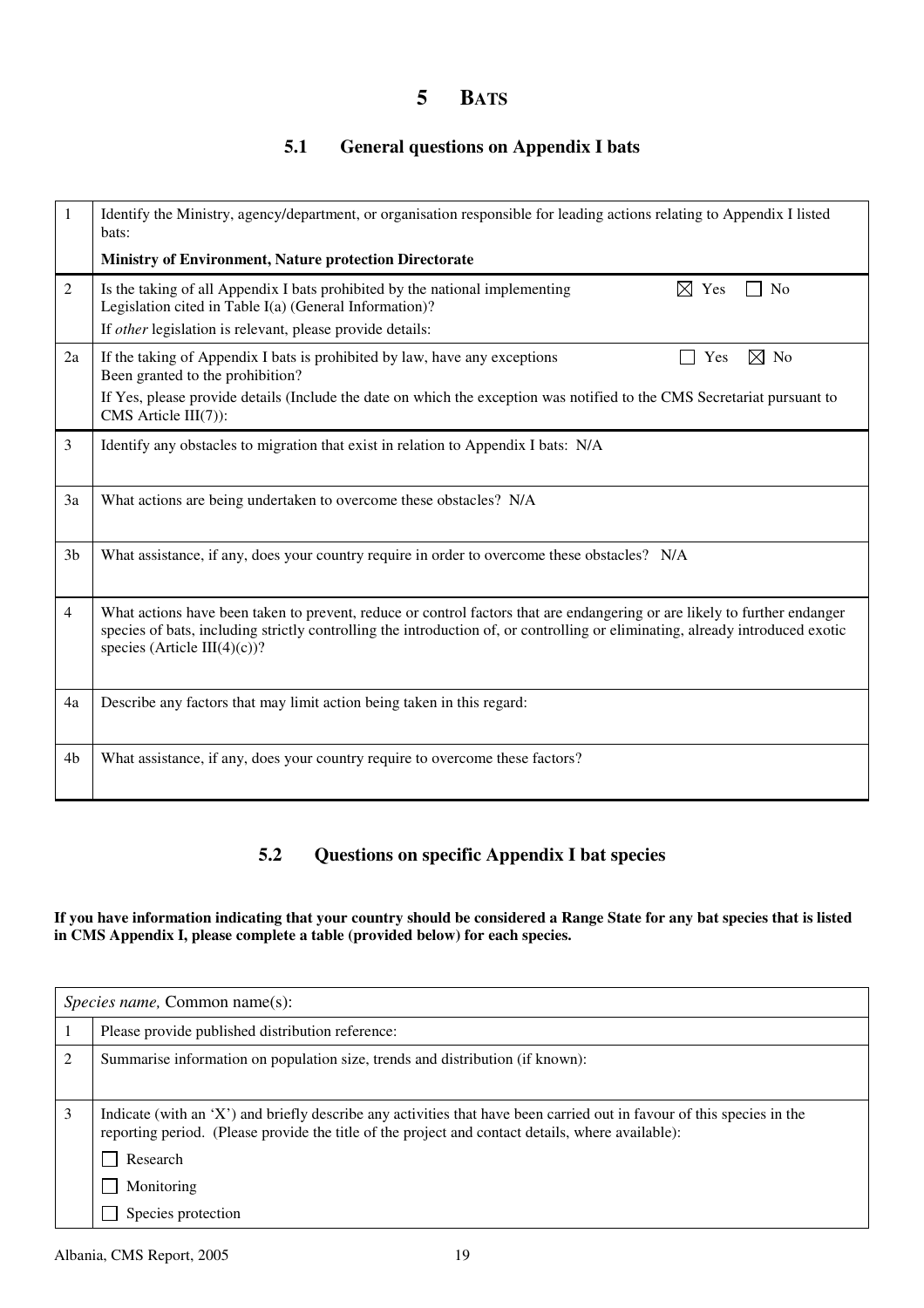| If no activities have been carried out for this species in the reporting period, what has prevented such action being taken? |
|------------------------------------------------------------------------------------------------------------------------------|
|                                                                                                                              |
|                                                                                                                              |

Miscellaneous information or comments on Appendix I bats in general: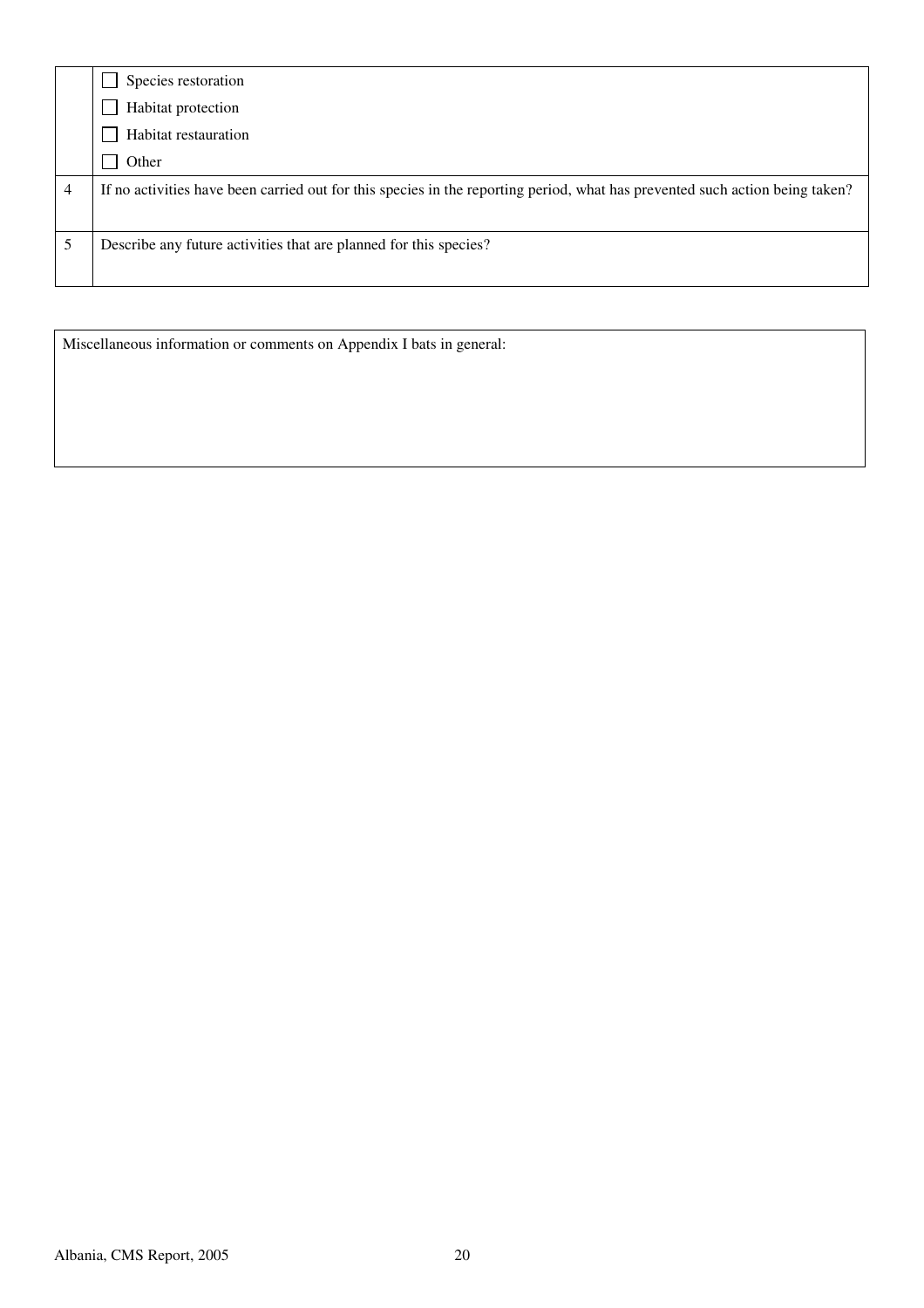## **6 OTHER TAXA**

### **6.1 General questions on Appendix I species belonging to other taxa**

| 1              | Identify the Ministry, agency/department, or organisation responsible for leading actions relating to Appendix I listed<br>species belonging to taxa not included in sections 1-5 above: Ministry of Environment, Nature protection Directorate                                                                                        |
|----------------|----------------------------------------------------------------------------------------------------------------------------------------------------------------------------------------------------------------------------------------------------------------------------------------------------------------------------------------|
| 2              | Is the taking of all Appendix I species belonging to taxa not included in<br>$\boxtimes$ No<br>Yes<br>sections 1-5 above, prohibited by the national legislation listed as being<br>implementing legislation in Table I(a) (General Information)?                                                                                      |
|                | If other legislation is relevant, please provide details:                                                                                                                                                                                                                                                                              |
| 2a             | If the taking of Appendix I species belonging to taxa not included in<br>N <sub>0</sub><br>Yes<br>sections 1-5 above is prohibited by law, have any exceptions been<br>granted to the prohibition?                                                                                                                                     |
|                | If Yes, please provide details (Include the date on which the exception was notified to the CMS Secretariat pursuant to<br>CMS Article III(7)):                                                                                                                                                                                        |
| 3              | Identify any obstacles to migration that exist in relation to Appendix I species belonging to taxa not included in sections<br>1-5 above:                                                                                                                                                                                              |
| 3a             | What actions are being undertaken to overcome these obstacles?                                                                                                                                                                                                                                                                         |
| 3 <sub>b</sub> | What assistance, if any, does your country require in order to overcome these obstacles?                                                                                                                                                                                                                                               |
| 4              | What actions have been taken to prevent, reduce or control factors that are endangering or are likely to further endanger<br>species belonging to taxa not included in section 1-5 above, including strictly controlling the introduction of, or<br>controlling or eliminating, already introduced exotic species (Article III(4)(c))? |
| 4a             | Describe any factors that may limit action being taken in this regard:                                                                                                                                                                                                                                                                 |
| 4 <sub>b</sub> | What assistance, if any, does your country require to overcome these factors?                                                                                                                                                                                                                                                          |

### **6.2 Questions on specific Appendix I species belonging to other taxa**

**The following section contains a table for each Appendix I species belonging to taxa not included in sections 1-5 above, for which your country is considered to be a Range State. Please complete each table as appropriate, providing information in summary form. Where appropriate, please cross-reference to information already provided in national reports that have been submitted under other conventions (e.g. Convention on Biological Diversity, Ramsar Convention, CITES). (Attach annexes as necessary.)** 

| Species Carcharodon carcharias – Common Name(s) Great White Shark                                                                               |                           |
|-------------------------------------------------------------------------------------------------------------------------------------------------|---------------------------|
| Is your country a Range State for this species?                                                                                                 | $\boxtimes$ Yes $\Box$ No |
| Please provide published distribution reference: ACCOBAMS national report                                                                       |                           |
| Summarise information on population size, trends and distribution (if known): ACCOBAMS national report enclosed<br>got the required information |                           |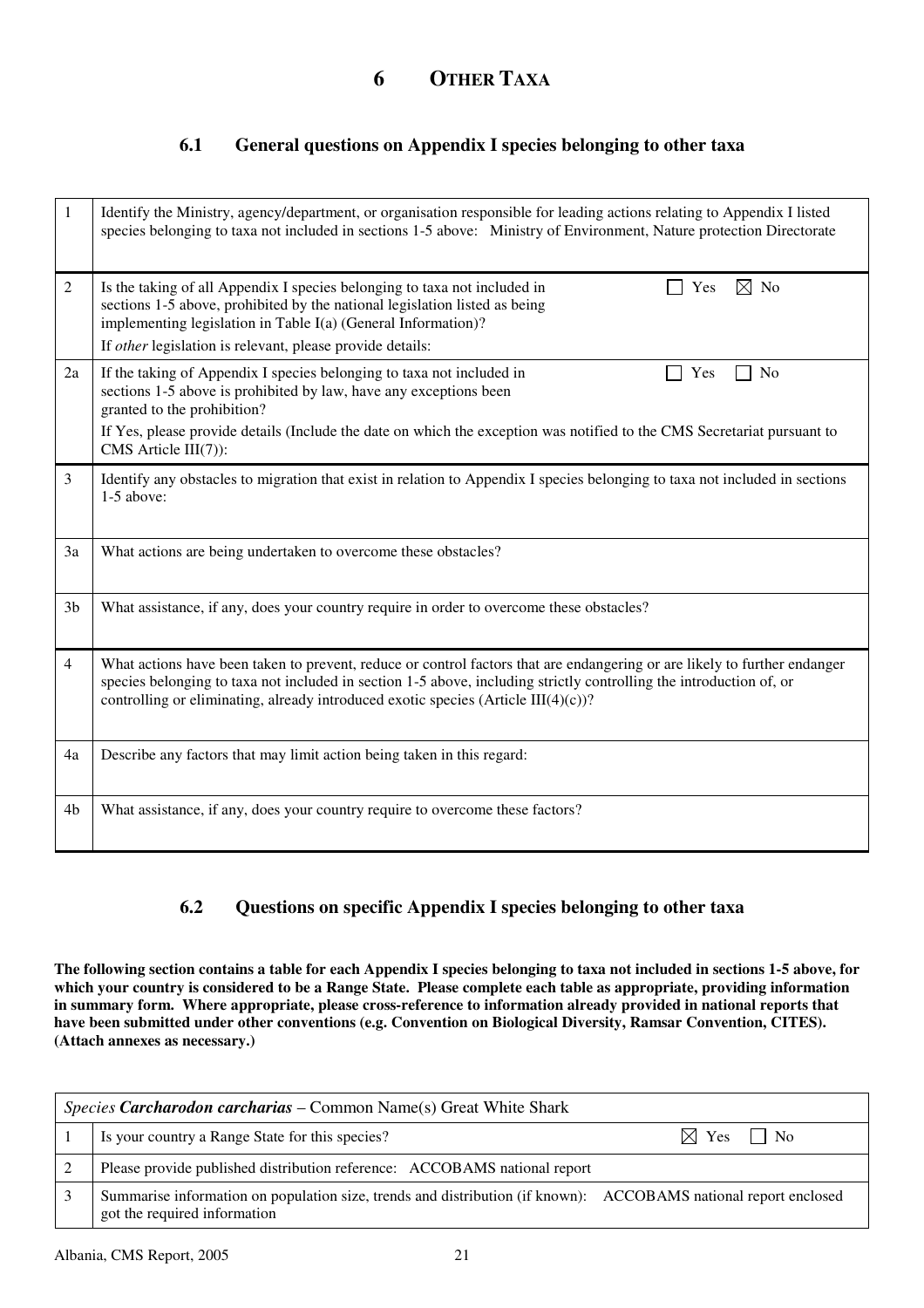| 4 | Indicate (with an 'X') and briefly describe any activities that have been carried out in favour of this species in the<br>reporting period. (Please provide the title of the project and contact details, where available): |
|---|-----------------------------------------------------------------------------------------------------------------------------------------------------------------------------------------------------------------------------|
|   | Research                                                                                                                                                                                                                    |
|   | $\boxtimes$ Monitoring                                                                                                                                                                                                      |
|   | Species protection                                                                                                                                                                                                          |
|   | Species restoration                                                                                                                                                                                                         |
|   | Habitat protection                                                                                                                                                                                                          |
|   | Habitat restauration                                                                                                                                                                                                        |
|   | Other                                                                                                                                                                                                                       |
| 5 | If no activities have been carried out for this species in the reporting period, what has prevented such action being taken?                                                                                                |
|   |                                                                                                                                                                                                                             |
| 6 | Describe any future activities that are planned for this species:                                                                                                                                                           |
|   |                                                                                                                                                                                                                             |

#### **If you have information indicating that your country should be considered a Range State for any other Appendix I listed**  species that belongs to taxa not included in sections 1-5 above, please complete a table (provided below) for each species.

|   | <i>Species name, Common name(s):</i>                                                                                                                                                                                                                                                                                                             |
|---|--------------------------------------------------------------------------------------------------------------------------------------------------------------------------------------------------------------------------------------------------------------------------------------------------------------------------------------------------|
|   | Please provide published distribution reference:                                                                                                                                                                                                                                                                                                 |
| 2 | Summarise information on population size, trends and distribution (if known):                                                                                                                                                                                                                                                                    |
| 3 | Indicate (with an 'X') and briefly describe any activities that have been carried out in favour of this species in the<br>reporting period. (Please provide the title of the project and contact details, where available):<br>Research<br>Monitoring<br>Species protection<br>Species restoration<br>Habitat protection<br>Habitat restauration |
|   | Other                                                                                                                                                                                                                                                                                                                                            |
| 4 | If no activities have been carried out for this species in the reporting period, what has prevented such action being taken?                                                                                                                                                                                                                     |
| 5 | Describe any future activities that are planned for this species?                                                                                                                                                                                                                                                                                |

Miscellaneous information or comments on Appendix I species that belong to taxa not included in sections 1-5 above: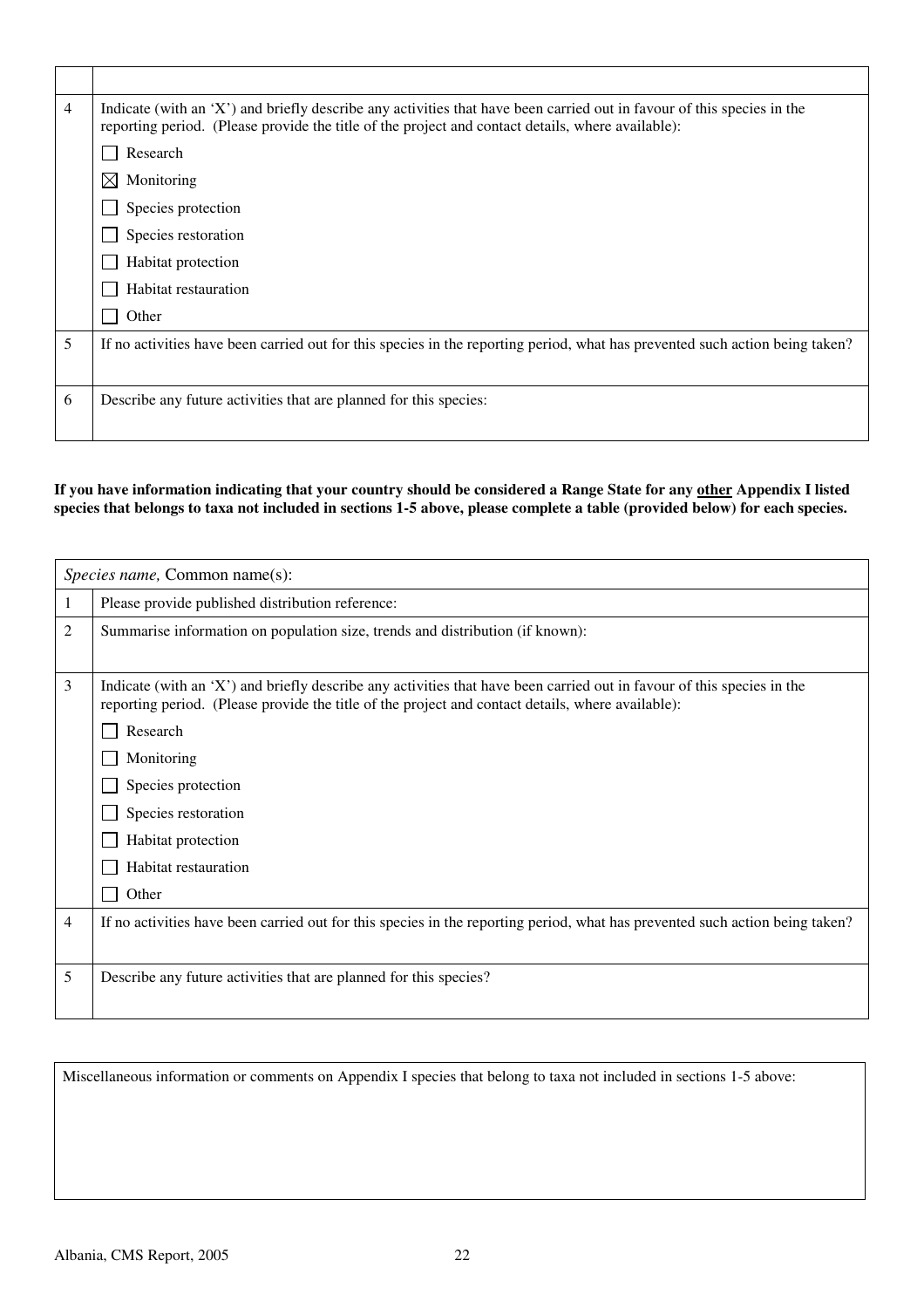## **7 LISTING OF OTHER ENDANGERED MIGRATORY SPECIES IN APPENDIX I**

|    | Is your country a Range State for any other endangered migratory species                     | Yes | $\boxtimes$ No |
|----|----------------------------------------------------------------------------------------------|-----|----------------|
|    | not currently listed in Appendix I?                                                          |     |                |
|    | If Yes, please provide details:                                                              |     |                |
| 1a | Is your country taking any steps to propose listing any of these species?                    | Yes | $\boxtimes$ No |
|    | If Yes, please provide details:                                                              |     |                |
| 1b | What assistance, if any, does your country require to initiate the listing of these species? | N/A |                |
|    |                                                                                              |     |                |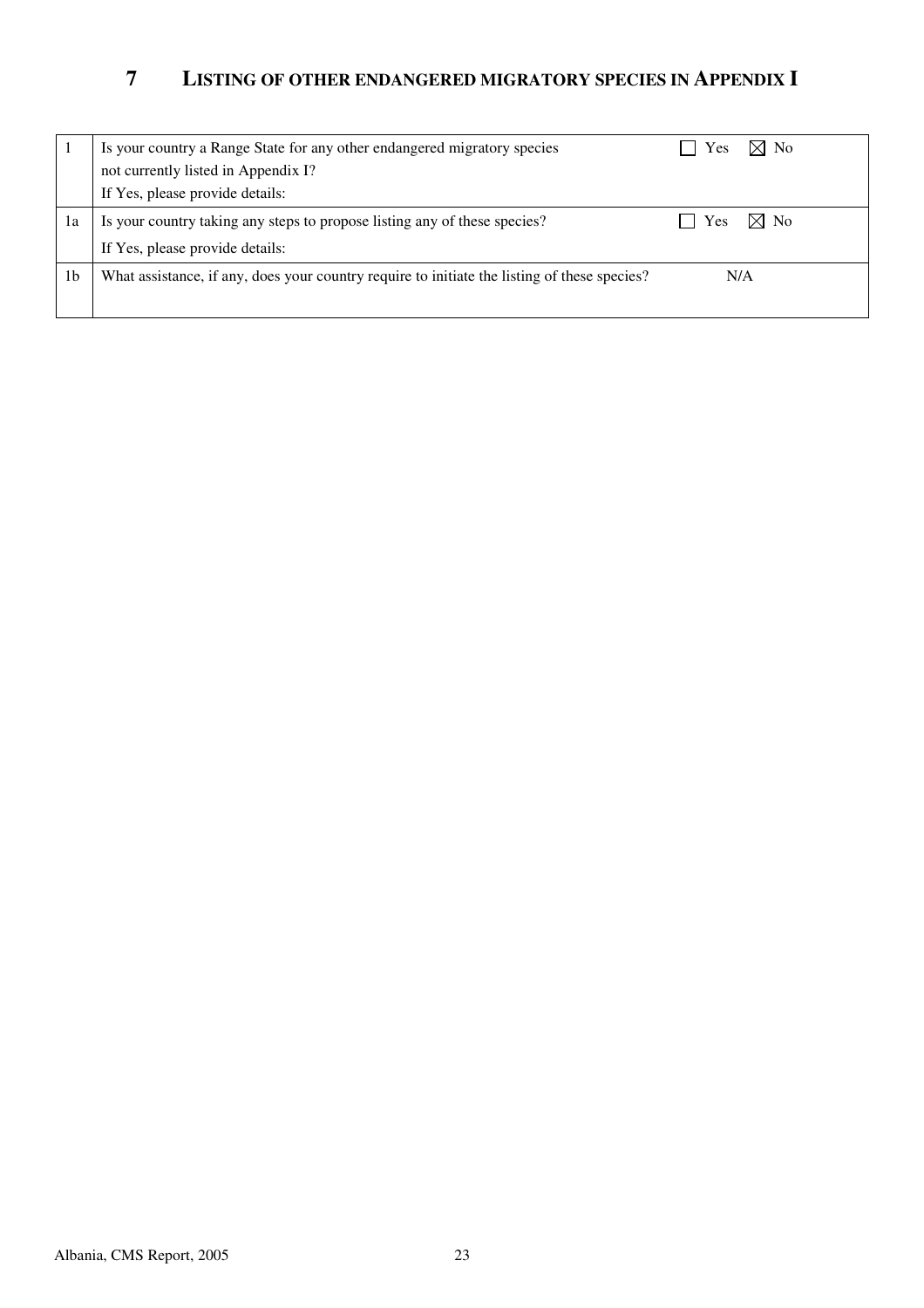## **III. Appendix II Species**

## **1. INFORMATION ON APPENDIX II SPECIES**

**Information pertaining to the conservation of Appendix II species that are the object of CMS Agreements will have been provided in periodic Party reports to those instruments. It will suffice therefore to reference (below), and preferably append, a copy of the latest report that has been submitted to the Secretariat of each of the Agreement/MoUs to which your country is a Party.** 

| <b>ACCOBAMS</b> (2001)                  |                            |  |
|-----------------------------------------|----------------------------|--|
| Date of last report: 2004               | Period covered: Up to 2004 |  |
| <b>GREAT BUSTARD MoU (2001)</b>         |                            |  |
| Date of last report: N/A                | Period covered:            |  |
| <b>SLENDER-BILLED CURLEW MoU (1994)</b> |                            |  |
| Date of last report: N/A                | Period covered:            |  |
| <b>EUROBATS (1994)</b>                  |                            |  |
| Date of last report: N/A                | Period covered:            |  |
| <b>AEWA</b> (1999)                      |                            |  |
| Date of last report: N/A                | Period covered:            |  |

## **2. QUESTIONS ON CMS AGREEMENTS**

### **2.1 Questions on the development of new CMS Agreements relating to birds**

|   | In the current reporting period, has your country <b>initiated</b> the development of any<br><b>No</b><br><b>Yes</b><br>CMS Agreements, including Memoranda of Understanding, to address the<br>conservation needs of Appendix II bird species?<br>If Yes, what is the current state of development? |
|---|------------------------------------------------------------------------------------------------------------------------------------------------------------------------------------------------------------------------------------------------------------------------------------------------------|
| 2 | $\times$ l No<br>In the current reporting period, has your country <b>participated</b> in the development<br>Yes<br>of any CMS Agreements, including Memoranda of Understanding, which address<br>The conservation needs of Appendix II bird species?<br>If Yes, please provide details:             |
| 3 | If your country has initiated or is participating in the development of an Agreement or Memorandum of Understanding,<br>what assistance, if any, does your country require in order to initiate or participate in the instrument's development?                                                      |
| 4 | ⊠ No<br>Is the development of any CMS Agreement for birds, including Memoranda of<br>Yes<br>Understanding, planned by your country in the foreseeable future?<br>If Yes, please provide details:                                                                                                     |

#### **2.2 Questions on the development of new CMS Agreements relating to marine mammals**

| In the current reporting period, has your country <b>initiated</b> the development of any<br>CMS Agreements, including Memoranda of Understanding, to address the<br>conservation needs of Appendix II marine mammal species? | $\vert$   Yes $\vert$ No |  |
|-------------------------------------------------------------------------------------------------------------------------------------------------------------------------------------------------------------------------------|--------------------------|--|
| If Yes, what is the current state of development?                                                                                                                                                                             |                          |  |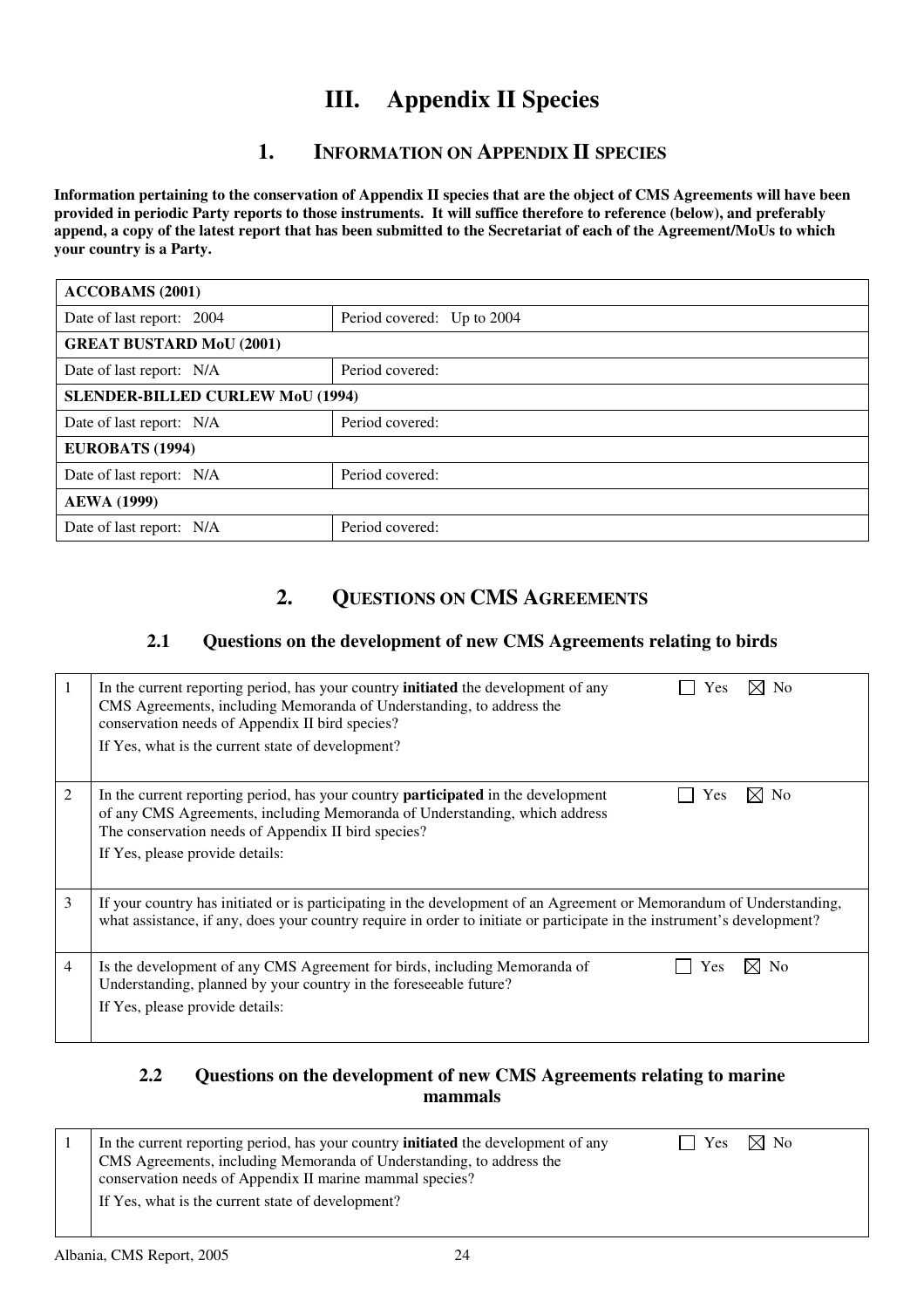| 2 | $\boxtimes$ No<br>In the current reporting period, has your country <b>participated</b> in the development<br>Yes<br>of any CMS Agreements, including Memoranda of Understanding, which address<br>the conservation needs of Appendix II marine mammal species?<br>If Yes, please provide details: |
|---|----------------------------------------------------------------------------------------------------------------------------------------------------------------------------------------------------------------------------------------------------------------------------------------------------|
| 3 | If your country has initiated or is participating in the development of an Agreement or Memorandum of Understanding,<br>what assistance, if any, does your country require in order to initiate or participate in the instrument's development?                                                    |
| 4 | Is the development of any CMS Agreement for marine mammals, including<br>- No<br>Yes<br>Memoranda of Understanding, planned by your country in the foreseeable future?<br>If Yes, please provide details:                                                                                          |

## **2.3 Questions on the development of new CMS Agreements relating to marine turtles**

|   | In the current reporting period, has your country <b>initiated</b> the development of any<br>⊠ No<br>Yes<br>CMS Agreements, including Memoranda of Understanding, to address the<br>conservation needs of Appendix II marine turtles?<br>If Yes, what is the current state of development?  |
|---|---------------------------------------------------------------------------------------------------------------------------------------------------------------------------------------------------------------------------------------------------------------------------------------------|
| 2 | $\boxtimes$ No<br>In the current reporting period, has your country <b>participated</b> in the development<br>Yes<br>of any CMS Agreements, including Memoranda of Understanding, which address<br>the conservation needs of Appendix II marine turtles?<br>If Yes, please provide details: |
| 3 | If your country has initiated or is participating in the development of an Agreement or Memorandum of Understanding,<br>what assistance, if any, does your country require in order to initiate or participate in the instrument's development?                                             |
| 4 | M<br>Is the development of any CMS Agreement for marine turtles, including<br>N <sub>0</sub><br><b>Yes</b><br>Memoranda of Understanding, planned by your country in the foreseeable future?<br>If Yes, please provide details:                                                             |

## **2.4 Questions on the development of new CMS Agreements relating to terrestrial mammals (other than bats)**

| 1              | No<br>In the current reporting period, has your country <b>initiated</b> the development of any<br>Yes<br>CMS Agreements, including Memoranda of Understanding, to address the conservation<br>needs of Appendix II terrestrial mammal species (other than bats)?<br>If Yes, what is the current state of development?   |
|----------------|--------------------------------------------------------------------------------------------------------------------------------------------------------------------------------------------------------------------------------------------------------------------------------------------------------------------------|
| $\overline{2}$ | $\times$ l No<br>In the current reporting period, has your country <b>participated</b> in the development<br>Yes<br>of any CMS Agreements, including Memoranda of Understanding, which address<br>the conservation needs of Appendix II terrestrial mammal species (other than bats)?<br>If Yes, please provide details: |
| 3              | If your country has initiated or is participating in the development of an Agreement or Memorandum of Understanding,<br>what assistance, if any, does your country require in order to initiate or participate in the instrument's development?                                                                          |
| 4              | Is the development of any CMS Agreement for terrestrial mammals (other than bats),<br>N <sub>o</sub><br><b>Yes</b><br>IХI<br>including Memoranda of Understanding, planned by your country in the foreseeable future?<br>If Yes, please provide details:                                                                 |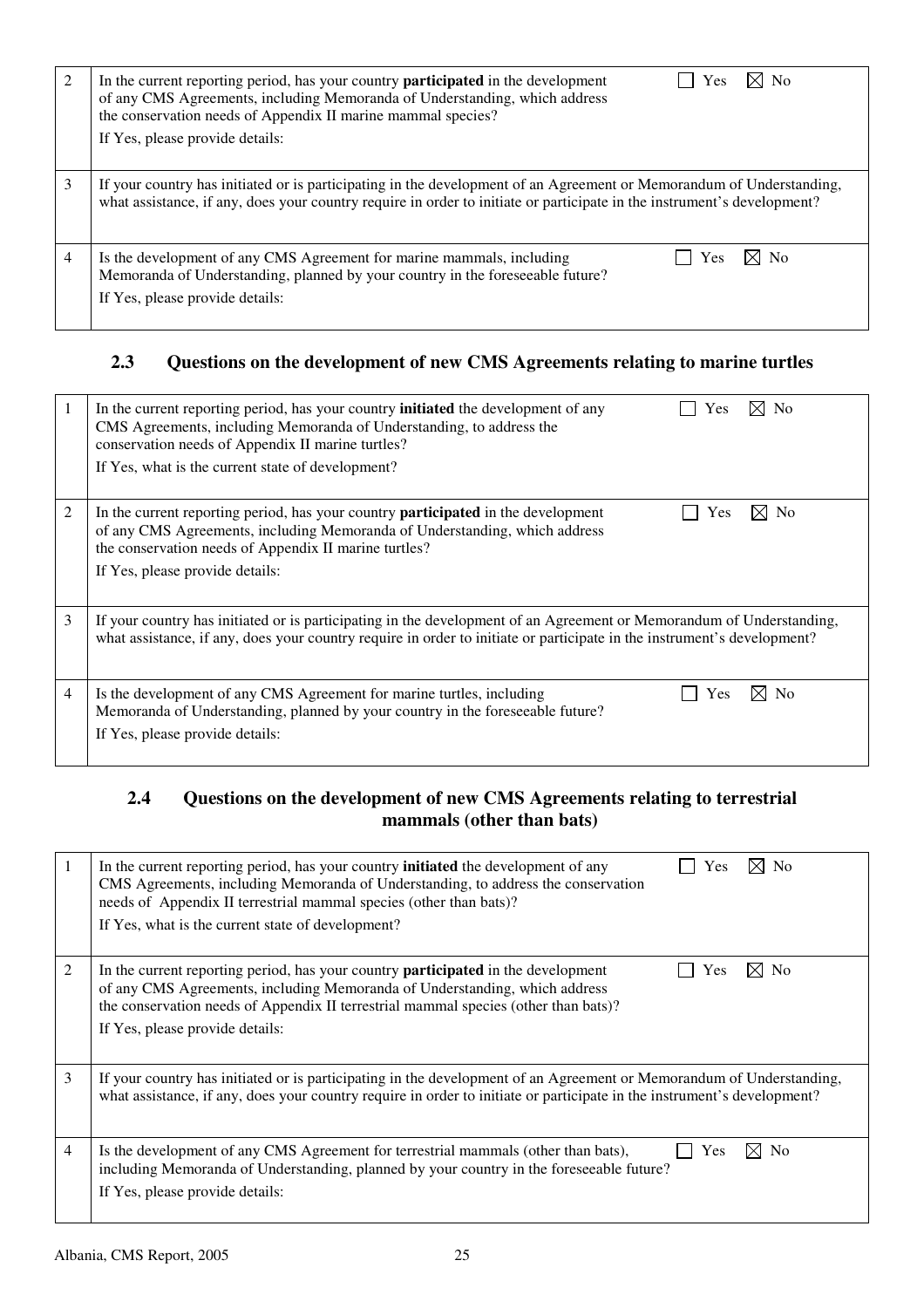## **2.5 Questions on the development of new CMS Agreements relating to bats**

|   | ⊠ No<br>In the current reporting period, has your country <b>initiated</b> the development of any<br><b>Yes</b><br>CMS Agreements, including Memoranda of Understanding, to address the<br>conservation needs of Appendix II bat species?<br>If Yes, what is the current state of development? |
|---|------------------------------------------------------------------------------------------------------------------------------------------------------------------------------------------------------------------------------------------------------------------------------------------------|
| 2 | $\times$ No<br>In the current reporting period, has your country <b>participated</b> in the development<br>Yes<br>of any CMS Agreements, including Memoranda of Understanding, which address<br>the conservation needs of Appendix II bat species?<br>If Yes, please provide details:          |
| 3 | If your country has initiated or is participating in the development of an Agreement or Memorandum of Understanding,<br>what assistance, if any, does your country require in order to initiate or participate in the instrument's development?                                                |
| 4 | Is the development of any CMS Agreement for bats, including Memoranda of<br>N <sub>0</sub><br>Yes<br>Understanding, planned by your country in the future?<br>If Yes, please provide details:                                                                                                  |

## **2.6 Questions on the development of new CMS Agreements relating to other taxa**

| 1 | In the current reporting period, has your country <b>initiated</b> the development of any<br>⊠ No<br>Yes<br>CMS Agreements, including Memoranda of Understanding, to address the<br>conservation needs of Appendix II species belonging to taxa not<br>included in sections 1-6 above?<br>If Yes, what is the current state of development? |
|---|---------------------------------------------------------------------------------------------------------------------------------------------------------------------------------------------------------------------------------------------------------------------------------------------------------------------------------------------|
| 2 | In the current reporting period, has your country <b>participated</b> in the development<br>Yes<br>No<br>of any CMS Agreements, including Memoranda of Understanding, which address<br>the conservation needs of species belonging to taxa not included in sections 1-6 above?<br>If Yes, please provide details:                           |
| 3 | If your country has initiated or is participating in the development of an Agreement or Memorandum of Understanding,<br>what assistance, if any, does your country require in order to initiate or participate in the instrument's development?                                                                                             |
| 4 | Is the development of any CMS Agreement for other taxa, including Memoranda of<br>X<br>N <sub>0</sub><br>Yes<br>Understanding, planned by your country in the foreseeable future?<br>If Yes, please provide details:                                                                                                                        |

## **3. LISTING OF MIGRATORY SPECIES IN APPENDIX II**

|                | Is your country a Range State for any migratory species that has an unfavourable<br>N <sub>0</sub><br>IXI.<br>Yes<br>conservation status, but is not currently listed in Appendix II and could benefit<br>from the conclusion of an Agreement for its conservation?<br>If Yes, please provide details: |
|----------------|--------------------------------------------------------------------------------------------------------------------------------------------------------------------------------------------------------------------------------------------------------------------------------------------------------|
| 1a             | Is your country taking any steps to propose the listing of this/these species in Appendix II?<br>Yes<br>-No<br>If Yes, please provide details:                                                                                                                                                         |
| 1 <sub>b</sub> | What assistance, if any, does your country require to initiate the listing of this/these species?                                                                                                                                                                                                      |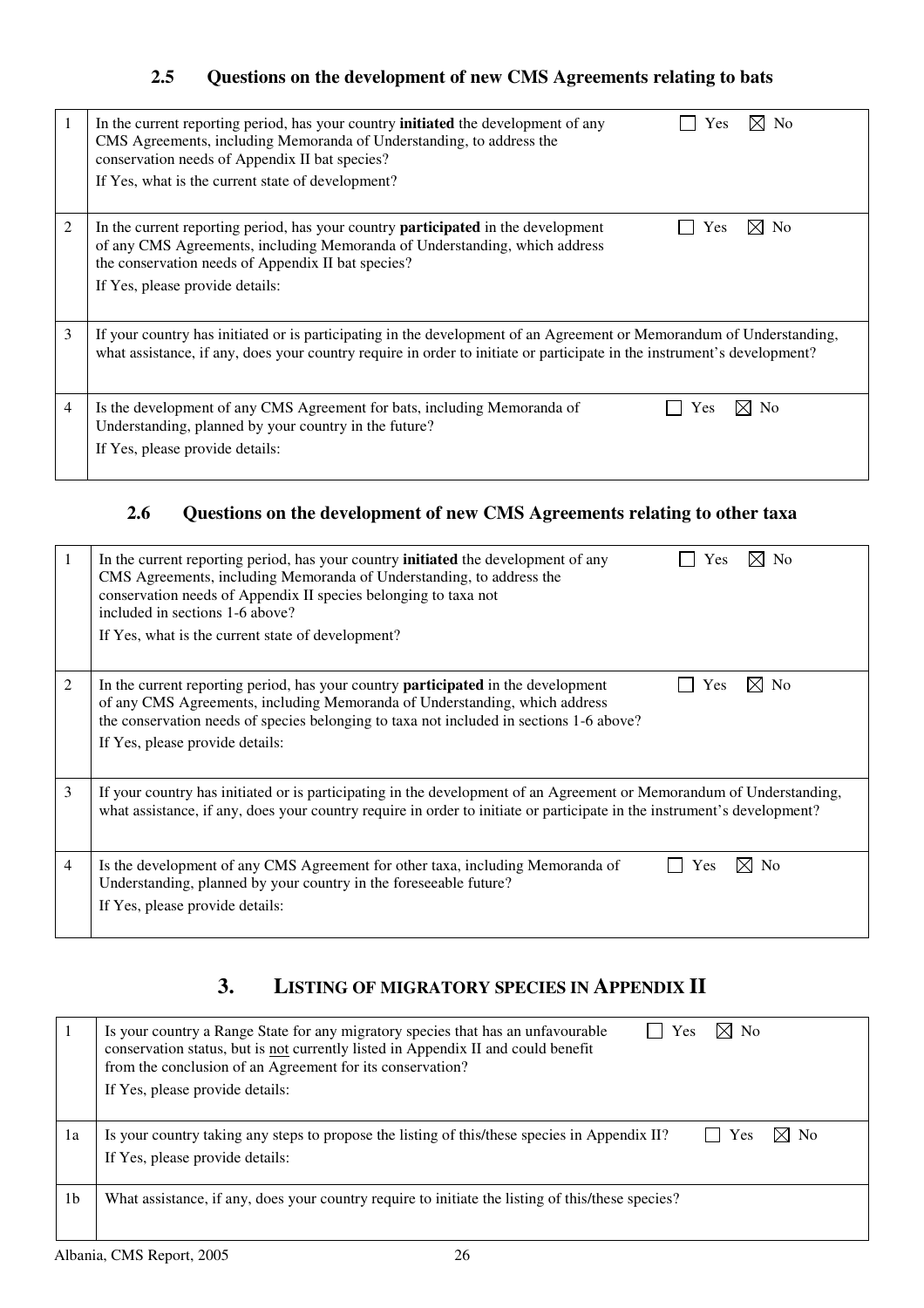# **IV. National and Regional Priorities**

| 1              | $\boxtimes$ Medium<br>What priority does your country assign to the conservation and,<br>Low<br>High<br>where applicable, sustainable use of migratory species in<br>comparison to other biodiversity-related issues? |                |                                                                                                                                                                     |
|----------------|-----------------------------------------------------------------------------------------------------------------------------------------------------------------------------------------------------------------------|----------------|---------------------------------------------------------------------------------------------------------------------------------------------------------------------|
| $\overline{2}$ | $\boxtimes$ Yes<br>Are migratory species and their habitats addressed by your country's national<br>N <sub>0</sub>                                                                                                    |                |                                                                                                                                                                     |
|                |                                                                                                                                                                                                                       |                | biodiversity strategy or action plan?                                                                                                                               |
|                |                                                                                                                                                                                                                       |                |                                                                                                                                                                     |
|                |                                                                                                                                                                                                                       |                | If Yes, please indicate and briefly describe the extent to which it addresses the following issues:                                                                 |
|                |                                                                                                                                                                                                                       |                | Conservation, sustainable use and/or restoration of migratory species                                                                                               |
|                | $\boxtimes$                                                                                                                                                                                                           |                | Conservation, sustainable use and/or restoration of the habitats of migratory species, including protected areas                                                    |
|                | $\blacksquare$                                                                                                                                                                                                        |                | Actions to prevent, reduce or control factors that are endangering or are likely to further endanger migratory<br>species (e.g. alien invasive species or by-catch) |
|                | $\sim$                                                                                                                                                                                                                |                | Minimising or eliminating barriers or obstacles to migration                                                                                                        |
|                | $\boxtimes$                                                                                                                                                                                                           |                | Research and monitoring of migratory species                                                                                                                        |
|                |                                                                                                                                                                                                                       |                | Transboundary co-operation                                                                                                                                          |
| 3              |                                                                                                                                                                                                                       |                | Does the conservation of migratory species currently feature in any other national<br>$\boxtimes$ No<br>Yes                                                         |
|                |                                                                                                                                                                                                                       |                | or regional policies/plans (apart from CMS Agreements)<br>If Yes, please provide details:                                                                           |
| 3a             |                                                                                                                                                                                                                       |                | Do these policies/plans cover the following areas (if Yes, please provide details):                                                                                 |
|                |                                                                                                                                                                                                                       |                |                                                                                                                                                                     |
|                | Yes                                                                                                                                                                                                                   | N <sub>0</sub> |                                                                                                                                                                     |
|                | $\boxtimes$                                                                                                                                                                                                           |                | Exploitation of natural resources (e.g. fisheries, hunting, etc.)                                                                                                   |
|                | $\sim$                                                                                                                                                                                                                |                | Economic development                                                                                                                                                |
|                | $\mathcal{L}$                                                                                                                                                                                                         |                | Land-use planning                                                                                                                                                   |
|                | $\boxtimes$                                                                                                                                                                                                           |                | Pollution control                                                                                                                                                   |
|                | $\boxtimes$                                                                                                                                                                                                           |                | Designation and development of protected areas                                                                                                                      |
|                | $\Box$                                                                                                                                                                                                                |                | Development of ecological networks                                                                                                                                  |
|                | $\Box$                                                                                                                                                                                                                |                | Planning of powerlines                                                                                                                                              |
|                |                                                                                                                                                                                                                       |                | Planning of fences                                                                                                                                                  |
|                |                                                                                                                                                                                                                       |                | Planning of dams                                                                                                                                                    |
|                |                                                                                                                                                                                                                       |                | Other                                                                                                                                                               |

# **V. Protected Areas**

|                |             |                | $\bowtie$<br>Yes<br>Are migratory species taken into account in the selection, establishment and<br>No<br>management of protected areas in your country?                                                                       |
|----------------|-------------|----------------|--------------------------------------------------------------------------------------------------------------------------------------------------------------------------------------------------------------------------------|
|                |             |                | If Yes, please provide details: A good example is the designation of coastal lagoons and wetlands along the Albanian<br>coast line such as Karavasta Lagoon which is the natural habitat for the Dalmatian Pelican in Albania. |
| 1a             |             |                | Do these protected areas cover the following areas? (If Yes, please provide details and include the amount of protected<br>areas coverage and the number of protected areas):                                                  |
|                | <b>Yes</b>  | N <sub>0</sub> |                                                                                                                                                                                                                                |
|                | $\boxtimes$ |                | Terrestrial                                                                                                                                                                                                                    |
|                | $\boxtimes$ |                | Aquatic                                                                                                                                                                                                                        |
|                |             |                | Marine                                                                                                                                                                                                                         |
| 1 <sub>b</sub> |             |                | Identify the agency, department or organization responsible for leading on this action in your country:                                                                                                                        |

Albania, CMS Report, 2005 27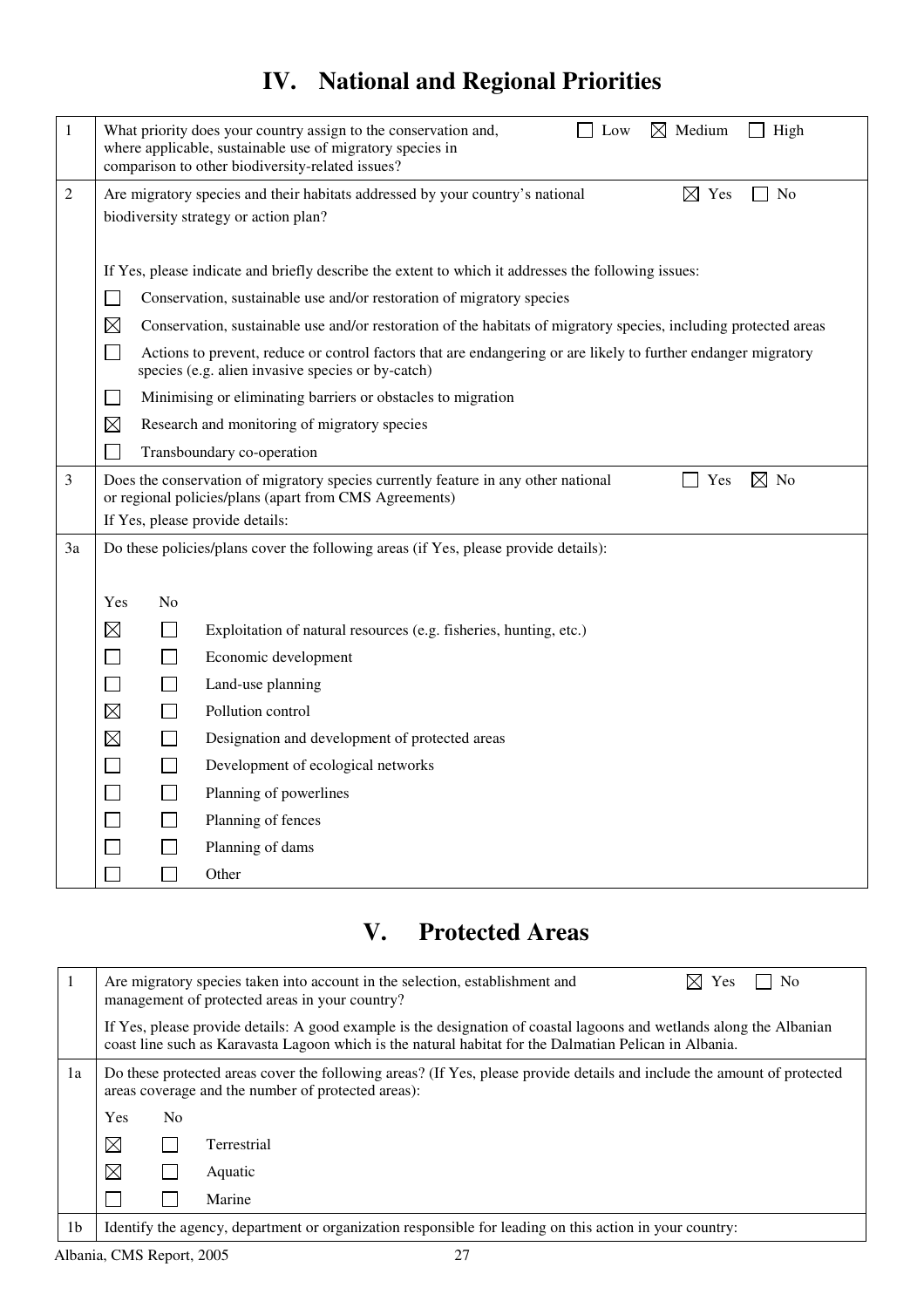## **VI. Policies on Satellite Telemetry**

|                                                                                                                                                                                                                                                                                                                                           | $\boxtimes$ No<br>In the current reporting period, has your country undertaken<br>Yes<br>conservation/research projects that use satellite telemetry?           |  |  |  |  |  |  |  |  |
|-------------------------------------------------------------------------------------------------------------------------------------------------------------------------------------------------------------------------------------------------------------------------------------------------------------------------------------------|-----------------------------------------------------------------------------------------------------------------------------------------------------------------|--|--|--|--|--|--|--|--|
| If Yes, please provide details (Indicate <i>inter alia</i> the scientific justification for the research, describe briefly the measures<br>taken to ensure that risks to the welfare of individual animals and $-$ in the case of severely depleted populations $-$ to the<br>species are minimised, and summarise the results obtained): |                                                                                                                                                                 |  |  |  |  |  |  |  |  |
| $\mathcal{L}$                                                                                                                                                                                                                                                                                                                             | $\boxtimes$ No<br>Yes<br>Are any future conservation/research projects planned that will use<br>satellite telemetry?                                            |  |  |  |  |  |  |  |  |
|                                                                                                                                                                                                                                                                                                                                           | If Yes, please provide details (including the expected time frame for these projects):<br>If No, please explain any impediments or requirements in this regard: |  |  |  |  |  |  |  |  |
|                                                                                                                                                                                                                                                                                                                                           |                                                                                                                                                                 |  |  |  |  |  |  |  |  |

## **VII. Membership**

|    | $\boxtimes$ No<br>Yes<br>Have actions been taken by your country to encourage non-Parties<br>$\blacksquare$<br>to join CMS and its related Agreements?                                        |
|----|-----------------------------------------------------------------------------------------------------------------------------------------------------------------------------------------------|
|    | If Yes, please provide details. (In particular, describe actions taken to recruit the non-Parties that have been identified by<br>the Standing Committee as high priorities for recruitment.) |
| 1a | Identify the agency, department or organization responsible for leading on this action in your country:                                                                                       |
|    |                                                                                                                                                                                               |

# **VIII. Global and National Importance of CMS**

| $\boxtimes$ No<br>Have actions been taken by your country to increase national, regional<br>Yes<br>and/or global awareness of the relevance of CMS and its global importance<br>in the context of biodiversity conservation?<br>If Yes, please provide details: |
|-----------------------------------------------------------------------------------------------------------------------------------------------------------------------------------------------------------------------------------------------------------------|
| Identify the agency, department or organization responsible for leading on this action in your country:                                                                                                                                                         |

## **IX. Mobilization of Resources**

|   | Has your country made financial resources available for conservation activities having<br>direct benefits for migratory species in your country?<br>If Yes, please provide details (Indicate the migratory species that have benefited from these activities):                                                            | Yes | $\times$ l No  |
|---|---------------------------------------------------------------------------------------------------------------------------------------------------------------------------------------------------------------------------------------------------------------------------------------------------------------------------|-----|----------------|
| 2 | Has your country made voluntary contributions to the CMS Trust Fund to support<br>requests from developing countries and countries with economies in transition?<br>If Yes, please provide details:                                                                                                                       | Yes | $\boxtimes$ No |
| 3 | Has your country made other voluntary financial contributions to support<br>conservation activities having direct benefits for migratory species in other<br>countries (particularly developing countries)?<br>If Yes, please provide details (Indicate the migratory species that have benefited from these activities): | Yes | $\boxtimes$ No |
| 4 | Has your country provided technical and/or scientific assistance to<br>developing countries to facilitate initiatives for the benefit of migratory                                                                                                                                                                        | Yes | N <sub>0</sub> |

Albania, CMS Report, 2005 28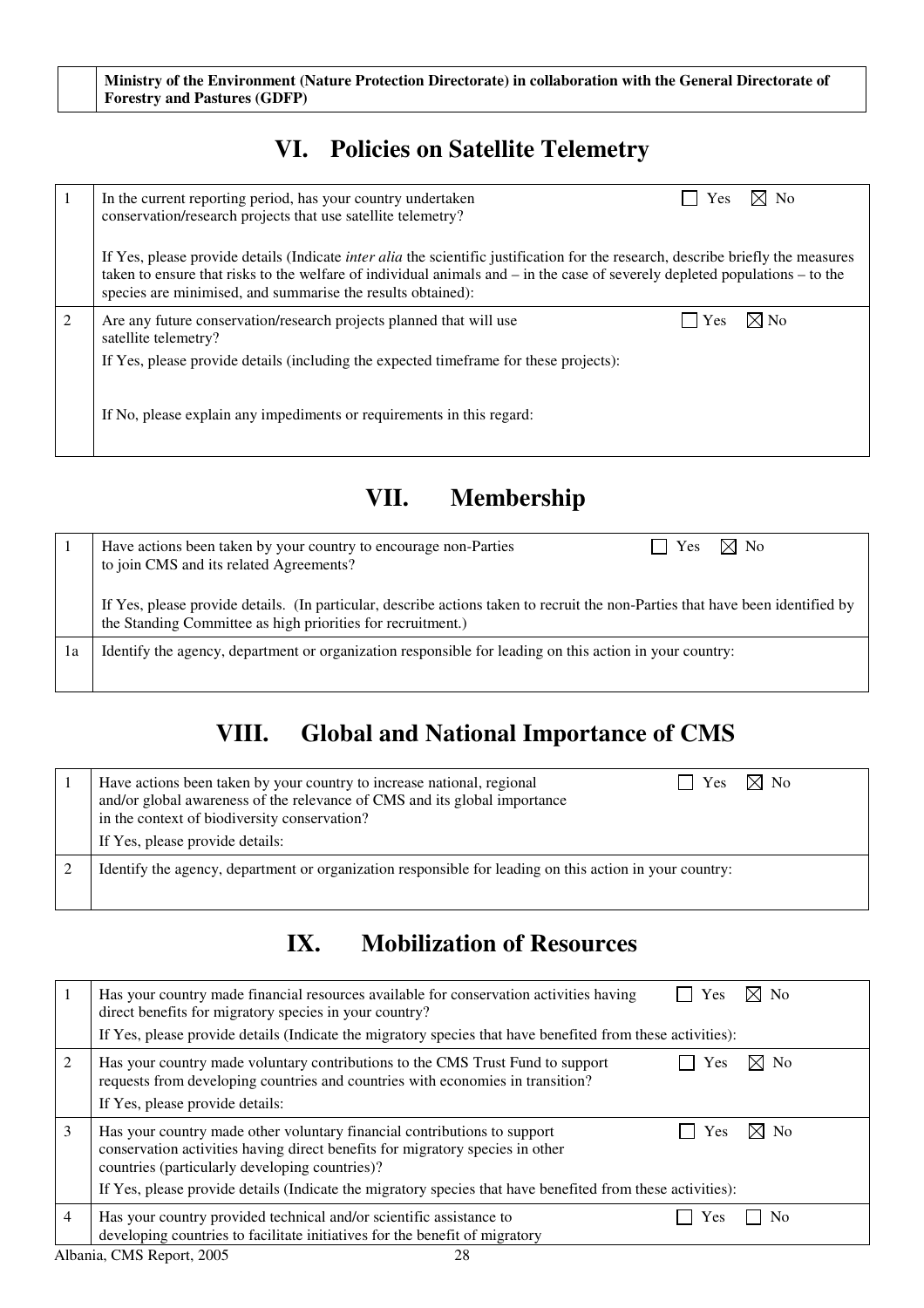|   | species?<br>Not applicable as Albania is a developing country itself<br>If Yes, please provide details (Indicate the migratory species that have benefited from these activities):                                                                                                                                                                     |  |  |  |  |  |  |  |
|---|--------------------------------------------------------------------------------------------------------------------------------------------------------------------------------------------------------------------------------------------------------------------------------------------------------------------------------------------------------|--|--|--|--|--|--|--|
|   | $\bowtie$ No<br>Has your country received financial assistance/support from the CMS Trust<br>Yes<br>Fund, via the CMS Secretariat, for national conservation activities having<br>direct benefits for migratory species in your country?<br>If Yes, please provide details (Indicate the migratory species that have benefited from these activities): |  |  |  |  |  |  |  |
| 6 | $\times$ l No<br>Has your country received financial assistance/support from sources other<br>Yes<br>than the CMS Secretariat for conservation activities having direct benefit for<br>migratory species in your country?<br>If Yes, please provide details (Indicate the migratory species that have benefited from these activities):                |  |  |  |  |  |  |  |

# **X. Implementation of COP Resolutions and Recommendations**

**Please summarize the measures undertaken by your country to implement the substantive, operational Resolutions and Recommendations adopted by the Conference of the Parties, where these have not been mentioned elsewhere in this report, giving particular emphasis to those identified below (as appropriate).**

| <b>Resolutions</b>                                                                                                                   |
|--------------------------------------------------------------------------------------------------------------------------------------|
| Resolution 6.2 – By-catch, and Recommendation 7.2 – Implementation of Resolution 6.2 on By-catch:                                    |
| Resolution 6.3 - Southern Hemisphere Albatross Conservation:                                                                         |
| Resolution 7.2 – Impact Assessment and Migratory Species:                                                                            |
| Resolution 7.3 - Oil Pollution and Migratory Species:                                                                                |
| Resolution 7.4 – Electrocution of Migratory Birds:                                                                                   |
| Resolution 7.5 – Wind Turbines and Migratory Species:                                                                                |
| Resolution 7.9 – Cooperation with Other Bodies and Processes:                                                                        |
| Resolution 7.15 – Future Action on the Antarctic Minke, Bryde's and Pygmy Right Whales under the Convention on Migratory<br>Species: |
| <b>Recommendations</b>                                                                                                               |
| Recommendation 7.5 – Range State Agreement for Dugong (Dugong dugon) Conservation:                                                   |
| Recommendation 7.6 – Improving the Conservation Status of the Leatherback Turtle (Dermochelys coriacea):                             |
| Recommendation 7.7 - America Pacific Flyway Programme:                                                                               |
| Other resolutions/recommendations:                                                                                                   |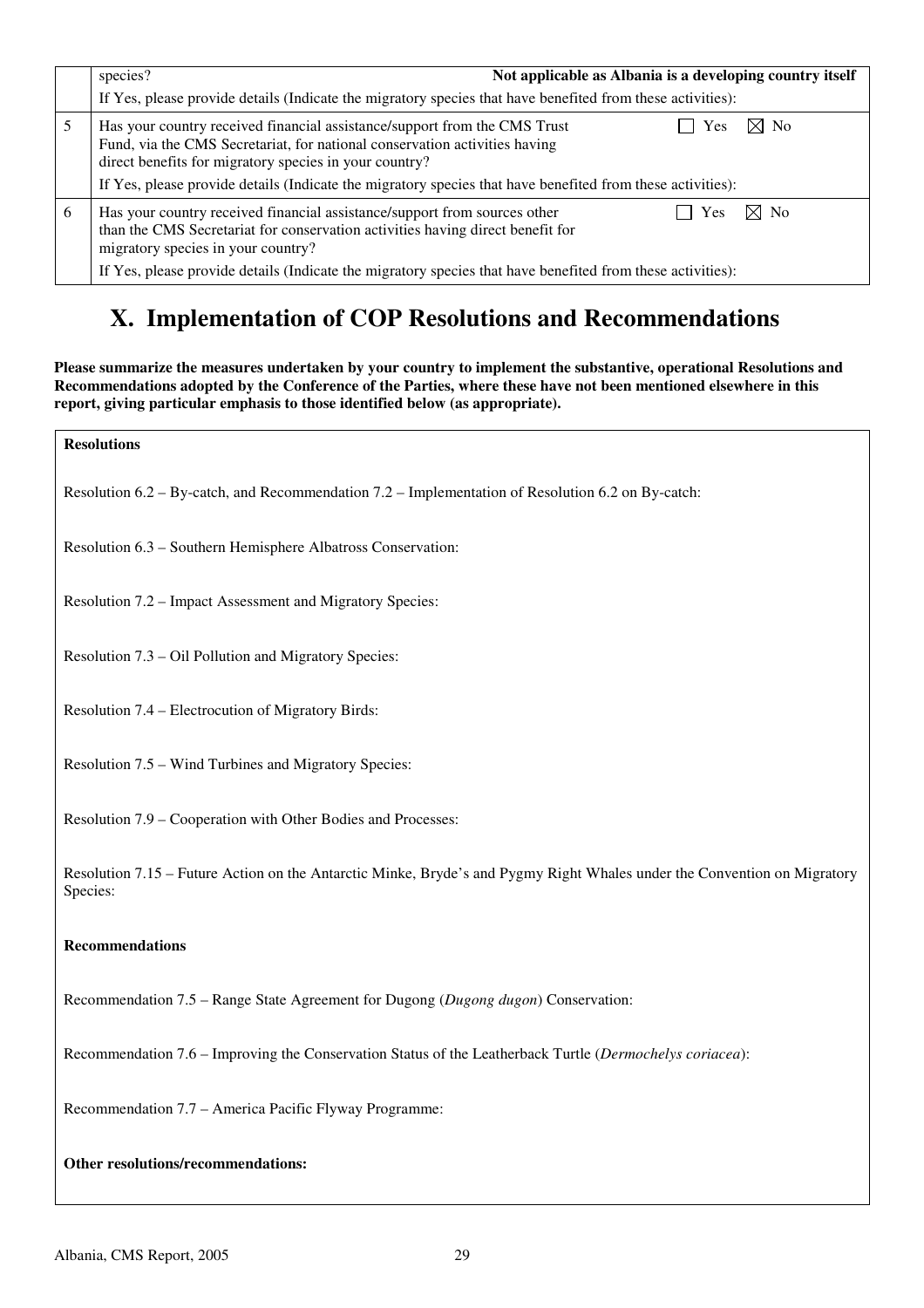**Other remarks:**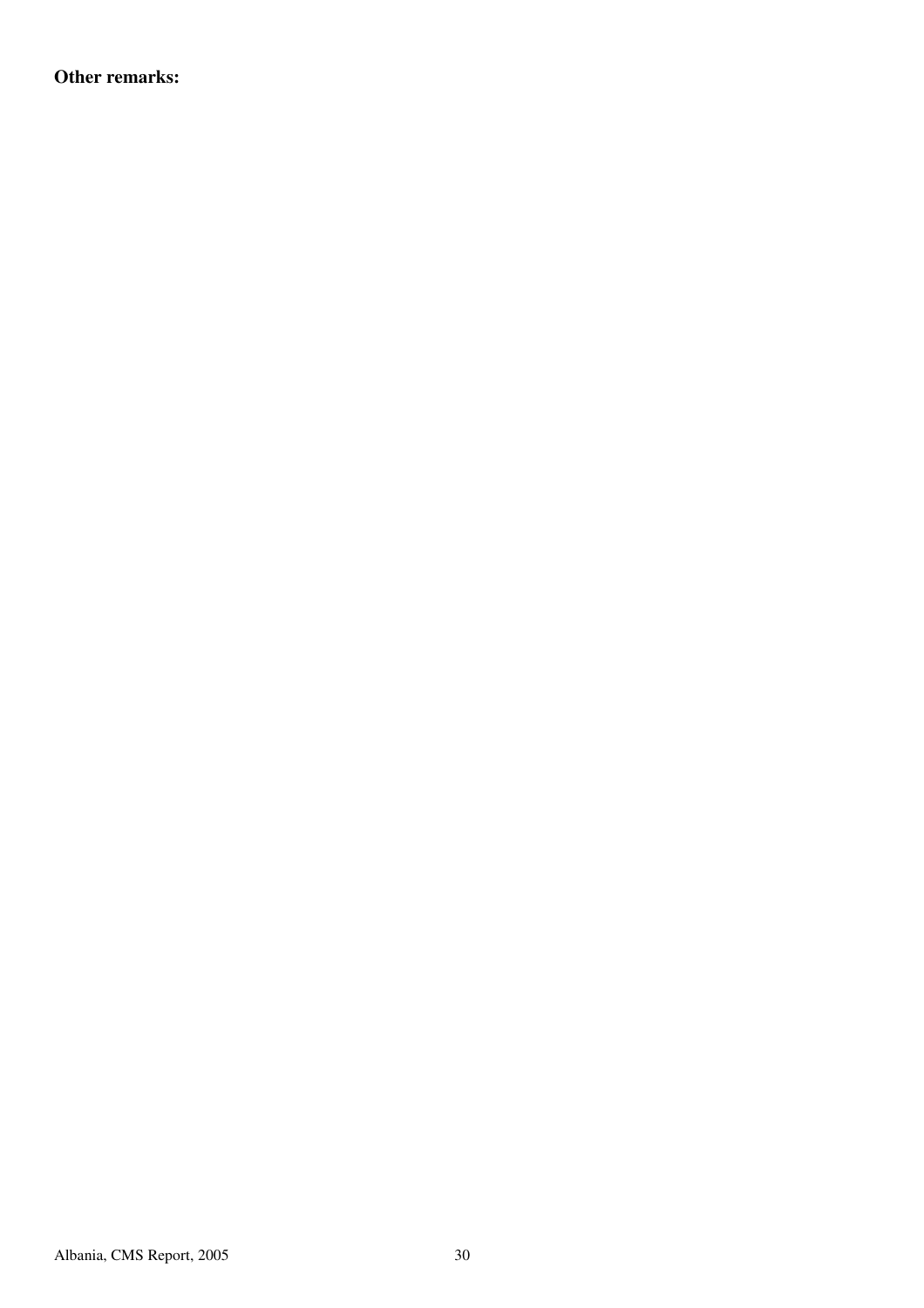## **Annex: Questions on specific Appendix II species**

**The tables below contain the list of all species listed in Appendix II. Boxes have been checked to indicate the species for which your country is considered to be a Range State. Please amend the boxes where appropriate. (If you wish to provide further information on any of these species, please attach as an annex.) Please also provide published distribution references where available.** 

| Species                     | Range<br><b>State</b> | Not a<br><b>Range State</b> | Extinct                     | N <sub>o</sub><br>information<br>available | Published distribution reference |  |  |  |
|-----------------------------|-----------------------|-----------------------------|-----------------------------|--------------------------------------------|----------------------------------|--|--|--|
| <b>CHIROPTERA</b>           |                       |                             |                             |                                            |                                  |  |  |  |
| Rhinolophus ferrumequinum   | $\boxtimes$           |                             |                             | $\mathcal{L}_{\mathcal{A}}$                |                                  |  |  |  |
| (only European populations) |                       |                             |                             |                                            |                                  |  |  |  |
| Rhinolophus hipposideros    | $\boxtimes$           |                             | ٦                           | П                                          |                                  |  |  |  |
| (only European populations) |                       |                             |                             |                                            |                                  |  |  |  |
| Rhinolophus euryale         | $\boxtimes$           |                             | $\mathcal{L}_{\mathcal{A}}$ | $\Box$                                     |                                  |  |  |  |
| (only European populations) |                       |                             |                             |                                            |                                  |  |  |  |
| Rhinolophus mehelyi         | $\boxtimes$           |                             |                             | $\sim$                                     |                                  |  |  |  |
| (only European populations) |                       |                             |                             |                                            |                                  |  |  |  |
| Rhinolophus blasii          | $\boxtimes$           |                             |                             | П                                          |                                  |  |  |  |
| (only European populations) |                       |                             |                             |                                            |                                  |  |  |  |
| Myotis bechsteini           | $\boxtimes$           |                             | $\mathcal{L}$               | П                                          |                                  |  |  |  |
| (only European populations) |                       |                             |                             |                                            |                                  |  |  |  |
| Myotis blythi               | $\boxtimes$           |                             |                             | $\mathbf{L}$                               |                                  |  |  |  |
| (only European populations) |                       |                             |                             |                                            |                                  |  |  |  |
| Myotis brandtii             | $\boxtimes$           |                             |                             |                                            |                                  |  |  |  |
| (only European populations) |                       |                             |                             |                                            |                                  |  |  |  |
| Myotis capaccinii           | $\boxtimes$           |                             | ×.                          | $\sim$                                     |                                  |  |  |  |
| (only European populations) |                       |                             |                             |                                            |                                  |  |  |  |
| Myotis dasycneme            |                       | $\boxtimes$                 | ×.                          | s.                                         |                                  |  |  |  |
| (only European populations) |                       |                             |                             |                                            |                                  |  |  |  |
| Myotis daubentoni           | $\boxtimes$           |                             |                             |                                            |                                  |  |  |  |
| (only European populations) |                       |                             |                             |                                            |                                  |  |  |  |
| Myotis emarginatus          | $\boxtimes$           |                             |                             |                                            |                                  |  |  |  |
| (only European populations) |                       |                             |                             |                                            |                                  |  |  |  |
| Myotis myotis               | $\boxtimes$           |                             |                             |                                            |                                  |  |  |  |
| (only European populations) |                       |                             |                             |                                            |                                  |  |  |  |
| Myotis mystacinus           | $\boxtimes$           |                             |                             | П                                          |                                  |  |  |  |
| (only European populations) |                       |                             |                             |                                            |                                  |  |  |  |
| Myotis nattereri            | $\boxtimes$           |                             |                             |                                            |                                  |  |  |  |
| (only European populations) |                       |                             |                             |                                            |                                  |  |  |  |
| Pipistrellus kuhli          | $\boxtimes$           |                             | $\overline{\phantom{a}}$    | $\sim$                                     |                                  |  |  |  |
| (only European populations) |                       |                             |                             |                                            |                                  |  |  |  |
| Pipistrellus nathusii       | $\boxtimes$           |                             | $\Box$                      | $\Box$                                     |                                  |  |  |  |
| (only European populations) |                       |                             |                             |                                            |                                  |  |  |  |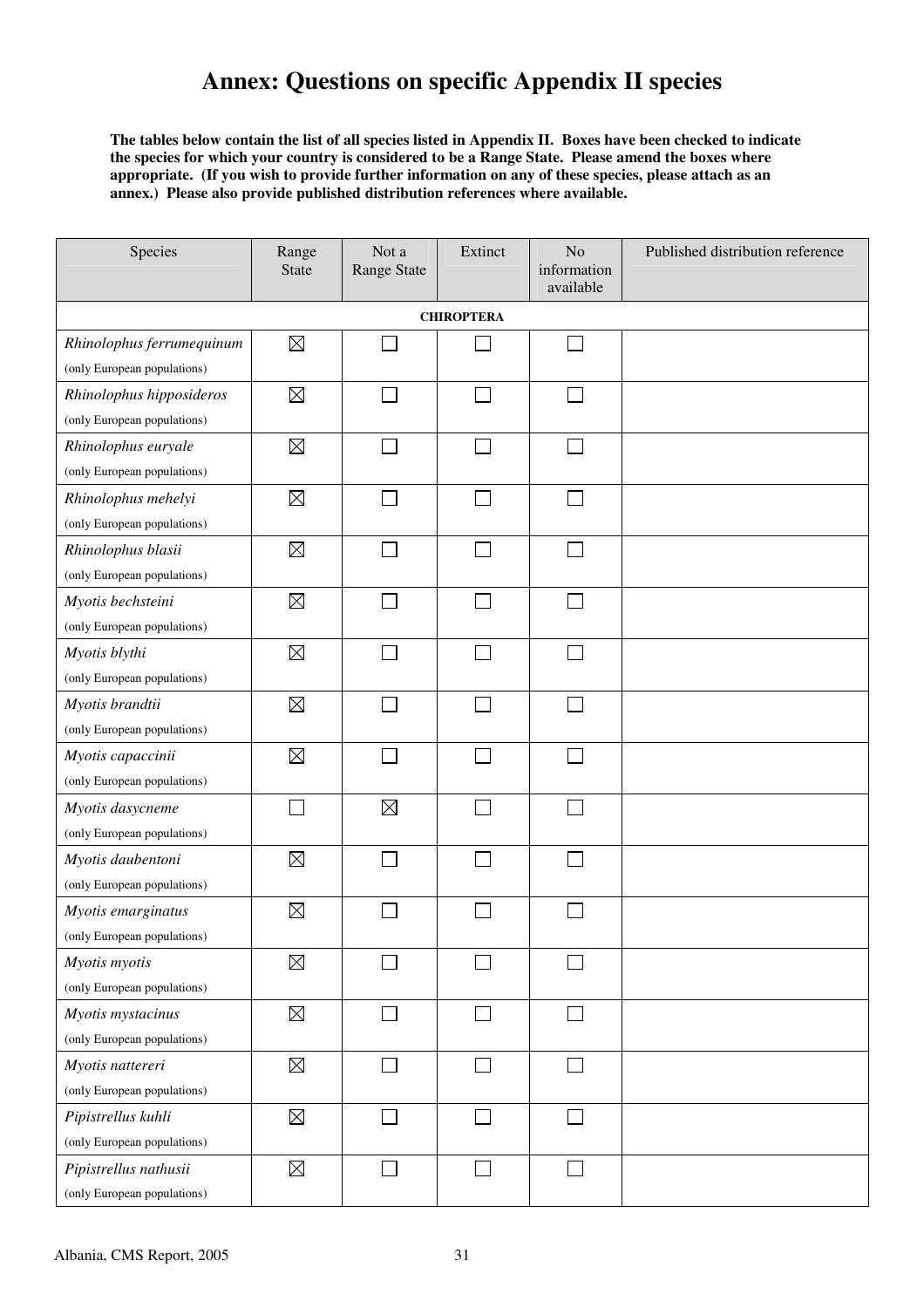| Species                             | Range<br><b>State</b> | Not a<br><b>Range State</b> | Extinct        | No<br>information<br>available | Published distribution reference |
|-------------------------------------|-----------------------|-----------------------------|----------------|--------------------------------|----------------------------------|
| Pipistrellus pipistrellus           | $\boxtimes$           |                             |                | $\overline{\phantom{0}}$       |                                  |
| (only European populations)         |                       |                             |                |                                |                                  |
| Pipistrellus savii                  | $\boxtimes$           |                             |                | $\Box$                         |                                  |
| (only European populations)         |                       |                             |                |                                |                                  |
| Nyctalus lasiopterus                | $\boxtimes$           |                             | $\mathcal{L}$  | $\Box$                         |                                  |
| (only European populations)         |                       |                             |                |                                |                                  |
| Nyctalus leisleri                   | $\boxtimes$           |                             |                | $\Box$                         |                                  |
| (only European populations)         |                       |                             |                |                                |                                  |
| Nyctalus noctula                    | $\boxtimes$           |                             |                | $\Box$                         |                                  |
| (only European populations)         |                       |                             |                |                                |                                  |
| Eptesicus nilssonii                 |                       | $\boxtimes$                 |                | П                              |                                  |
| (only European populations)         |                       |                             |                |                                |                                  |
| Eptesicus serotinus                 | $\boxtimes$           |                             |                | $\overline{\phantom{0}}$       |                                  |
| (only European populations)         |                       |                             |                |                                |                                  |
| Vespertilio murinus                 | $\boxtimes$           |                             |                | $\Box$                         |                                  |
| (only European populations)         |                       |                             |                |                                |                                  |
| Barbastella barbastellus            |                       | $\boxtimes$                 |                | П                              |                                  |
| (only European populations)         |                       |                             |                |                                |                                  |
| Plecotus auritus                    | $\boxtimes$           |                             |                |                                |                                  |
| (only European populations)         |                       |                             |                |                                |                                  |
| Plecotus austriacus                 | $\boxtimes$           |                             |                | $\Box$                         |                                  |
| (only European populations)         |                       |                             |                |                                |                                  |
| Miniopterus schreibersii            | $\boxtimes$           |                             |                |                                |                                  |
| (only European populations)         |                       |                             |                |                                |                                  |
| Tadarida teniotis                   | $\boxtimes$           | $\Box$                      | $\Box$         | $\Box$                         |                                  |
|                                     |                       |                             | <b>CETACEA</b> |                                |                                  |
| Physeter macrocephalus              |                       | $\boxtimes$                 |                |                                |                                  |
| Platanista gangetica<br>gangetica   |                       | $\boxtimes$                 |                |                                |                                  |
| Pontoporia blainvillei              |                       | $\boxtimes$                 |                | $\Box$                         |                                  |
| Inia geoffrensis                    |                       | $\boxtimes$                 |                | Ξ                              |                                  |
| Delphinapterus leucas               |                       | $\boxtimes$                 |                | $\Box$                         |                                  |
| Monodon monoceros                   |                       | $\boxtimes$                 |                | $\Box$                         |                                  |
| Phocoena phocoena                   |                       | $\boxtimes$                 |                |                                |                                  |
| (North and Baltic Sea populations)  |                       |                             |                |                                |                                  |
| Phocoena phocoena                   |                       | $\boxtimes$                 |                |                                |                                  |
| (western North Atlantic population) |                       |                             |                |                                |                                  |
| Phocoena phocoena                   |                       | $\boxtimes$                 |                | s.                             |                                  |
| (Black Sea population)              |                       |                             |                |                                |                                  |
| Neophocaena phocaenoides            |                       | $\boxtimes$                 |                |                                |                                  |
| Phocoenoides dalli                  |                       | $\boxtimes$                 |                |                                |                                  |
| Phocoena spinipinnis                |                       | $\boxtimes$                 |                |                                |                                  |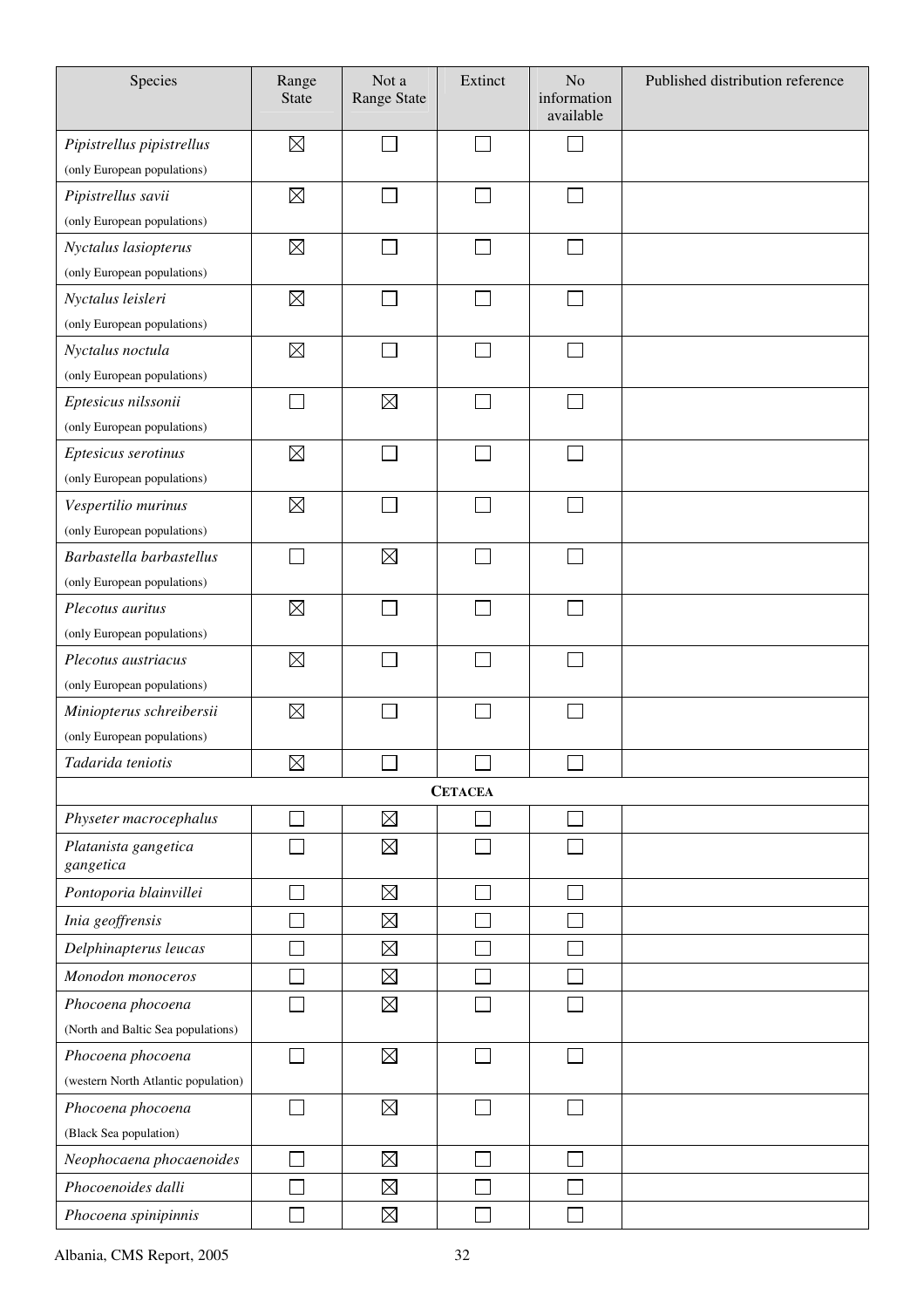| Species                                    | Range<br><b>State</b> | Not a<br>Range State | Extinct | N <sub>o</sub><br>information<br>available | Published distribution reference |
|--------------------------------------------|-----------------------|----------------------|---------|--------------------------------------------|----------------------------------|
| Phocoena dioptrica                         |                       | $\boxtimes$          |         |                                            |                                  |
| Sousa chinensis                            |                       | $\boxtimes$          |         |                                            |                                  |
| Sousa teuszii                              |                       | $\boxtimes$          |         |                                            |                                  |
| Sotalia fluviatilis                        |                       | $\boxtimes$          |         |                                            |                                  |
| Lagenorhynchus albirostris                 |                       | $\boxtimes$          |         |                                            |                                  |
| (only North and Baltic Sea<br>populations) |                       |                      |         |                                            |                                  |
| Lagenorhynchus acutus                      |                       | $\boxtimes$          |         |                                            |                                  |
| (only North and Baltic Sea<br>populations) |                       |                      |         |                                            |                                  |
| Lagenorhynchus australis                   | $\Box$                | $\boxtimes$          | Π       | $\Box$                                     |                                  |
| Lagenorhynchus obscurus                    |                       | $\boxtimes$          |         |                                            |                                  |
| Grampus griseus                            | $\sim$                | $\boxtimes$          |         | $\sim$                                     |                                  |
| (only North and Baltic Sea<br>populations) |                       |                      |         |                                            |                                  |
| Tursiops aduncus                           |                       | $\boxtimes$          |         |                                            |                                  |
| (Arafura/Timor Sea populations)            |                       |                      |         |                                            |                                  |
| Tursiops truncatus                         |                       | $\boxtimes$          |         |                                            |                                  |
| (North and Baltic Sea populations)         |                       |                      |         |                                            |                                  |
| Tursiops truncatus                         |                       | $\boxtimes$          |         |                                            |                                  |
| (western Mediterranean<br>population)      |                       |                      |         |                                            |                                  |
| Tursiops truncatus                         |                       | $\boxtimes$          |         |                                            |                                  |
| (Black Sea population)                     |                       |                      |         |                                            |                                  |
| Stenella attenuata                         |                       | $\boxtimes$          |         |                                            |                                  |
| (eastern tropical Pacific population)      |                       |                      |         |                                            |                                  |
| Stenella attenuata                         |                       | $\boxtimes$          |         |                                            |                                  |
| (Southeast Asian populations)              |                       |                      |         |                                            |                                  |
| Stenella longirostris                      |                       | $\boxtimes$          |         |                                            |                                  |
| (eastern tropical Pacific<br>populations)  |                       |                      |         |                                            |                                  |
| Stenella longirostris                      | $\sim$                | $\boxtimes$          |         |                                            |                                  |
| (Southeast Asian populations)              |                       |                      |         |                                            |                                  |
| Stenella coeruleoalba                      |                       | $\boxtimes$          |         |                                            |                                  |
| (eastern tropical Pacific population)      |                       |                      |         |                                            |                                  |
| Stenella coeruleoalba                      |                       | $\boxtimes$          |         |                                            |                                  |
| (western Mediterranean<br>population)      |                       |                      |         |                                            |                                  |
| Delphinus delphis                          | $\Box$                | $\boxtimes$          | $\sim$  | $\mathcal{L}$                              |                                  |
| (North and Baltic Sea populations)         |                       |                      |         |                                            |                                  |
| Delphinus delphis                          |                       | $\boxtimes$          |         |                                            |                                  |
| (western Mediterranean<br>population)      |                       |                      |         |                                            |                                  |
| Delphinus delphis                          |                       | $\boxtimes$          |         |                                            |                                  |
| (Black Sea population)                     |                       |                      |         |                                            |                                  |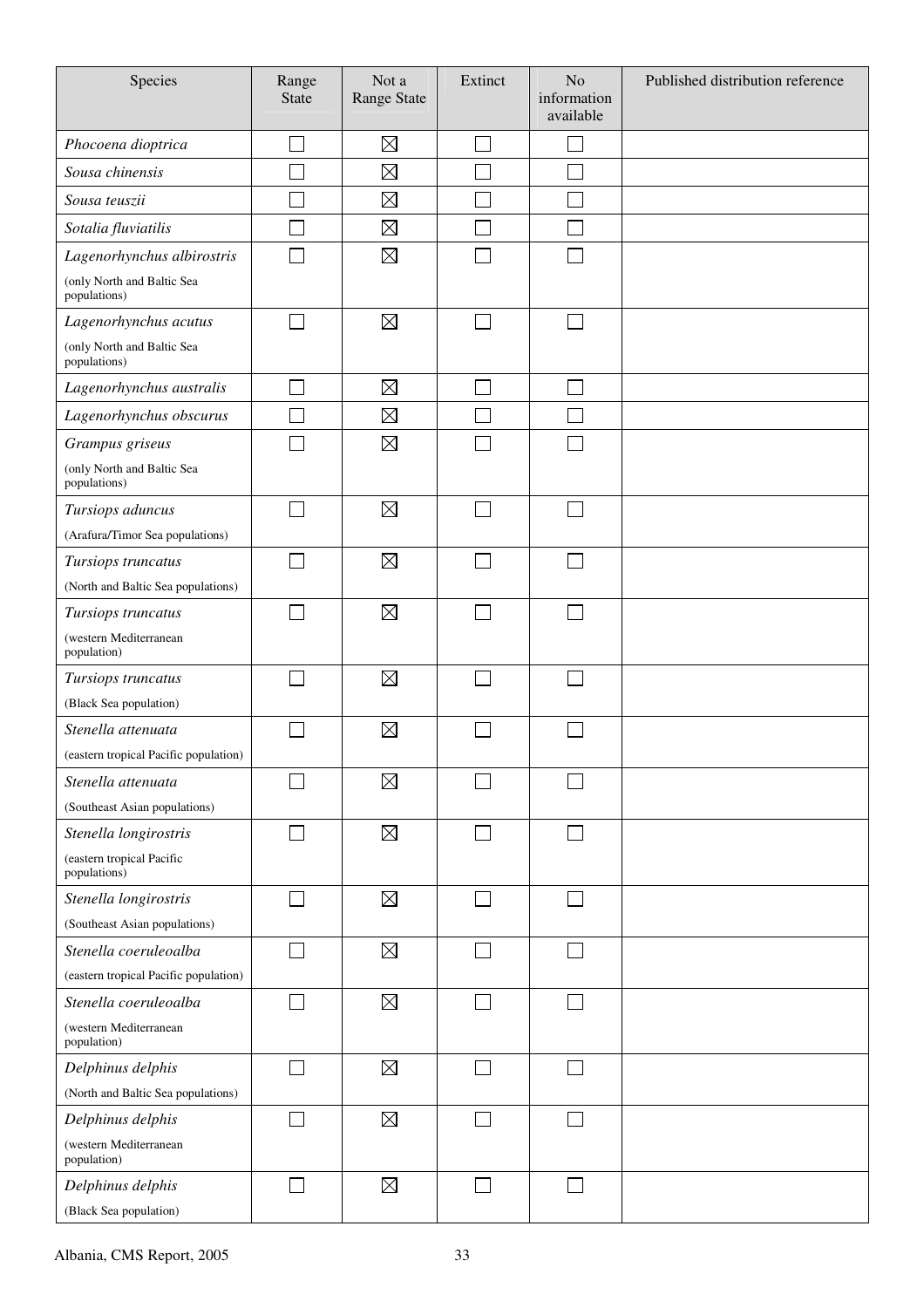| Species                                                    | Range<br><b>State</b> | Not a<br><b>Range State</b> | Extinct            | N <sub>o</sub><br>information<br>available | Published distribution reference |  |
|------------------------------------------------------------|-----------------------|-----------------------------|--------------------|--------------------------------------------|----------------------------------|--|
| Delphinus delphis                                          |                       | $\boxtimes$                 |                    |                                            |                                  |  |
| (eastern tropical Pacific population)                      |                       |                             |                    |                                            |                                  |  |
| Lagenodelphis hosei                                        |                       | $\boxtimes$                 |                    |                                            |                                  |  |
| (Southeast Asian populations)                              |                       |                             |                    |                                            |                                  |  |
| Orcaella brevirostris                                      |                       | $\boxtimes$                 |                    |                                            |                                  |  |
| Cephalorhynchus<br>commersonii                             |                       | $\boxtimes$                 |                    |                                            |                                  |  |
| (South American population)                                |                       |                             |                    |                                            |                                  |  |
| Cephalorhynchus eutropia                                   |                       | $\boxtimes$                 |                    |                                            |                                  |  |
| Cephalorhynchus heavisidii                                 |                       | $\boxtimes$                 |                    |                                            |                                  |  |
| Orcinus orca                                               |                       | $\boxtimes$                 |                    |                                            |                                  |  |
| Globicephala melas                                         |                       | $\boxtimes$                 |                    |                                            |                                  |  |
| (only North and Baltic Sea<br>populations)                 |                       |                             |                    |                                            |                                  |  |
| Berardius bairdii                                          |                       | $\boxtimes$                 |                    |                                            |                                  |  |
| Hyperoodon ampullatus                                      | $\boxtimes$           |                             |                    |                                            |                                  |  |
| Balaenoptera bonaerensis                                   |                       | $\boxtimes$                 |                    |                                            |                                  |  |
| Balaenoptera edeni                                         |                       | $\boxtimes$                 |                    |                                            |                                  |  |
| Balaenoptera borealis                                      |                       | $\boxtimes$                 |                    |                                            |                                  |  |
| Balaenoptera physalus                                      |                       | $\boxtimes$                 |                    |                                            |                                  |  |
| Caperea marginata                                          |                       | $\boxtimes$                 |                    | $\mathbb{R}^2$                             |                                  |  |
|                                                            |                       |                             | <b>CARNIVORA</b>   |                                            |                                  |  |
| Arctocephalus australis                                    |                       | $\boxtimes$                 |                    |                                            |                                  |  |
| Otaria flavescens                                          |                       | $\boxtimes$                 |                    |                                            |                                  |  |
| Phoca vitulina                                             |                       | $\boxtimes$                 |                    |                                            |                                  |  |
| (only Baltic and Wadden Sea<br>populations)                |                       |                             |                    |                                            |                                  |  |
| Halichoerus grypus                                         |                       | $\boxtimes$                 |                    |                                            |                                  |  |
| (only Baltic Sea populations)                              |                       |                             |                    |                                            |                                  |  |
| Monachus monachus                                          | $\boxtimes$           |                             |                    |                                            |                                  |  |
|                                                            |                       |                             | <b>PROBOSCIDEA</b> |                                            |                                  |  |
| Loxodonta africana                                         |                       | $\boxtimes$                 |                    |                                            |                                  |  |
|                                                            |                       |                             | <b>SIRENIA</b>     |                                            |                                  |  |
| Trichechus manatus                                         |                       | $\boxtimes$                 |                    |                                            |                                  |  |
| (populations between Honduras<br>and Panama)               |                       |                             |                    |                                            |                                  |  |
| Trichechus senegalensis                                    |                       | $\boxtimes$                 |                    |                                            |                                  |  |
| Trichechus inunguis                                        |                       | $\boxtimes$                 |                    |                                            |                                  |  |
| Dugong dugon                                               |                       | $\boxtimes$                 |                    |                                            |                                  |  |
| <b>PERISSODACTYLA</b>                                      |                       |                             |                    |                                            |                                  |  |
| Equus hemionus                                             |                       | $\boxtimes$                 |                    |                                            |                                  |  |
| (includes Equus hemionus, Equus<br>onager and Equus kiang) |                       |                             |                    |                                            |                                  |  |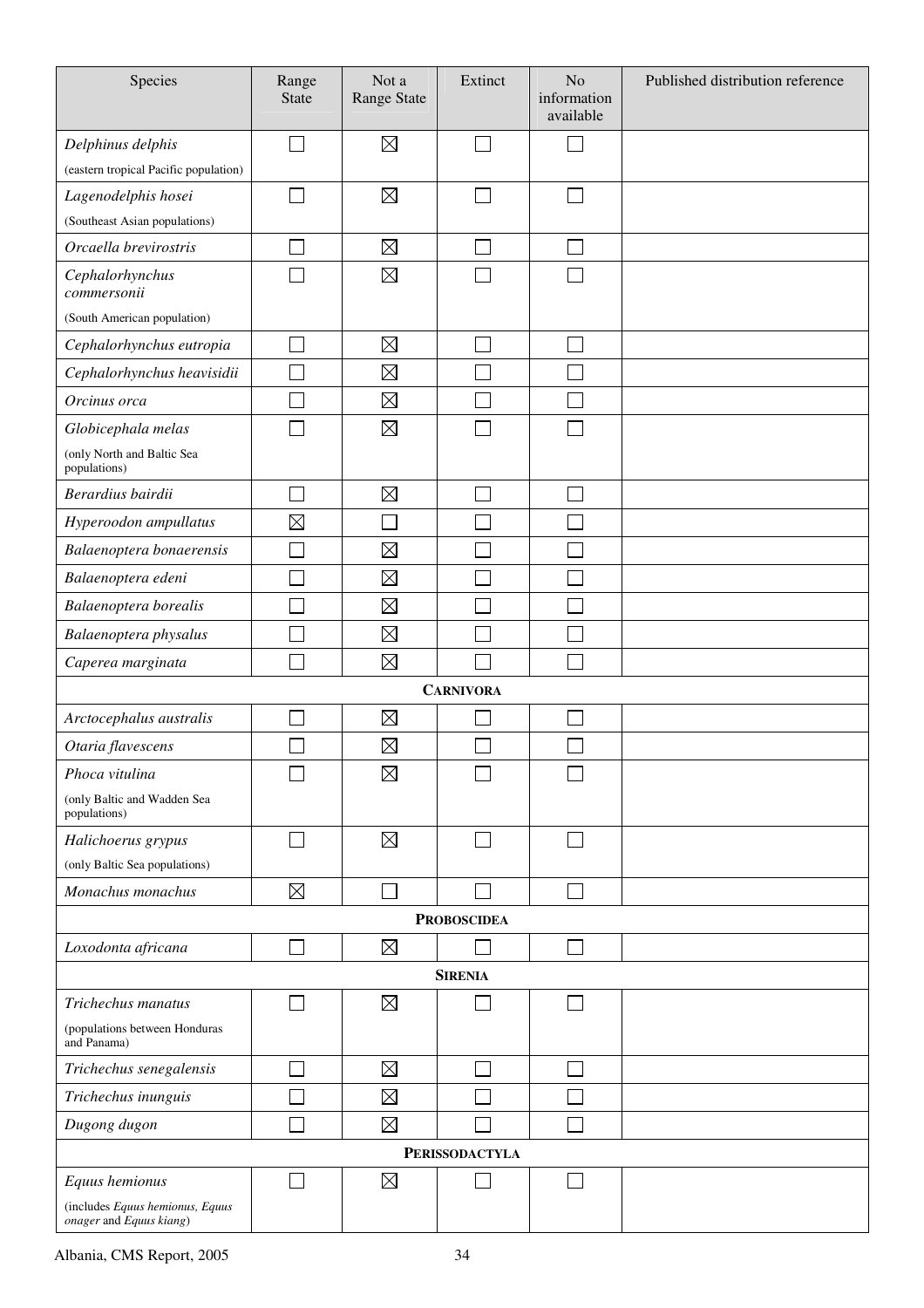| Species                                             | Range<br><b>State</b> | Not a<br><b>Range State</b> | Extinct                 | N <sub>o</sub><br>information<br>available | Published distribution reference |  |  |
|-----------------------------------------------------|-----------------------|-----------------------------|-------------------------|--------------------------------------------|----------------------------------|--|--|
| <b>ARTIODACTYLA</b>                                 |                       |                             |                         |                                            |                                  |  |  |
| Vicugna vicugna                                     |                       | $\boxtimes$                 |                         | ×                                          |                                  |  |  |
| Oryx dammah                                         |                       | $\boxtimes$                 |                         |                                            |                                  |  |  |
| Gazella gazella                                     |                       | $\boxtimes$                 |                         |                                            |                                  |  |  |
| (only Asian populations)                            |                       |                             |                         |                                            |                                  |  |  |
| Gazella subgutturosa                                |                       | $\boxtimes$                 |                         |                                            |                                  |  |  |
| Procapra gutturosa                                  |                       | $\boxtimes$                 |                         |                                            |                                  |  |  |
| Saiga tatarica tatarica                             |                       | $\boxtimes$                 |                         |                                            |                                  |  |  |
|                                                     |                       |                             | <b>GAVIIFORMES</b>      |                                            |                                  |  |  |
| Gavia stellata                                      | $\boxtimes$           |                             |                         |                                            |                                  |  |  |
| (Western Palearctic populations)                    |                       |                             |                         |                                            |                                  |  |  |
| Gavia arctica arctica                               | $\boxtimes$           | Г                           |                         | ×                                          |                                  |  |  |
| Gavia arctica suschkini                             | Ξ                     | $\boxtimes$                 |                         |                                            |                                  |  |  |
| Gavia immer immer                                   |                       | $\boxtimes$                 |                         |                                            |                                  |  |  |
| (Northwest European population)                     |                       |                             |                         |                                            |                                  |  |  |
| Gavia adamsii                                       | Ξ                     | $\boxtimes$                 |                         |                                            |                                  |  |  |
| (Western Palearctic population)                     |                       |                             |                         |                                            |                                  |  |  |
|                                                     |                       |                             | <b>PODICIPEDIFORMES</b> |                                            |                                  |  |  |
| Podiceps grisegena<br>grisegena                     | $\boxtimes$           |                             |                         |                                            |                                  |  |  |
| Podiceps auritus                                    | $\boxtimes$           |                             |                         | ×                                          |                                  |  |  |
| (Western Palearctic populations)                    |                       |                             |                         |                                            |                                  |  |  |
|                                                     |                       |                             | <b>PELECANIFORMES</b>   |                                            |                                  |  |  |
| Phalacrocorax nigrogularis                          |                       | $\boxtimes$                 |                         |                                            |                                  |  |  |
| Phalacrocorax pygmeus                               | $\boxtimes$           |                             |                         |                                            |                                  |  |  |
| Pelecanus onocrotalus                               | $\boxtimes$           |                             |                         |                                            |                                  |  |  |
| (Western Palearctic populations)                    |                       |                             |                         |                                            |                                  |  |  |
| Pelecanus crispus                                   | $\boxtimes$           |                             |                         | ×                                          |                                  |  |  |
|                                                     |                       |                             | <b>CICONIIFORMES</b>    |                                            |                                  |  |  |
| Botaurus stellaris stellaris                        | $\boxtimes$           |                             |                         | $\mathcal{L}$                              |                                  |  |  |
| (Western Palearctic populations)                    |                       |                             |                         |                                            |                                  |  |  |
| Ixobrychus minutus minutus                          | $\boxtimes$           |                             |                         |                                            |                                  |  |  |
| (Western Palearctic populations)                    |                       |                             |                         |                                            |                                  |  |  |
| Ixobrychus sturmii                                  |                       | $\boxtimes$                 | ×.                      | $\mathcal{L}$                              |                                  |  |  |
| Ardeola rufiventris                                 |                       | $\boxtimes$                 |                         |                                            |                                  |  |  |
| Ardeola idae                                        |                       | $\boxtimes$                 |                         |                                            |                                  |  |  |
| Egretta vinaceigula                                 |                       | $\boxtimes$                 |                         |                                            |                                  |  |  |
| Casmerodius albus albus                             | $\boxtimes$           |                             |                         |                                            |                                  |  |  |
| (Western Palearctic populations)                    |                       |                             |                         |                                            |                                  |  |  |
| Ardea purpurea purpurea                             |                       | $\boxtimes$                 |                         |                                            |                                  |  |  |
| (populations breeding in the<br>Western Palearctic) |                       |                             |                         |                                            |                                  |  |  |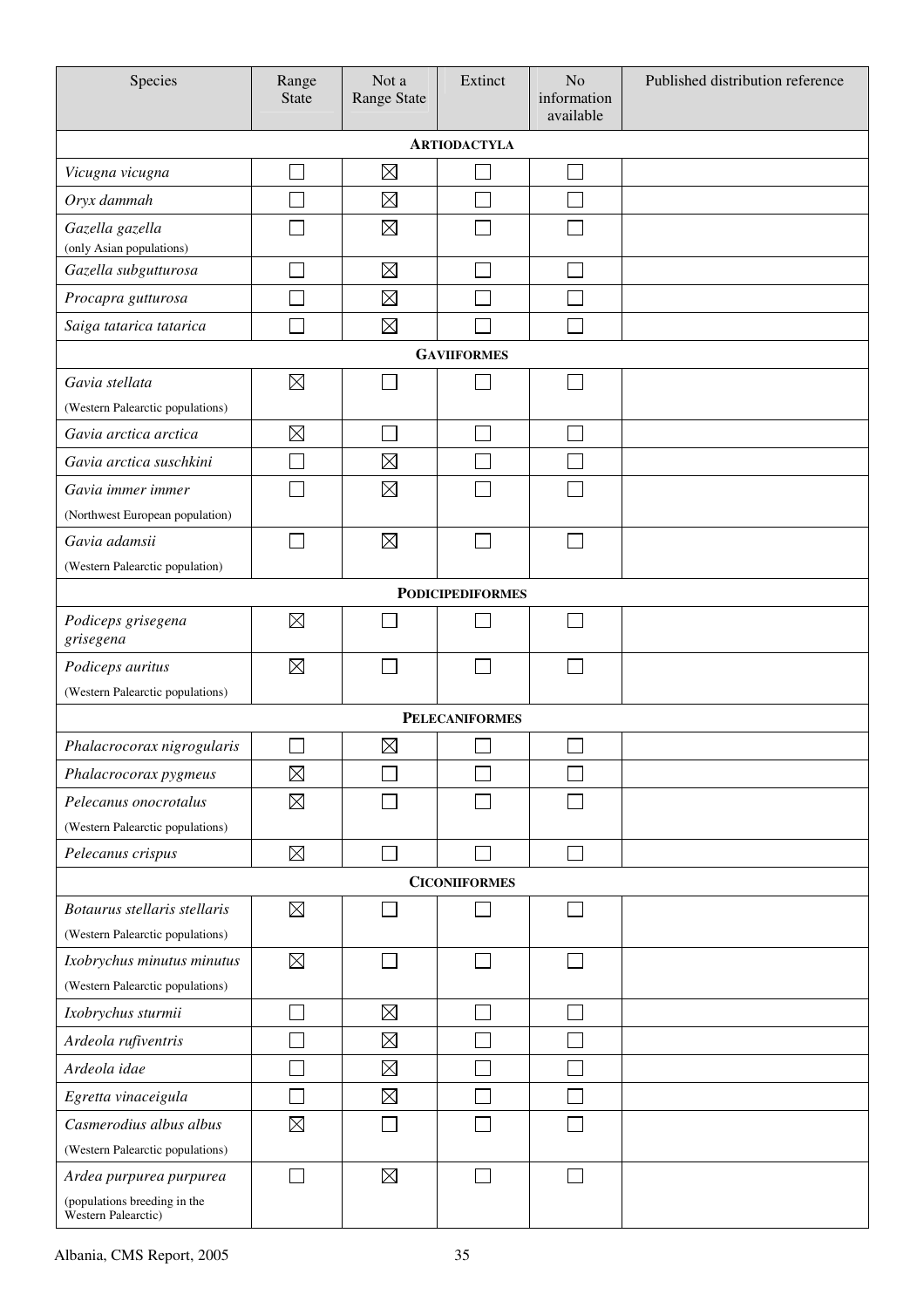| Species                                 | Range<br><b>State</b> | Not a<br>Range State | Extinct                  | No<br>information<br>available | Published distribution reference |
|-----------------------------------------|-----------------------|----------------------|--------------------------|--------------------------------|----------------------------------|
| Mycteria ibis                           |                       | $\boxtimes$          | L.                       |                                |                                  |
| Ciconia nigra                           | $\boxtimes$           |                      |                          |                                |                                  |
| Ciconia episcopus<br>microscelis        |                       | $\boxtimes$          |                          |                                |                                  |
| Ciconia ciconia                         | $\boxtimes$           |                      |                          |                                |                                  |
| Plegadis falcinellus                    | $\boxtimes$           |                      |                          |                                |                                  |
| Geronticus eremita                      |                       | $\boxtimes$          |                          |                                |                                  |
| Threskiornis aethiopicus<br>aethiopicus |                       | $\boxtimes$          |                          |                                |                                  |
| Platalea alba                           |                       | $\boxtimes$          | $\overline{\phantom{a}}$ |                                |                                  |
| (excluding Malagasy population)         |                       |                      |                          |                                |                                  |
| Platalea leucorodia                     | $\boxtimes$           |                      |                          |                                |                                  |
| Phoenicopterus ruber                    |                       | $\boxtimes$          |                          |                                |                                  |
| Phoenicopterus minor                    |                       | $\boxtimes$          |                          |                                |                                  |
|                                         |                       |                      | <b>ANSERIFORMES</b>      |                                |                                  |
| Dendrocygna bicolor                     |                       | $\boxtimes$          |                          |                                |                                  |
| Dendrocygna viduata                     |                       | $\boxtimes$          |                          |                                |                                  |
| Thalassornis leuconotus                 |                       | $\boxtimes$          |                          |                                |                                  |
| Oxyura leucocephala                     | $\boxtimes$           |                      |                          |                                |                                  |
| Cygnus olor                             | $\boxtimes$           |                      |                          |                                |                                  |
| Cygnus cygnus                           |                       | $\boxtimes$          |                          |                                |                                  |
| Cygnus columbianus                      |                       | $\boxtimes$          |                          |                                |                                  |
| Anser brachyrhynchus                    |                       | $\boxtimes$          |                          |                                |                                  |
| Anser fabalis                           | $\boxtimes$           | $\Box$               | $\Box$                   | $\Box$                         |                                  |
| Anser albifrons                         | $\boxtimes$           |                      |                          |                                |                                  |
| Anser erythropus                        | $\boxtimes$           |                      |                          |                                |                                  |
| Anser anser                             | $\boxtimes$           |                      |                          |                                |                                  |
| Branta leucopsis                        |                       | $\boxtimes$          |                          |                                |                                  |
| Branta bernicla                         |                       | $\boxtimes$          |                          |                                |                                  |
| Branta ruficollis                       |                       | $\boxtimes$          |                          |                                |                                  |
| Alopochen aegyptiacus                   |                       | $\boxtimes$          |                          |                                |                                  |
| Tadorna ferruginea                      |                       | $\boxtimes$          |                          |                                |                                  |
| Tadorna cana                            |                       | $\boxtimes$          |                          |                                |                                  |
| Tadorna tadorna                         | $\boxtimes$           |                      |                          |                                |                                  |
| Plectropterus gambensis                 |                       | $\boxtimes$          |                          |                                |                                  |
| Sarkidiornis melanotos                  |                       | $\boxtimes$          |                          |                                |                                  |
| Nettapus auritus                        |                       | $\boxtimes$          |                          |                                |                                  |
| Anas penelope                           | $\boxtimes$           |                      |                          |                                |                                  |
| Anas strepera                           | $\boxtimes$           |                      |                          |                                |                                  |
| Anas crecca                             | $\boxtimes$           |                      |                          |                                |                                  |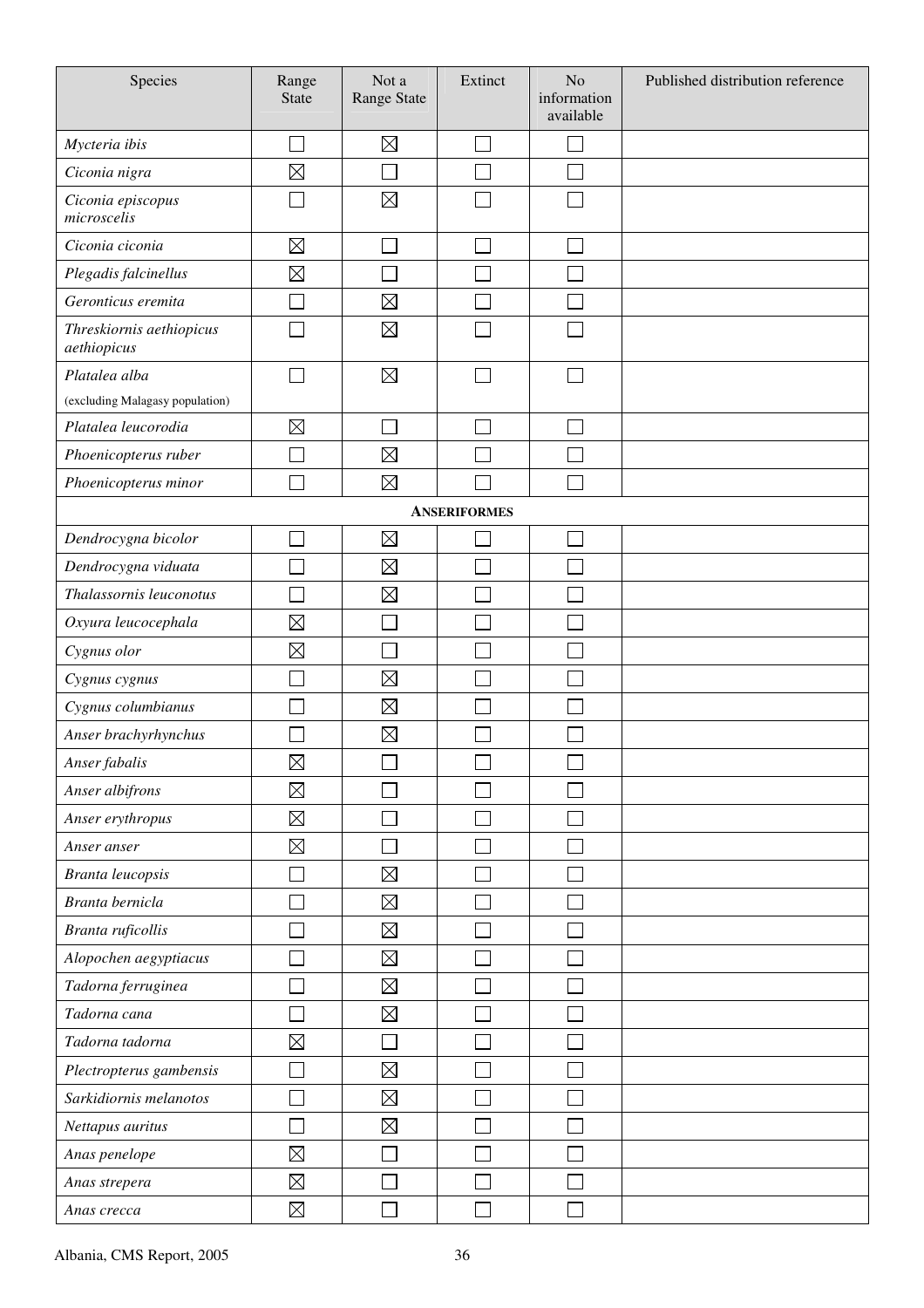| Species                        | Range<br><b>State</b> | Not a<br>Range State | Extinct                     | N <sub>o</sub><br>information<br>available | Published distribution reference |
|--------------------------------|-----------------------|----------------------|-----------------------------|--------------------------------------------|----------------------------------|
| Anas capensis                  |                       | $\boxtimes$          | $\mathcal{L}_{\mathcal{A}}$ | ×                                          |                                  |
| Anas platyrhynchos             | $\boxtimes$           |                      |                             |                                            |                                  |
| Anas undulata                  | Г                     | $\boxtimes$          |                             |                                            |                                  |
| Anas acuta                     | $\boxtimes$           |                      |                             |                                            |                                  |
| Anas erythrorhyncha            |                       | $\boxtimes$          |                             |                                            |                                  |
| Anas hottentota                | Ξ                     | $\boxtimes$          |                             |                                            |                                  |
| Anas querquedula               | $\boxtimes$           |                      |                             |                                            |                                  |
| Anas clypeata                  | $\boxtimes$           |                      |                             |                                            |                                  |
| Marmaronetta<br>angustirostris |                       | $\boxtimes$          |                             |                                            |                                  |
| Netta rufina                   | $\boxtimes$           |                      |                             |                                            |                                  |
| Netta erythrophthalma          |                       | $\boxtimes$          |                             |                                            |                                  |
| Aythya ferina                  | $\boxtimes$           |                      |                             |                                            |                                  |
| Aythya nyroca                  | $\boxtimes$           |                      |                             |                                            |                                  |
| Aythya fuligula                | $\boxtimes$           |                      |                             |                                            |                                  |
| Aythya marila                  |                       | $\boxtimes$          |                             |                                            |                                  |
| Somateria mollissima           |                       | $\boxtimes$          |                             |                                            |                                  |
| Somateria spectabilis          |                       | $\boxtimes$          |                             |                                            |                                  |
| Polysticta stelleri            |                       | $\boxtimes$          |                             |                                            |                                  |
| Clangula hyemalis              |                       | $\boxtimes$          |                             |                                            |                                  |
| Melanitta nigra                |                       | $\boxtimes$          |                             |                                            |                                  |
| Melanitta fusca                |                       | $\boxtimes$          |                             |                                            |                                  |
| Bucephala clangula             | $\boxtimes$           |                      |                             |                                            |                                  |
| Mergellus albellus             | $\boxtimes$           |                      |                             |                                            |                                  |
| Mergus serrator                | $\boxtimes$           |                      |                             |                                            |                                  |
| Mergus merganser               | $\boxtimes$           |                      |                             |                                            |                                  |
|                                |                       |                      | <b>FALCONIFORMES</b>        |                                            |                                  |
| Pandion haliaetus              | $\boxtimes$           |                      |                             |                                            |                                  |
|                                |                       |                      | <b>GALLIFORMES</b>          |                                            |                                  |
| Coturnix coturnix coturnix     | $\boxtimes$           |                      |                             |                                            |                                  |
|                                |                       |                      | <b>SPHENISCIFORMES</b>      |                                            |                                  |
| Spheniscus demersus            |                       | $\boxtimes$          |                             |                                            |                                  |
| <b>PROCELLARIIFORMES</b>       |                       |                      |                             |                                            |                                  |
| Diomedea exulans               |                       | $\boxtimes$          |                             |                                            |                                  |
| Diomedea epomophora            |                       | $\boxtimes$          |                             |                                            |                                  |
| Diomedea irrorata              |                       | $\boxtimes$          |                             |                                            |                                  |
| Diomedea nigripes              |                       | $\boxtimes$          |                             |                                            |                                  |
| Diomedea immutabilis           |                       | $\boxtimes$          |                             |                                            |                                  |
| Diomedea melanophris           |                       | $\boxtimes$          |                             |                                            |                                  |
| Diomedea bulleri               |                       | $\boxtimes$          |                             |                                            |                                  |

Albania, CMS Report, 2005 37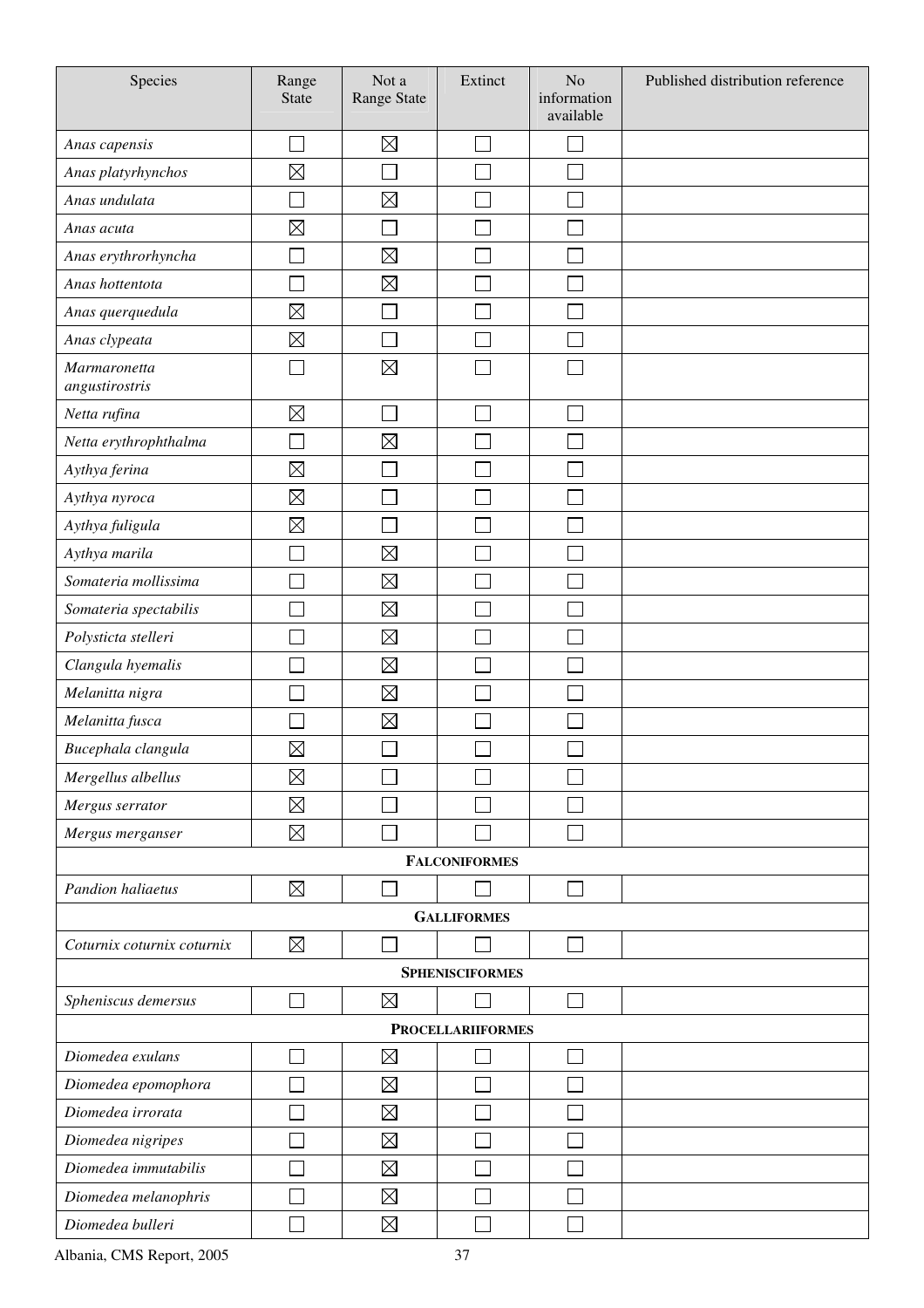| Species                                             | Range<br><b>State</b> | Not a<br>Range State | Extinct                | No<br>information<br>available | Published distribution reference |
|-----------------------------------------------------|-----------------------|----------------------|------------------------|--------------------------------|----------------------------------|
| Diomedea cauta                                      |                       | $\boxtimes$          |                        | Ξ                              |                                  |
| Diomedea chlororhynchos                             |                       | $\boxtimes$          |                        |                                |                                  |
| Diomedea chrysostoma                                |                       | $\boxtimes$          |                        |                                |                                  |
| Phoebetria fusca                                    |                       | $\boxtimes$          |                        |                                |                                  |
| Phoebetria palpebrata                               |                       | $\boxtimes$          |                        |                                |                                  |
| Macronectes giganteus                               |                       | $\boxtimes$          |                        |                                |                                  |
| Macronectes halli                                   |                       | $\boxtimes$          |                        |                                |                                  |
| Procellaria cinerea                                 |                       | $\boxtimes$          |                        |                                |                                  |
| Procellaria aequinoctialis                          |                       | $\boxtimes$          |                        |                                |                                  |
| Procellaria aequinoctialis<br>conspicillata         |                       | $\boxtimes$          |                        |                                |                                  |
| Procellaria parkinsoni                              |                       | $\boxtimes$          |                        | $\Box$                         |                                  |
| Procellaria westlandica                             |                       | $\boxtimes$          |                        |                                |                                  |
|                                                     |                       |                      | <b>GRUIFORMES</b>      |                                |                                  |
| Porzana porzana                                     | $\boxtimes$           |                      |                        |                                |                                  |
| (populations breeding in the<br>Western Palearctic) |                       |                      |                        |                                |                                  |
| Porzana parva parva                                 | $\boxtimes$           |                      | ÷,                     | $\Box$                         |                                  |
| Porzana pusilla intermedia                          |                       | $\boxtimes$          |                        |                                |                                  |
| Fulica atra atra                                    | $\boxtimes$           |                      |                        |                                |                                  |
| (Mediterranean and Black Sea<br>populations)        |                       |                      |                        |                                |                                  |
| Aenigmatolimnas<br>marginalis                       |                       | $\boxtimes$          |                        |                                |                                  |
| Sarothrura boehmi                                   | ᆸ                     | $\boxtimes$          | ᆸ                      | ᆸ                              |                                  |
| Sarothrura ayresi                                   |                       | $\boxtimes$          |                        |                                |                                  |
| Crex crex                                           | $\boxtimes$           |                      |                        |                                |                                  |
| Grus leucogeranus                                   |                       | $\boxtimes$          |                        |                                |                                  |
| Grus virgo (Syn.<br>Anthropoides virgo)             |                       | $\boxtimes$          |                        |                                |                                  |
| Grus paradisea                                      |                       | $\boxtimes$          |                        | $\mathbf{I}$                   |                                  |
| Grus carunculatus                                   |                       | $\boxtimes$          |                        |                                |                                  |
| Grus grus                                           | $\boxtimes$           |                      |                        |                                |                                  |
| Chlamydotis undulata                                |                       | $\boxtimes$          |                        |                                |                                  |
| (only Asian populations)                            |                       |                      |                        |                                |                                  |
| Otis tarda                                          | $\boxtimes$           |                      |                        | $\Box$                         |                                  |
|                                                     |                       |                      | <b>CHARADRIIFORMES</b> |                                |                                  |
| Himantopus himantopus                               | $\boxtimes$           |                      |                        | ┌                              |                                  |
| Recurvirostra avosetta                              | $\boxtimes$           |                      |                        |                                |                                  |
| Dromas ardeola                                      |                       | $\boxtimes$          |                        |                                |                                  |
| Burhinus oedicnemus                                 | $\boxtimes$           |                      |                        |                                |                                  |
| Glareola pratincola                                 | $\boxtimes$           |                      |                        |                                |                                  |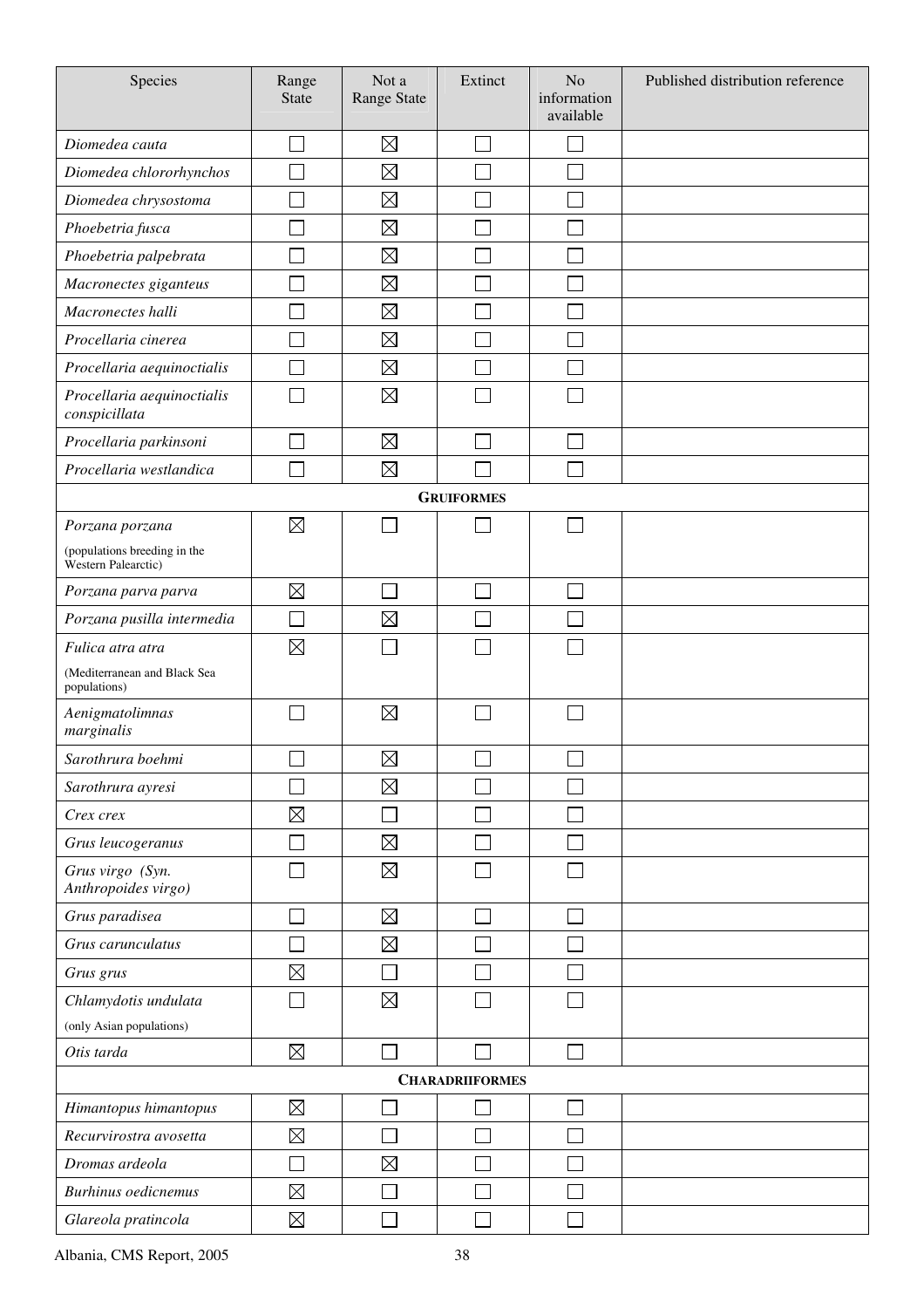| Species                                        | Range<br><b>State</b> | Not a<br>Range State | Extinct | N <sub>o</sub><br>information<br>available | Published distribution reference |
|------------------------------------------------|-----------------------|----------------------|---------|--------------------------------------------|----------------------------------|
| Glareola nordmanni                             |                       | $\boxtimes$          |         |                                            |                                  |
| Pluvialis apricaria                            | $\boxtimes$           |                      |         |                                            |                                  |
| Pluvialis squatarola                           | $\boxtimes$           |                      |         |                                            |                                  |
| Charadrius hiaticula                           | $\boxtimes$           |                      |         |                                            |                                  |
| Charadrius dubius                              | $\boxtimes$           |                      |         |                                            |                                  |
| Charadrius pecuarius                           |                       | $\boxtimes$          |         |                                            |                                  |
| Charadrius tricollaris                         |                       | $\boxtimes$          |         |                                            |                                  |
| Charadrius forbesi                             |                       | $\boxtimes$          |         |                                            |                                  |
| Charadrius pallidus                            |                       | $\boxtimes$          |         |                                            |                                  |
| Charadrius alexandrinus                        | $\boxtimes$           |                      |         |                                            |                                  |
| Charadrius marginatus                          |                       | $\boxtimes$          |         |                                            |                                  |
| Charadrius mongulus                            |                       | $\boxtimes$          |         |                                            |                                  |
| Charadrius leschenaultii                       |                       | $\boxtimes$          |         |                                            |                                  |
| Charadrius asiaticus                           |                       | $\boxtimes$          |         |                                            |                                  |
| Eudromias morinellus                           | $\boxtimes$           |                      |         |                                            |                                  |
| Vanellus vanellus                              | $\boxtimes$           |                      |         |                                            |                                  |
| Vanellus spinosus                              |                       | $\boxtimes$          |         |                                            |                                  |
| Vanellus albiceps                              |                       | $\boxtimes$          |         |                                            |                                  |
| Vanellus senegallus                            |                       | $\boxtimes$          |         |                                            |                                  |
| Vanellus lugubris                              |                       | $\boxtimes$          |         |                                            |                                  |
| Vanellus melanopterus                          |                       | $\boxtimes$          |         |                                            |                                  |
| Vanellus coronatus                             |                       | $\boxtimes$          |         |                                            |                                  |
| Vanellus superciliosus                         |                       | $\boxtimes$          | ٮ       | ى                                          |                                  |
| Vanellus gregarius (Syn<br>Chettusia gregaria) |                       | $\boxtimes$          |         |                                            |                                  |
| Vanellus leucurus                              |                       | $\boxtimes$          |         |                                            |                                  |
| Gallinago media                                | $\boxtimes$           |                      |         |                                            |                                  |
| Gallinago gallinago                            | $\boxtimes$           |                      |         |                                            |                                  |
| Lymnocryptes minimus                           | $\boxtimes$           |                      |         |                                            |                                  |
| Limosa limosa                                  | $\boxtimes$           |                      |         |                                            |                                  |
| Limosa lapponica                               | $\boxtimes$           |                      |         |                                            |                                  |
| Numenius phaeopus                              | $\boxtimes$           |                      |         |                                            |                                  |
| Numenius tenuirostris                          | $\boxtimes$           |                      |         |                                            |                                  |
| Numenius arquata                               | $\boxtimes$           |                      |         |                                            |                                  |
| Tringa erythropus                              | $\boxtimes$           |                      |         |                                            |                                  |
| Tringa totanus                                 | $\boxtimes$           |                      |         |                                            |                                  |
| Tringa stagnatilis                             | $\boxtimes$           |                      |         |                                            |                                  |
| Tringa nebularia                               | $\boxtimes$           |                      |         |                                            |                                  |
| Tringa ochropus                                | $\boxtimes$           |                      |         |                                            |                                  |
| Tringa glareola                                | $\boxtimes$           |                      |         |                                            |                                  |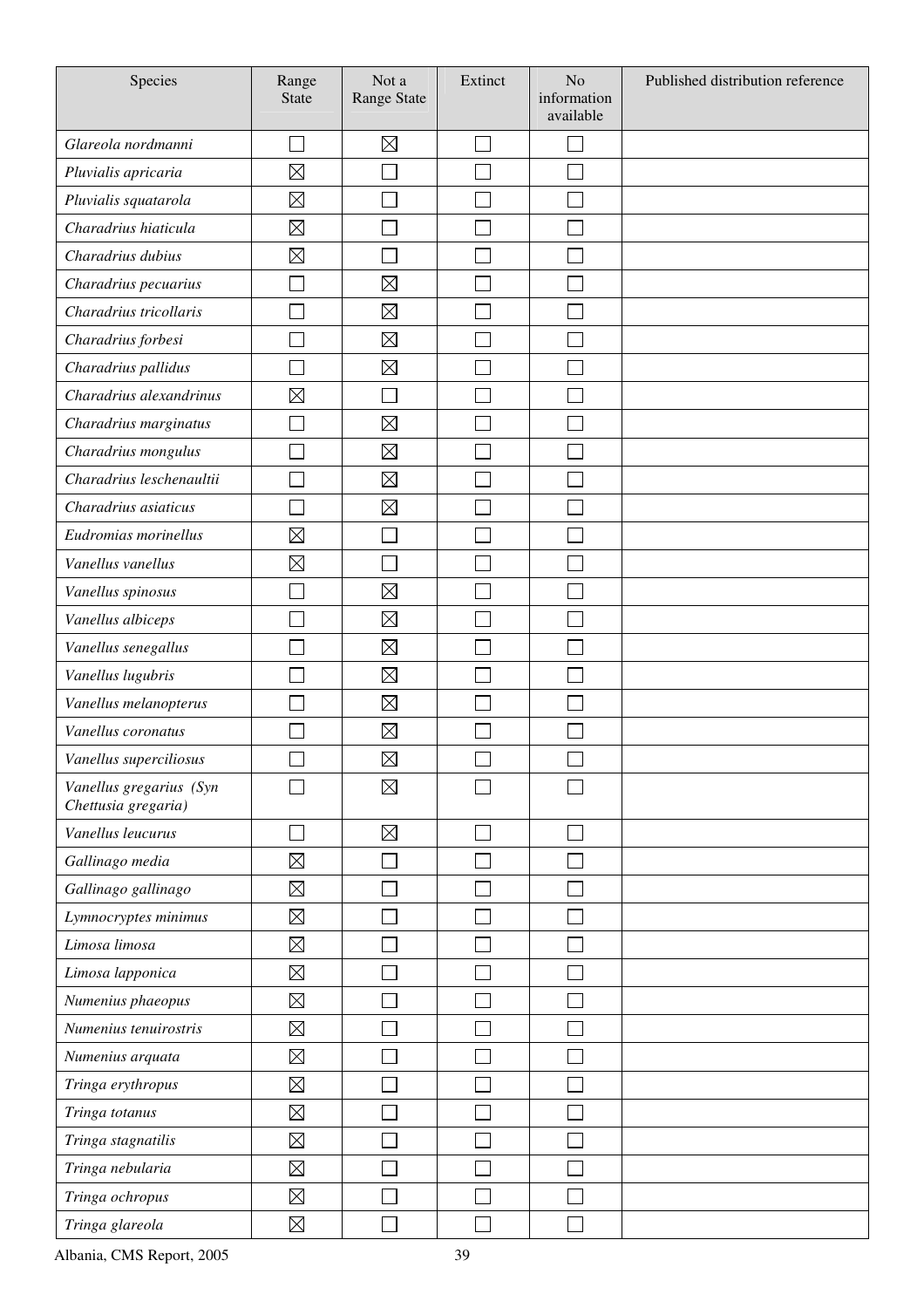| Species                                             | Range<br><b>State</b> | Not a<br>Range State | Extinct | N <sub>o</sub><br>information<br>available | Published distribution reference |
|-----------------------------------------------------|-----------------------|----------------------|---------|--------------------------------------------|----------------------------------|
| Tringa cinerea                                      | $\boxtimes$           |                      |         | $\overline{\phantom{0}}$                   |                                  |
| Tringa hypoleucos                                   | $\boxtimes$           |                      |         |                                            |                                  |
| Arenaria interpres                                  | $\boxtimes$           |                      |         |                                            |                                  |
| Calidris tenuirostris                               |                       | $\boxtimes$          |         |                                            |                                  |
| Calidris canutus                                    |                       | $\boxtimes$          |         |                                            |                                  |
| Calidris alba                                       | $\boxtimes$           |                      |         |                                            |                                  |
| Calidris minuta                                     | $\boxtimes$           |                      |         |                                            |                                  |
| Calidris temminckii                                 | $\boxtimes$           |                      |         |                                            |                                  |
| Calidris maritima                                   |                       | $\boxtimes$          |         |                                            |                                  |
| Calidris alpina                                     | $\boxtimes$           |                      |         |                                            |                                  |
| Calidris ferruginea                                 | $\boxtimes$           |                      |         |                                            |                                  |
| Limicola falcinellus                                | $\boxtimes$           |                      |         |                                            |                                  |
| Philomachus pugnax                                  | $\boxtimes$           |                      |         |                                            |                                  |
| Phalaropus lobatus                                  | $\boxtimes$           |                      |         |                                            |                                  |
| Phalaropus fulicaria                                |                       | $\boxtimes$          |         |                                            |                                  |
| Larus hemprichii                                    |                       | $\boxtimes$          |         |                                            |                                  |
| Larus leucophthalmus                                |                       | $\boxtimes$          |         |                                            |                                  |
| Larus ichthyaetus                                   |                       | $\boxtimes$          |         |                                            |                                  |
| (West Eurasian and African<br>population)           |                       |                      |         |                                            |                                  |
| Larus melanocephalus                                | $\boxtimes$           |                      |         | $\Box$                                     |                                  |
| Larus genei                                         | $\boxtimes$           |                      |         |                                            |                                  |
| Larus audouinii                                     | $\boxtimes$           |                      |         |                                            |                                  |
| Larus armenicus                                     |                       | $\boxtimes$          |         |                                            |                                  |
| Sterna nilotica nilotica                            |                       | $\boxtimes$          |         |                                            |                                  |
| (West Eurasian and African<br>populations)          |                       |                      |         |                                            |                                  |
| Sterna caspia                                       | $\boxtimes$           |                      | $\sim$  | $\overline{\phantom{0}}$                   |                                  |
| (West Eurasian and African<br>populations)          |                       |                      |         |                                            |                                  |
| Sterna maxima albidorsalis                          |                       | $\boxtimes$          | $\sim$  | $\Box$                                     |                                  |
| Sterna bergii                                       |                       | $\boxtimes$          |         | $\mathbb{R}^n$                             |                                  |
| (African and Southwest Asian<br>populations)        |                       |                      |         |                                            |                                  |
| Sterna bengalensis                                  |                       | $\boxtimes$          |         | $\sim$                                     |                                  |
| (African and Southwest Asian<br>populations)        |                       |                      |         |                                            |                                  |
| Sterna sandvicensis<br>sandvicensis                 | $\boxtimes$           |                      | $\sim$  | П                                          |                                  |
| Sterna dougallii                                    |                       | $\boxtimes$          |         | $\sim$                                     |                                  |
| (Atlantic population)                               |                       |                      |         |                                            |                                  |
| Sterna hirundo hirundo                              | $\boxtimes$           |                      |         | $\Box$                                     |                                  |
| (populations breeding in the<br>Western Palearctic) |                       |                      |         |                                            |                                  |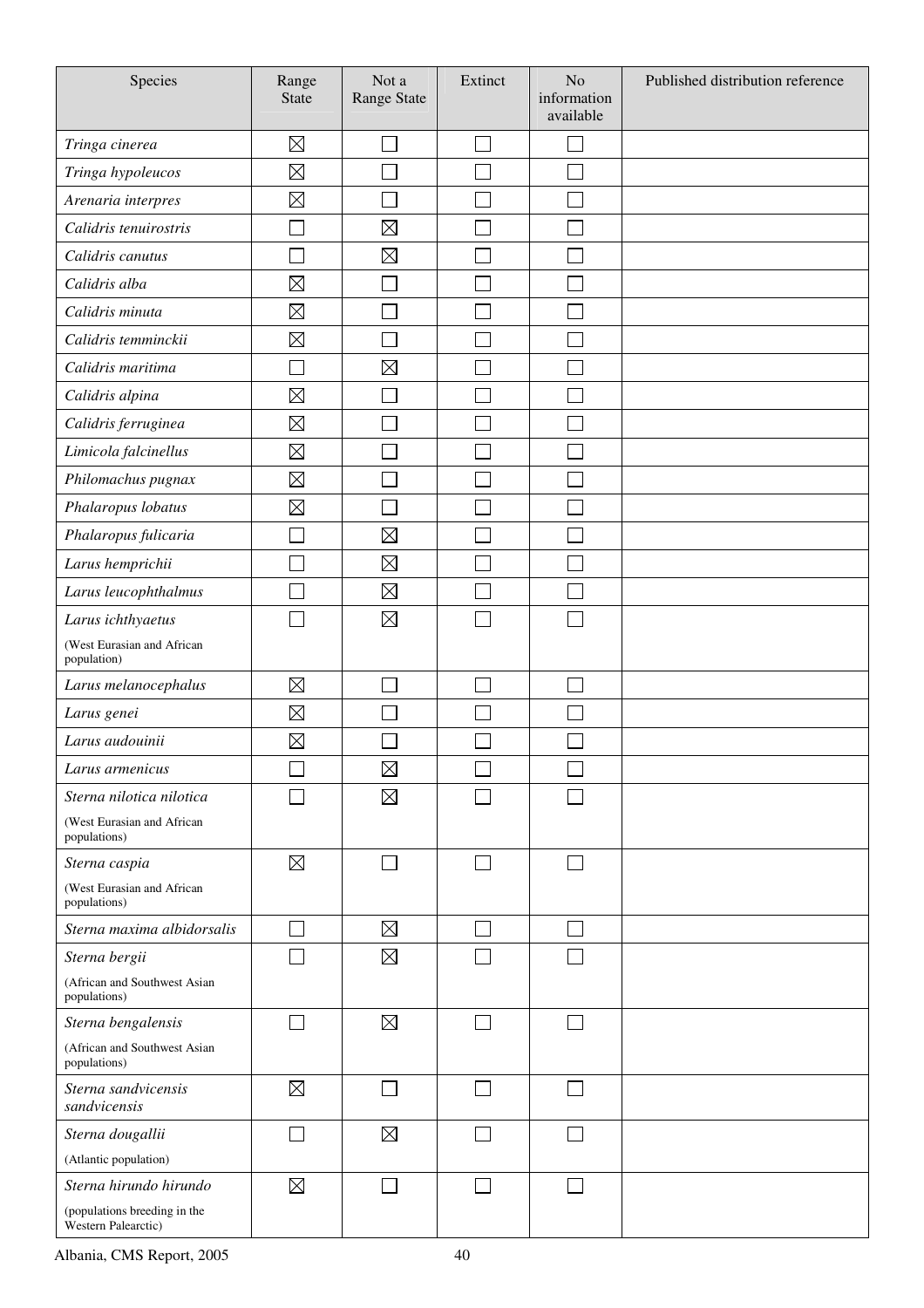| Species                                   | Range<br><b>State</b> | Not a<br>Range State | Extinct                 | N <sub>o</sub><br>information<br>available | Published distribution reference |  |
|-------------------------------------------|-----------------------|----------------------|-------------------------|--------------------------------------------|----------------------------------|--|
| Sterna paradisaea                         |                       | $\boxtimes$          | $\sim$                  |                                            |                                  |  |
| (Atlantic populations)                    |                       |                      |                         |                                            |                                  |  |
| Sterna albifrons                          | $\boxtimes$           | Г                    |                         | Ξ                                          |                                  |  |
| Sterna saundersi                          |                       | $\boxtimes$          |                         |                                            |                                  |  |
| Sterna balaenarum                         |                       | $\boxtimes$          |                         |                                            |                                  |  |
| Sterna repressa                           |                       | $\boxtimes$          |                         |                                            |                                  |  |
| Chlidonias niger niger                    | $\boxtimes$           |                      |                         |                                            |                                  |  |
| Chlidonias leucopterus                    |                       | $\boxtimes$          |                         | Ξ                                          |                                  |  |
| (West Eurasian and African<br>population) |                       |                      |                         |                                            |                                  |  |
|                                           |                       |                      | <b>COLUMBIFORMES</b>    |                                            |                                  |  |
| Streptopelia turtur turtur                | $\boxtimes$           |                      |                         | Г                                          |                                  |  |
|                                           |                       |                      | <b>CORACIIFORMES</b>    |                                            |                                  |  |
| Merops apiaster                           | $\boxtimes$           |                      |                         | $\overline{\phantom{a}}$                   |                                  |  |
| Coracias garrulus                         | $\boxtimes$           |                      |                         |                                            |                                  |  |
|                                           |                       |                      | <b>PSITTACIFORMES</b>   |                                            |                                  |  |
| Amazona tucumana                          |                       | $\boxtimes$          |                         | Г                                          |                                  |  |
|                                           |                       |                      | <b>PASSERIFORMES</b>    |                                            |                                  |  |
| Hirundo atrocaerulea                      |                       | $\boxtimes$          |                         | $\mathbf{I}$                               |                                  |  |
| Pseudocolopteryx<br>dinellianus           |                       | $\boxtimes$          |                         |                                            |                                  |  |
| Polystictus pectoralis<br>pectoralis      |                       | $\boxtimes$          |                         | $\mathbb{R}^n$                             |                                  |  |
| Sporophila ruficollis                     |                       | $\boxtimes$          |                         |                                            |                                  |  |
| Acrocephalus paludicola                   |                       | $\boxtimes$          |                         |                                            |                                  |  |
| <b>TESTUDINATA</b>                        |                       |                      |                         |                                            |                                  |  |
| Chelonia depressa                         |                       |                      |                         |                                            |                                  |  |
| Chelonia mydas                            |                       | $\boxtimes$          |                         |                                            |                                  |  |
| Caretta caretta                           | $\boxtimes$           |                      |                         |                                            |                                  |  |
| Eretmochelys imbricata                    |                       | $\boxtimes$          |                         |                                            |                                  |  |
| Lepidochelys kempii                       |                       | $\boxtimes$          |                         |                                            |                                  |  |
| Lepidochelys olivacea                     |                       | $\boxtimes$          |                         |                                            |                                  |  |
| Dermochelys coriacea                      | $\boxtimes$           |                      |                         |                                            |                                  |  |
| Podocnemis expansa                        |                       | $\boxtimes$          |                         |                                            |                                  |  |
|                                           |                       |                      | <b>CROCODYLIA</b>       |                                            |                                  |  |
| Crocodylus porosus                        |                       | $\boxtimes$          |                         | Ξ                                          |                                  |  |
|                                           |                       |                      | <b>ACIPENSERIFORMES</b> |                                            |                                  |  |
| Huso huso                                 |                       | $\boxtimes$          |                         |                                            |                                  |  |
| Huso dauricus                             |                       | $\boxtimes$          |                         |                                            |                                  |  |
| Acipenser baerii baicalensis              |                       | $\boxtimes$          |                         |                                            |                                  |  |
| Acipenser fulvescens                      |                       | $\boxtimes$          |                         |                                            |                                  |  |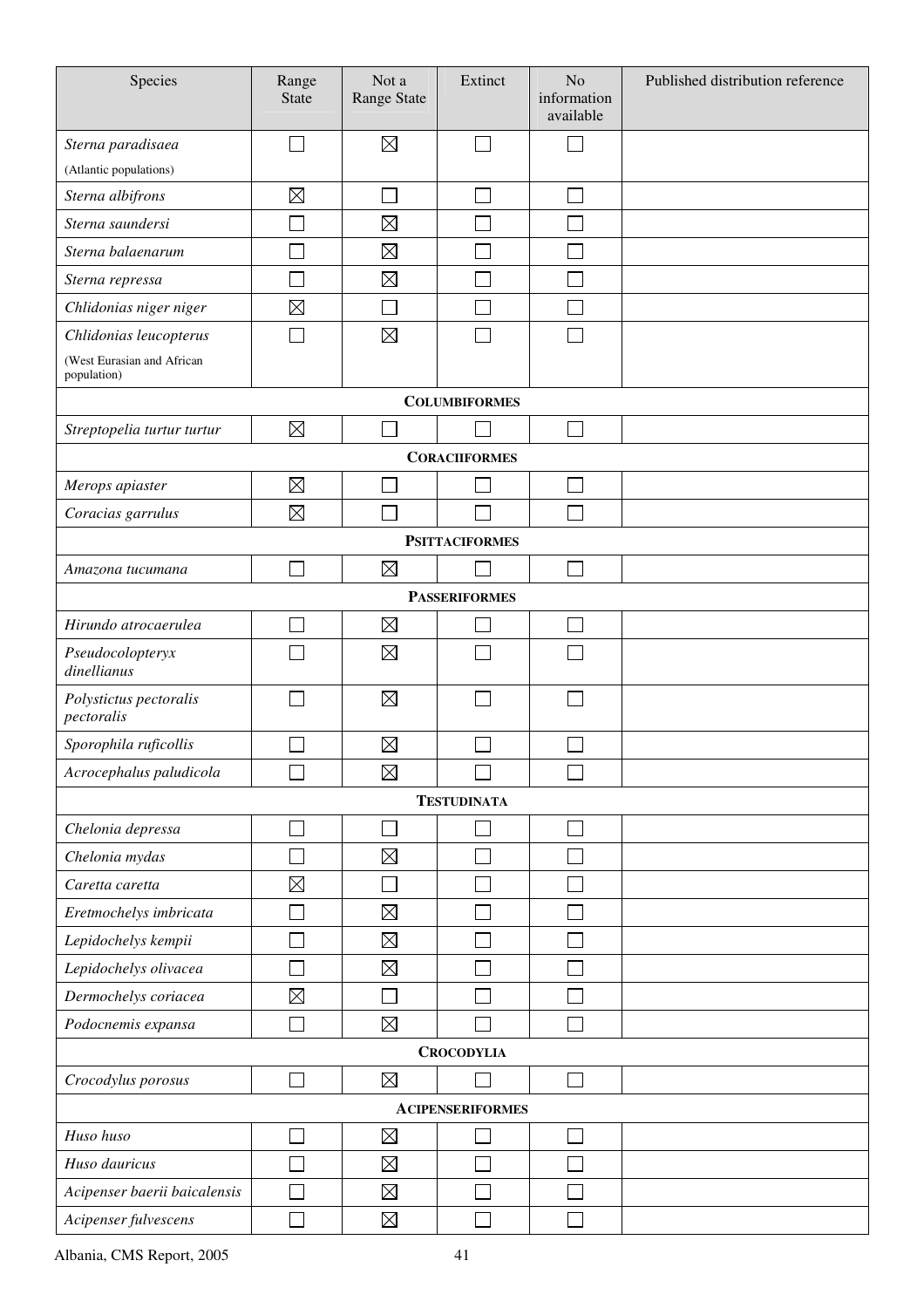| Species                                   | Range<br><b>State</b> | Not a<br>Range State | Extinct                 | No<br>information<br>available | Published distribution reference |
|-------------------------------------------|-----------------------|----------------------|-------------------------|--------------------------------|----------------------------------|
| Acipenser gueldenstaedtii                 | Ξ                     | $\boxtimes$          | Ξ                       |                                |                                  |
| Acipenser medirostris                     | Г                     | $\boxtimes$          | Ξ                       |                                |                                  |
| Acipenser mikadoi                         |                       | $\boxtimes$          |                         |                                |                                  |
| Acipenser naccarii                        | $\boxtimes$           |                      |                         |                                |                                  |
| Acipenser nudiventris                     |                       | $\boxtimes$          |                         |                                |                                  |
| Acipenser persicus                        |                       | $\boxtimes$          |                         |                                |                                  |
| Acipenser ruthenus<br>(Danube population) |                       | $\boxtimes$          |                         |                                |                                  |
| Acipenser schrenckii                      |                       | $\boxtimes$          |                         |                                |                                  |
| Acipenser sinensis                        |                       | $\boxtimes$          |                         |                                |                                  |
| Acipenser stellatus                       |                       | $\boxtimes$          |                         |                                |                                  |
| Acipenser sturio                          | $\boxtimes$           |                      |                         |                                |                                  |
| Pseudoscaphirhynchus<br>kaufmanni         |                       | $\boxtimes$          |                         |                                |                                  |
| Pseudoscaphirhynchus<br>hermanni          |                       | $\boxtimes$          |                         |                                |                                  |
| Pseudoscaphirhynchus<br>fedtschenkoi      |                       | $\boxtimes$          |                         |                                |                                  |
| Psephurus gladius                         | $\Box$                | $\boxtimes$          |                         | $\Box$                         |                                  |
|                                           |                       |                      | <b>ORECTOLOBIFORMES</b> |                                |                                  |
| Rhincodon typus                           |                       | $\boxtimes$          |                         |                                |                                  |
|                                           |                       |                      | <b>LAMNIFORMES</b>      |                                |                                  |
| Carcharodon carcharias                    | $\boxtimes$           |                      |                         |                                |                                  |
|                                           |                       |                      | <b>LEPIDOPTERA</b>      |                                |                                  |
| Danaus plexippus                          |                       | $\boxtimes$          |                         |                                |                                  |

**All species of each of the Families below are listed in Appendix II. If your country is a Range State for any of the species in these Families, please enter the species name in the first column, under the relevant Family heading. Please indicate (with a 'X') whether your country is a Range State or the species is extinct and, where appropriate, please provide published distribution references. (Space is provided for ten species in each Family. If additional lines are required, please attach the information as an annex.)** 

| Species | Range<br><b>State</b> | Extinct | Published distribution reference        |
|---------|-----------------------|---------|-----------------------------------------|
|         |                       |         | Order FALCONIFORMES, Family Cathartidae |
|         | Range<br>State        | Extinct |                                         |
|         | Range<br>State        | Extinct |                                         |
|         | Range<br>State        | Extinct |                                         |
|         | Range<br>State        | Extinct |                                         |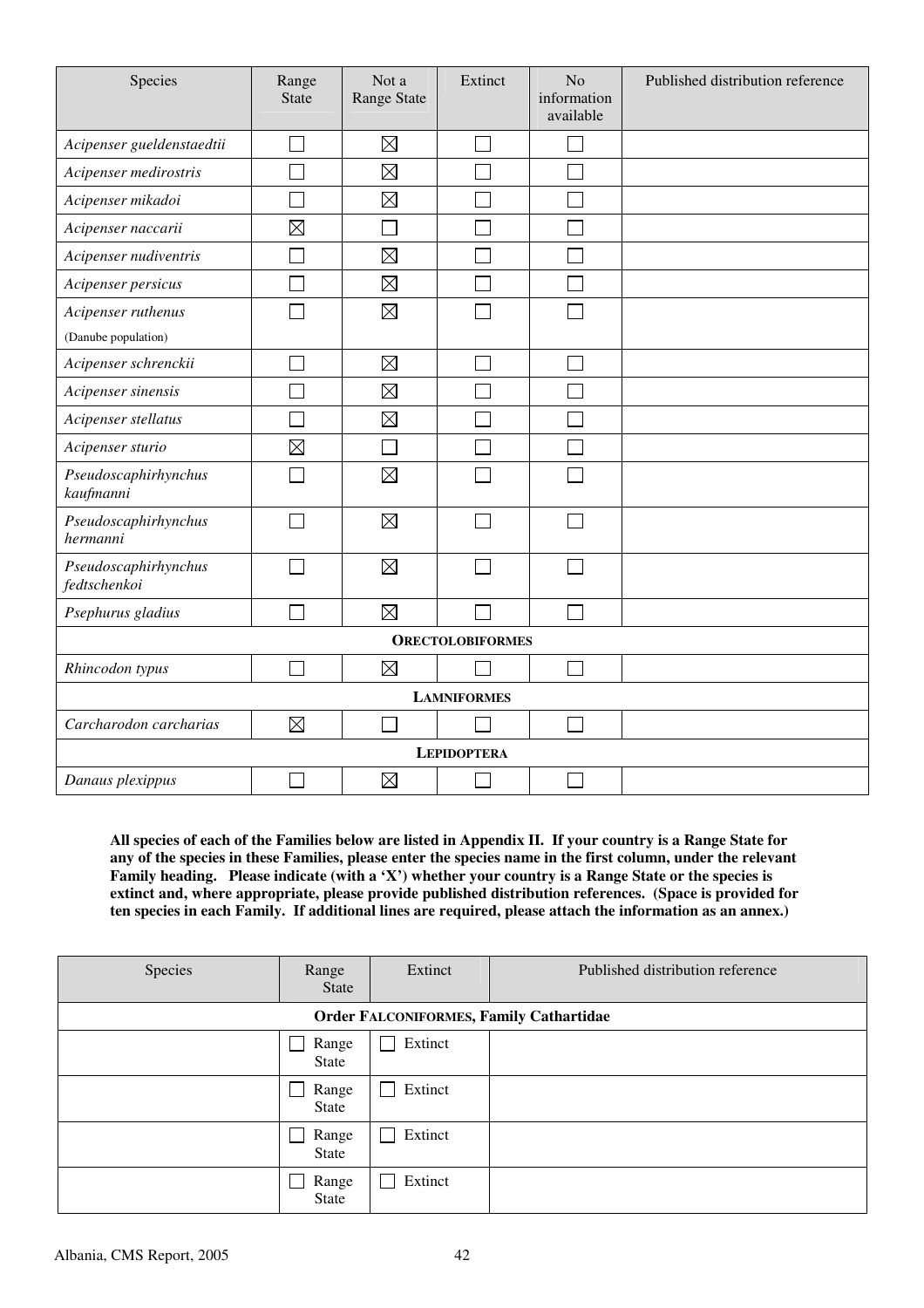| Range<br>State        | Extinct<br>l a                         |                                                 |
|-----------------------|----------------------------------------|-------------------------------------------------|
| Range<br>State        | Extinct<br>$\mathcal{L}_{\mathcal{A}}$ |                                                 |
| Range<br>State        | Extinct<br>$\mathcal{L}_{\mathcal{A}}$ |                                                 |
| Range<br>State        | Extinct                                |                                                 |
| Range<br>State        | Extinct                                |                                                 |
| Range<br>State        | Extinct                                |                                                 |
|                       |                                        | <b>Order FALCONIFORMES, Family Accipitridae</b> |
| Range<br>State        | Extinct                                |                                                 |
| Range<br>State        | Extinct                                |                                                 |
| Range<br>State        | Extinct<br>×.                          |                                                 |
| Range<br>State        | Extinct                                |                                                 |
| Range<br>State        | Extinct                                |                                                 |
| Range<br>State        | Extinct                                |                                                 |
| Range<br>State        | Extinct                                |                                                 |
| Range<br>State        | Extinct<br>l I                         |                                                 |
| Range<br><b>State</b> | Extinct                                |                                                 |
| Range<br>State        | Extinct<br>$\blacksquare$              |                                                 |
|                       |                                        | Order FALCONIFORMES, Family Falconidae          |
| Range<br>State        | Extinct<br>$\mathcal{L}$               |                                                 |
| Range<br>State        | Extinct                                |                                                 |
| Range<br>State        | Extinct                                |                                                 |
| Range<br>State        | Extinct                                |                                                 |
| Range<br>State        | Extinct<br>×.                          |                                                 |
| Range<br>State        | Extinct                                |                                                 |
| Range<br>State        | Extinct                                |                                                 |
| Range<br>State        | Extinct                                |                                                 |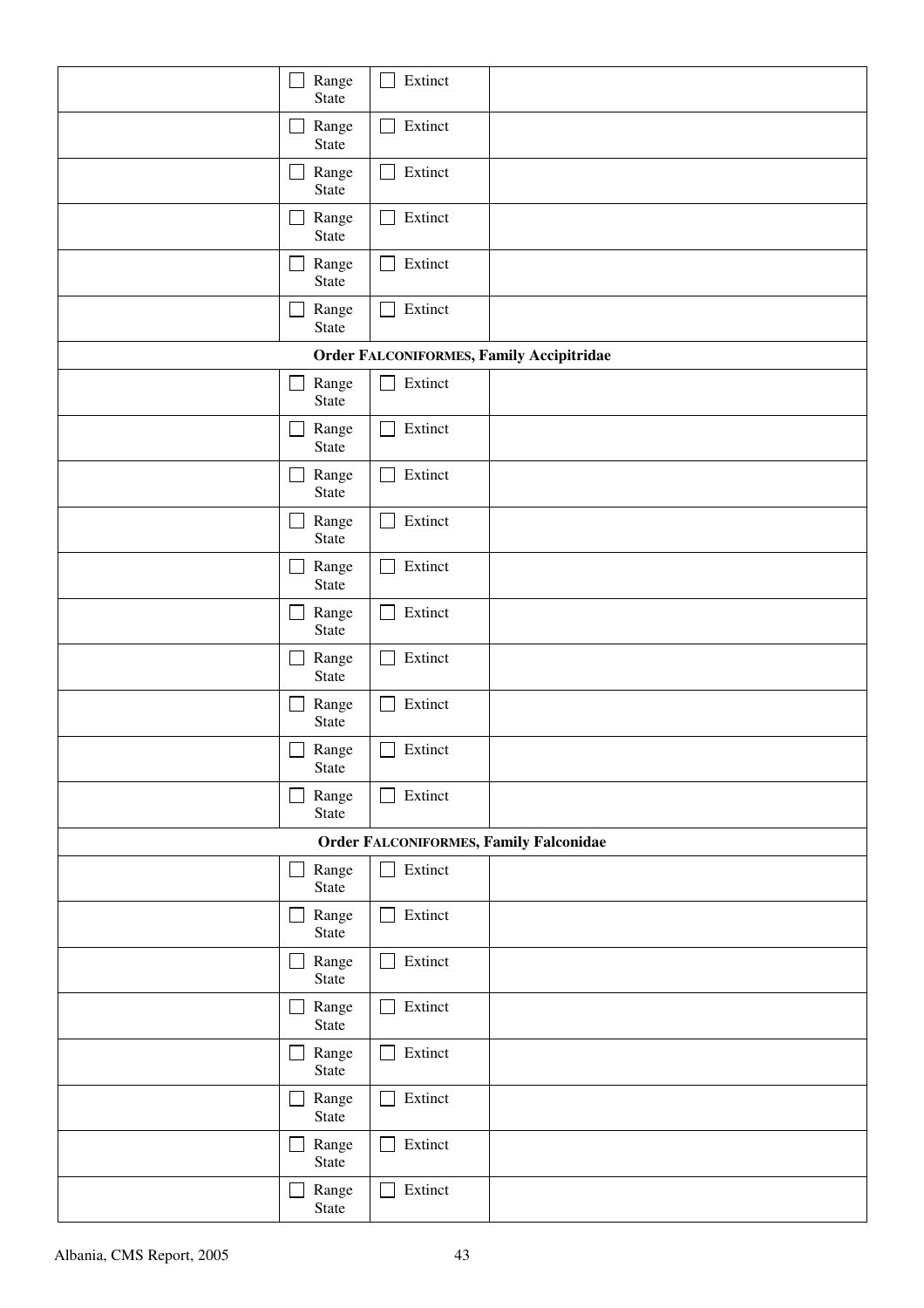| Range          | Extinct                                         |
|----------------|-------------------------------------------------|
| State          | П                                               |
| Range          | Extinct                                         |
| State          | $\mathbf{I}$                                    |
|                | <b>Order PASSERIFORMES, Family Muscicapidae</b> |
| Range          | Extinct                                         |
| State          | $\Box$                                          |
| Range          | Extinct                                         |
| State          | L.                                              |
| Range          | Extinct                                         |
| State          | $\mathsf{L}$                                    |
| Range          | Extinct                                         |
| State          | $\mathsf{L}$                                    |
| Range          | Extinct                                         |
| State          | L                                               |
| Range          | Extinct                                         |
| State          | $\Box$                                          |
| Range          | Extinct                                         |
| State          | $\mathsf{L}$                                    |
| Range<br>State | Extinct                                         |
| Range          | Extinct                                         |
| State          | $\mathbb{R}^n$                                  |
| Range          | Extinct                                         |
| State          | $\mathbf{I}$                                    |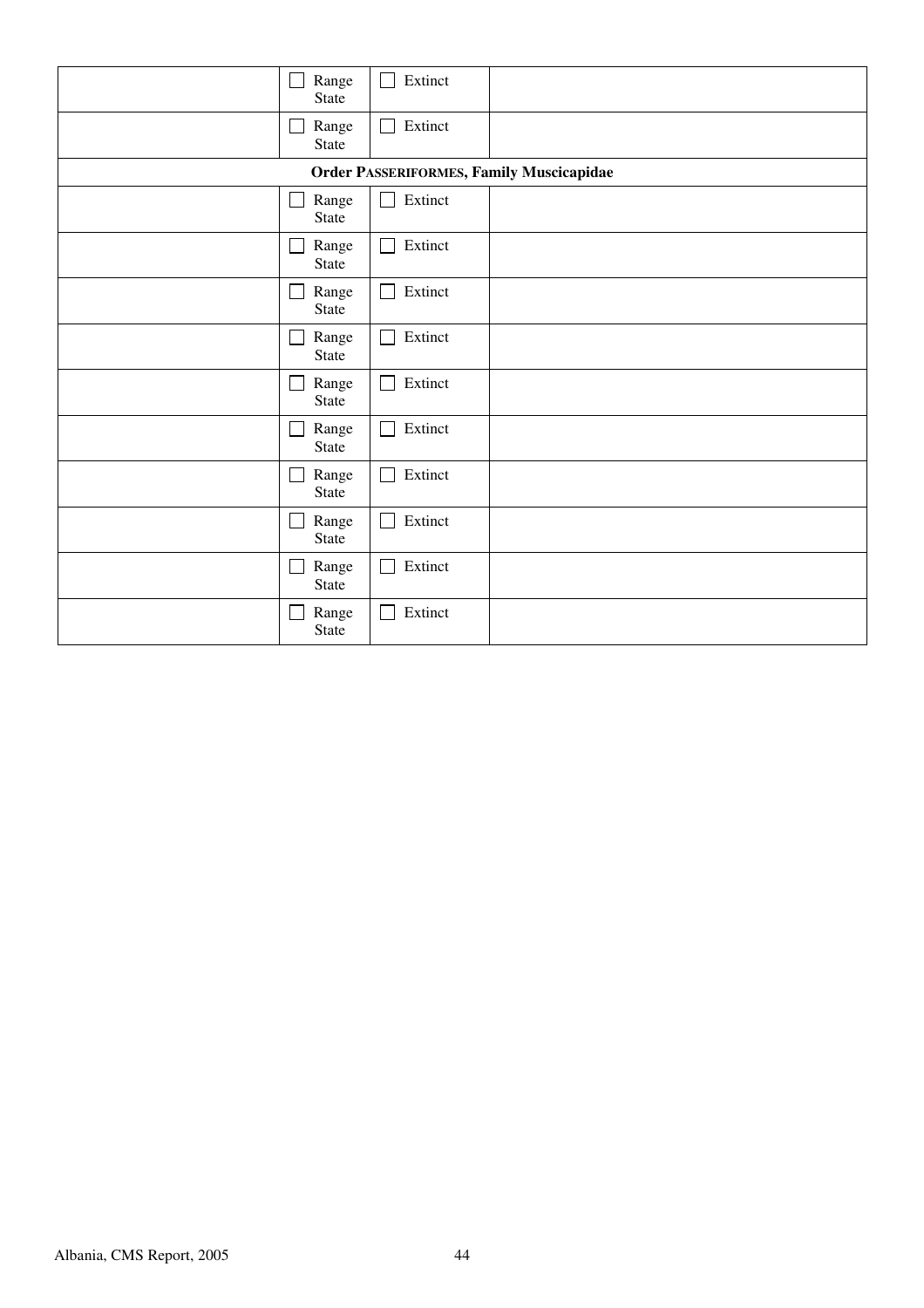#### **FORM I First report of riparian Parties of the Agreement area**

**------------------------------------** 

#### **1. Name of Party**

ALBANIA

#### **2. Date when report finalized**

#### **3. Focal Point (full name, organization, function, address, telephone, fax, e-mail)**

Mrs. Etleva CANAJ Deputy Minister Ministry of Environment of Albania Ruga e Durresit, No. 27 Tirana ALBANIA Tel : + 355 4 270 624 – Fax : + 355 4270627 E-mail : etlevamoe@abissnet.com.al

#### **4. Definition of the areas under national jurisdiction included in the Agreement's field of application (over which the Agreement applies)**

"Marine environment" is the sea space of the Republic of Albania together with fauna and flora, sea wealth, resources of the sea bed and sea subsoils, including the coastal line, beaches, ports, harbours and land territories, lagoons and river deltas and the lake streams running into the sea. **(Law No. 8905 "On protection of marine environment from pollution and damage")** "Resources of the sea and coast" mean every mineral resource, biological variety, archaeological and paleonthological findings of the marine environment. **(Law No. 8905 "On protection of marine environment from pollution and damage")** 

The marine environment constitutes an integral part of the territory of the Republic of Albania. The protection of marine environment is subject to all the environmental laws and bylaws of the Republic of Albania and the international conventions, agreements to which Albania is a party. (**Law No. 8905 "On protection of marine environment from pollution and damage")** 

"Coastal waters" mean the waters outside the line of low waters, or waters outside estuary boundaries. **(Law No. 9115 "Concerning the environmental treatment of polluted waters")**

"Aquatic life" means cultivation of water organisms aimed at their economic use. **(Law No. 7908 "On fishing and aquatic life")** 

"Water organisms" mean alive or not organisms, fauna or flora, eatable or not eatable that have water as natural or usual living environment where are included water mammals, amphibians, water reptiles, fish, crustaceans, molluscs, corals, sponges as well as fish eggs, larvae or other natural products except fowls. **(Law No. 7908 "On fishing and aquatic life").** 

Protected areas are set to provide the preservation and regeneration of natural habitats, of species, of natural reserves and landscapes **(Law No. 8906 "On protected areas").**  "Protected areas" mean areas of land, water, sea and coast territories assigned for the protection of biodiversity, of accompanied cultural and natural values, which are managed by legal means and with scientific methods. **(Law No. 8906 "On protected areas").** 

**5.** Say whether the Party is a member of an organization of economic integration (as defined in Article I, paragraph h) of the Agreement) General Fisheries Commission for the Mediterranean – Acceptance : 10/04/1991 ESPOO Convention – ratified on 04/10/91

#### **6. Date when signed, ratified, accepted, approved or joined the ACCOBAMS**

Signed : 24/ 11/ 96 Ratified : 25/5/01 Accepted : 03/07/01 Joined : 01/10/01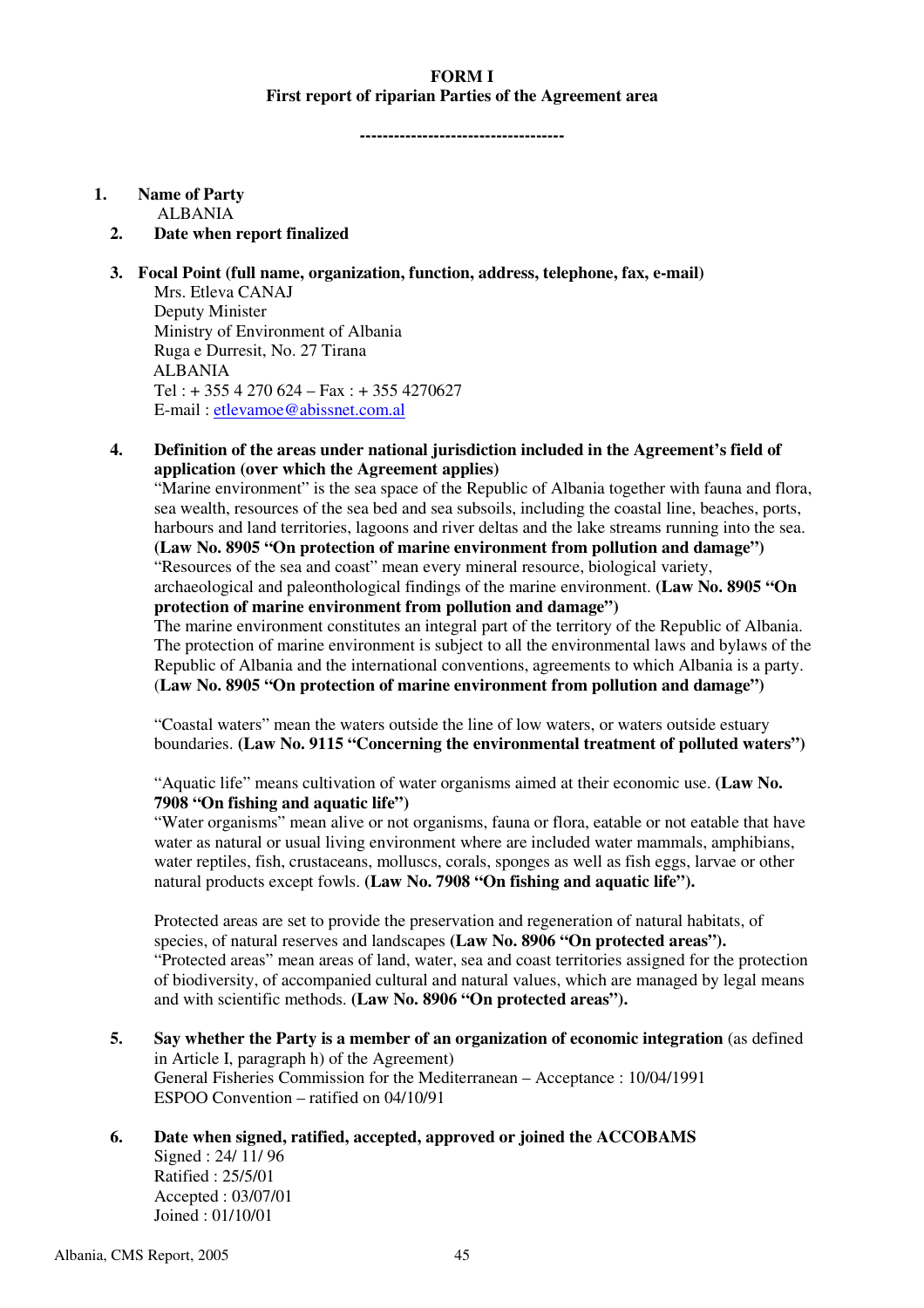- **7. Date when ratified the amendment** (if amendment there be) N/A
- **8. Possible reservations expressed in accordance with Article XV or Article X of the Agreement<sup>1</sup>**

N/A

#### **9. National authorities, organizations, research centres and rescue centres active in the field of study and conservation of cetaceans**

Museum of the Natural Sciences is the only research centre in the field of study of cetaceans. Ministry of Environment and the Ministry of Agriculture and Food (Directory of Fishery) are the national authorities working in terms of policies, legal framework, and the administration of cetaceans.

Another potential authority is the Fisheries Institute which could play an important role in the field of study and conservation of cetaceans.

| 10. | Main national legislative and regulatory texts pertinent to cetaceans: |  |
|-----|------------------------------------------------------------------------|--|
|     |                                                                        |  |

| Title of text                                                  | Date when promulgated | Authorities responsible for  |
|----------------------------------------------------------------|-----------------------|------------------------------|
|                                                                |                       | application                  |
| Law No. 8763 "on Fishing and $\vert$<br>aquatic life"          | 02/04/01              | Min. of Agriculture and Food |
| Law No. 8870 "on Fishing and $\vert$ 21/03/03<br>Aquatic life" |                       | Min. of Agriculture and Food |
| Law No. 7908 "On fishing and $\vert$<br>aquatic life"          | 05/04/95              | Min. of Agriculture and Food |
| Law No. 8906 "On protected<br>areas"                           | 06/06/02              | Min. of Environment          |

#### **11. Bilateral or multilateral fishing agreements with regard to the area of the Agreement**  (Countries concerned, object, date, entry into force, duration, etc.)

The AdriaMed ( www.faoadriamed.org )Information Centre is an integrated information system. It provides access to heterogeneous information sources, as output the users receives centralized, homogeneous results with particular attention to the Adriatic Sea. Users can ask questions, confident that the system will provide information from all relevant sources in the area.

The Regional Project "Scientific Cooperation to Support Responsible Fisheries in the Adriatic Sea" (AdriaMed) is executed by the Food and Agriculture Organization of the United Nations (FAO) and funded by the Italian Ministry of Agriculture and Forestry Policies (MiPAF). AdriaMed was conceived to contribute to the promotion of cooperative fishery management between the participating countries (Republics of Albania, Croatia, Italy and Slovenia), in line with the Code of Conduct for Responsible Fisheries adopted by the UN-FAO.

#### **12. Relevant International Conventions and Agreements to which the country is Party:**

| <b>Conventions and Agreements</b>                             | Date of entry into force of the<br>Ratification, Acceptance,<br><b>Approval or Adhesion</b> |
|---------------------------------------------------------------|---------------------------------------------------------------------------------------------|
| <b>Convention on Biological Diversity (Rio, 1992)</b>         | Accession 05/01/1994                                                                        |
|                                                               | Entry into force 05/04/94                                                                   |
| <b>Convention on the Conservation of Migratory Species of</b> | Entry into force: 01/09/2001                                                                |
| <b>Wild Animals (Bonn, 1979)</b>                              |                                                                                             |
| <b>Convention on the Conservation of European Wildlife</b>    | Signature: 31/10/1995                                                                       |
| and Natural Habitats (Berne, 1979)                            | Ratification: 13/01/1999                                                                    |
|                                                               | Entry into force: 01/05/1999                                                                |
| United Nations Convention on the Law of the Sea               | Entry into force: 23/06/2003                                                                |

Albania, CMS Report, 2005 46  $\overline{a}$  $1$ : If a reservation was withdrawn, indicate the date of entry into force of the withdrawal of the reservation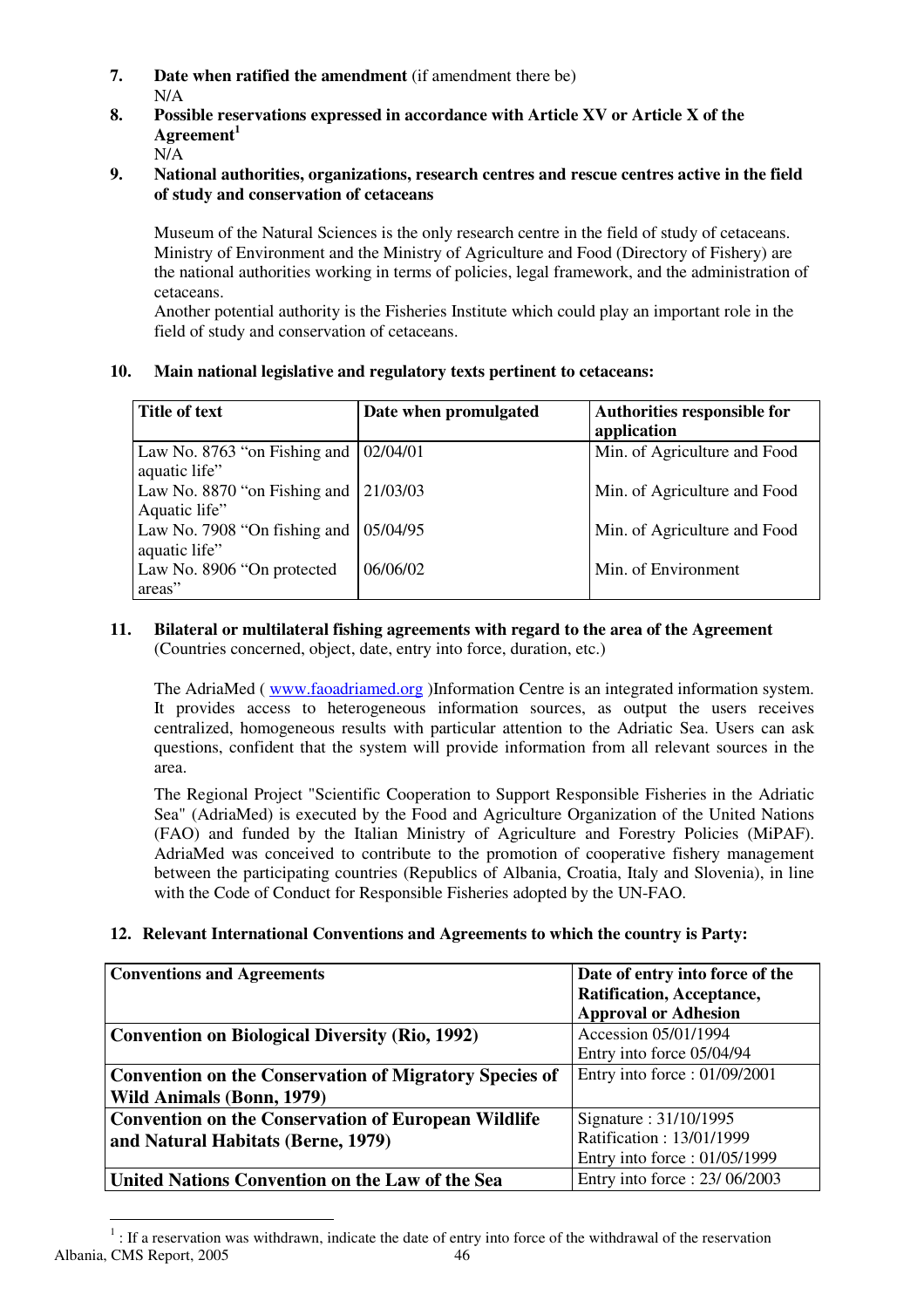| (Montego Bay, 1982)                                                     |                              |
|-------------------------------------------------------------------------|------------------------------|
| <b>Protocol concerning Specially Protected Areas and</b>                | Signature: 10/06/1995        |
| <b>Biological Diversity in the Mediterranean (Barcelona,</b>            | Ratification: 26/07/2001     |
| 1995)                                                                   |                              |
| <b>Agreement on the Conservation of Small Cetaceans of</b>              |                              |
| the Baltic and North Seas (ASCOBANS)                                    |                              |
| <b>Convention on International Trade in Endangered Species of Fauna</b> | Accession: 27/06/2003        |
| and Flora (CITES - Washington, 1973)                                    | Entry into force: 25/09/2003 |
| <b>International Convention for the Regulation of Whaling</b>           |                              |
| (Washington, 1946)                                                      |                              |
| <b>Agreement on Straddling Fish Stocks and Highly</b>                   |                              |
| <b>Migratory Fish Stocks</b> (1995)                                     |                              |
| <b>GENERAL FISHERIES COMMISSION FOR THE</b>                             | Acceptance: 10/04/1991       |
| <b>MEDITERRANEAN</b>                                                    |                              |
| La Commission Internationale pour l'Exploration                         |                              |
| Scientifique de la Méditerranée                                         |                              |

#### **13. Networks set up for monitoring cetacean strandings**  *(coordinating system, agents, means available, databases, MEDACES data transmission, publishing of results)*

In Albania is not made anything important in the ground for all the possible field of work related to the cetaceans. For this reason, we need some expertise, to create a first possible database, with the support from the ACCOBAMS. We are interested to establish a Monitoring Network for cetaceans stranding between Min. of Environment, Albanian Universities, Institute of Biological Research, and other related organisations (Fishing associations).

#### **14. Emergency plans**

#### *(conditions of activating, coordinating system, agents, means available, databases, publishing of results)*

According to the emergency plans there is nothing done in relation with the protection of the cetaceans. For these reasons consultancy and help is kindly required.

**15. List of cetaceans reported in the area under the jurisdiction of the country included in the distribution area** (as defined in Article I, paragraph 3 f) of the Agreement)

|                            |                           | <b>Common</b> | Rare | <b>Occasional</b> |
|----------------------------|---------------------------|---------------|------|-------------------|
| Balaenoptera acutorostrata | Minke Whale               |               |      |                   |
| Balaenoptera borealis      | Rudolph's Whale           |               |      |                   |
| Balaenoptera physalus      | Fin Whale                 |               |      |                   |
| Delphinus delphis          | Common Dolphin            | $\ddot{}$     |      |                   |
| Eubalaena glacialis        | Northern Right Whale      |               |      |                   |
| Globicephala melas         | Long-finned Pilot Whale   |               |      |                   |
| Grampus griseus            | Risso's Dolphin           |               |      |                   |
| Kogia simus                | Dwarf Sperm Whale         |               |      |                   |
| Megaptera novaeangliae     | Humpback Whale            |               |      |                   |
| Mesoplodon densirostris    | Blainville's Beaked Whale |               |      |                   |
| Orcinus orca               | Killer Whale              |               |      |                   |
| Phocœna phocœna            | Harbour Porpoise          |               |      |                   |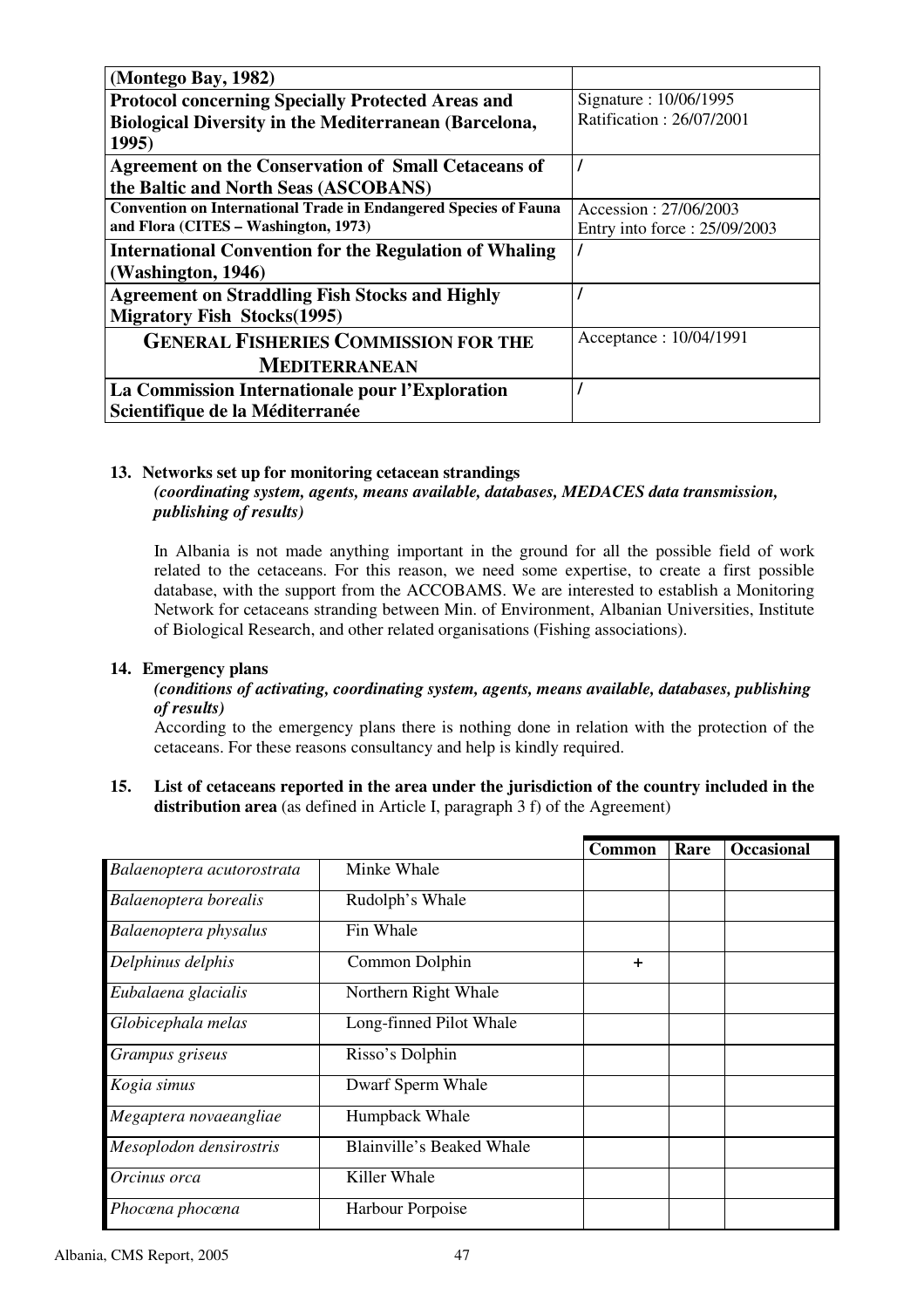| Physeter macrocephalus | Sperm Whale               |  |  |
|------------------------|---------------------------|--|--|
| Pseudorca crassidens   | False Killer Whale        |  |  |
| Stenella cœruleoalba   | Striped Dolphin           |  |  |
| Steno bredanensis      | Rough-toothed Dolphin     |  |  |
| Tursiops truncatus     | <b>Bottlenose Dolphin</b> |  |  |
| Ziphius cavirostris    | Cuvier's Beaked Whale     |  |  |

\* The information is based on the occasionally data gathering by the specialist and fisherman

#### **16. Information on the national fishing fleet active in the area of the Agreement:**

| Type of fishing                              | Number of units |
|----------------------------------------------|-----------------|
| <b>Fishing boats with fixed gill-nets</b>    | 55              |
| Fishing boats with spinning seine nets       |                 |
| <b>Fishing boats with drift-nets</b>         | 122             |
| <b>Fishing boats with floating palangre</b>  |                 |
| Other types of fishery able to interact with |                 |
| cetaceans                                    |                 |

*The fishing boats in Albania are not allowed to fish in deep waters.* 

#### **17. Scientific assessment of the state of cetacean conservation in the area under national jurisdiction included in the distribution area** (as defined in Article I, paragraph 3 f) of the Agreement)

The assessment must be based on scientific data. Append the list of bibliographical references used. There is a gap in research studies related to the state of the conservation of cetaceans, as well as scientific assessment.

#### **18. Conservation measures introduced to attain and maintain a state of conservation favourable to cetaceans:**

- Measures introduced to eliminate deliberate removal
- Measures introduced to reduce man/cetacean interaction *(there is a gap in the legislation according to the absence of the compensation system for the users)*
- Measures introduced to create and maintain a network of specially protected areas to protect cetacean habitats *(efforts to create the marine parks, we strongly need it). In the strategy for BD conservation and Action Plan there are designated 2 possible areas for marine parks.*
- Measures related to the reduction of pollution *(Law No 8905 "On protection of marine environment from pollution and damage", Law No. 8875 "Establishment of coast guard", Law No. 8870 "On fishing and aquatic life").*
- Measures introduced to strengthen the national capacities, the institutional framework, the collection and dissemination of information and education

#### *There is a need to build the national capacities to collect, proceed, and disseminate the information.*

Other measures

#### **19. Research work done to improve knowledge of the biology and ecology of cetaceans**

In Albania there is no any research work done to improve the knowledge of the biology and ecology of cetaceans. So, there is a need to do research in the area of biology and ecology of cetaceans.

#### **20. Programmes of continuous monitoring undertaken**